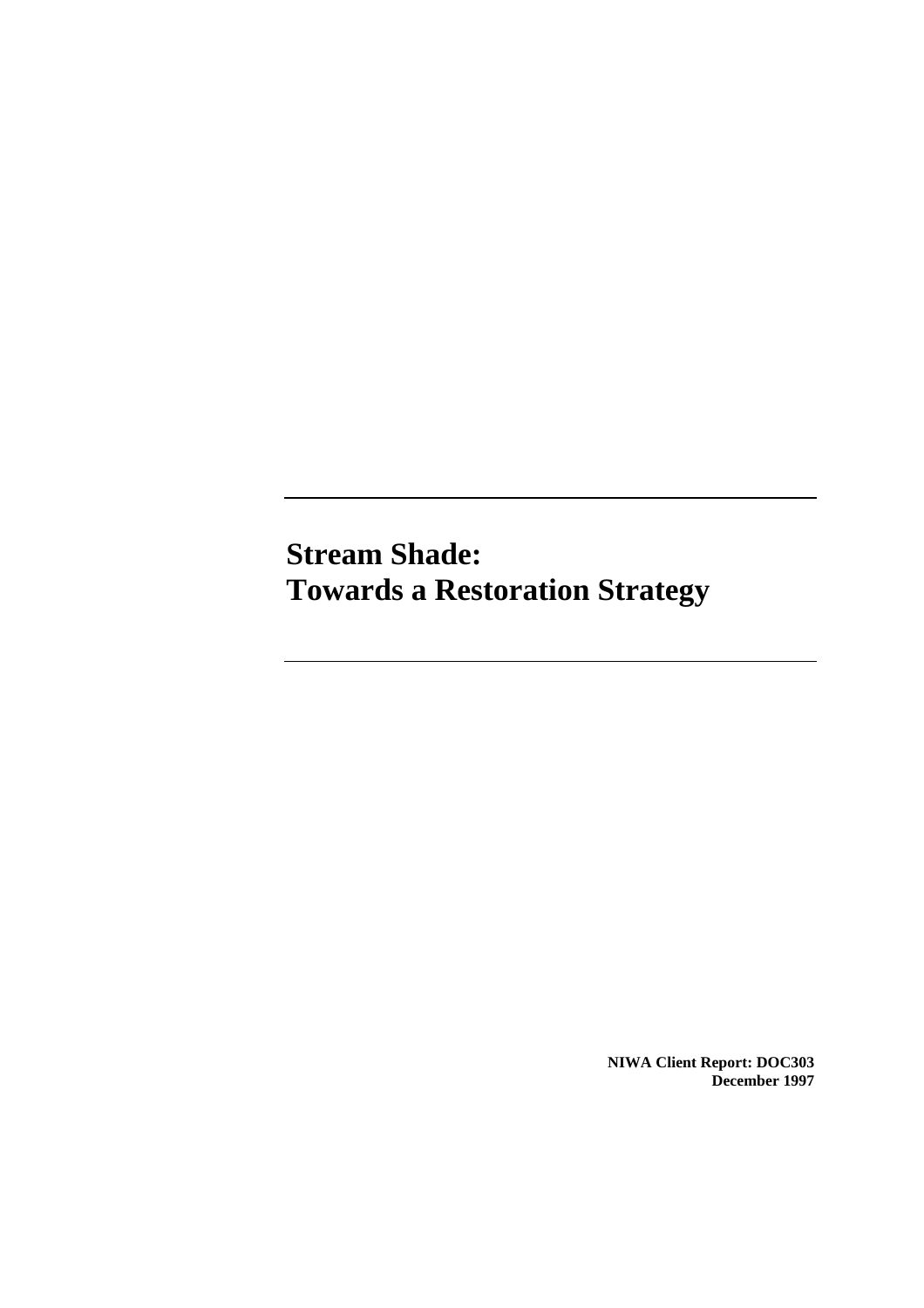# Stream Shade: Towards a Restoration Strategy

J C Rutherford R J Davies-Colley J M Quinn M J Stroud A B Cooper

*prepared for* 

# Department of Conservation

*Information contained within this report should not be used without the prior consent of the client*

> NIWA Client Report: DOC303 December 1997

National Institute of Water & Atmospheric Research Ltd PO Box 11-115, Hamilton New Zealand Tel: 07 856 7026 Fax: 07 856 0151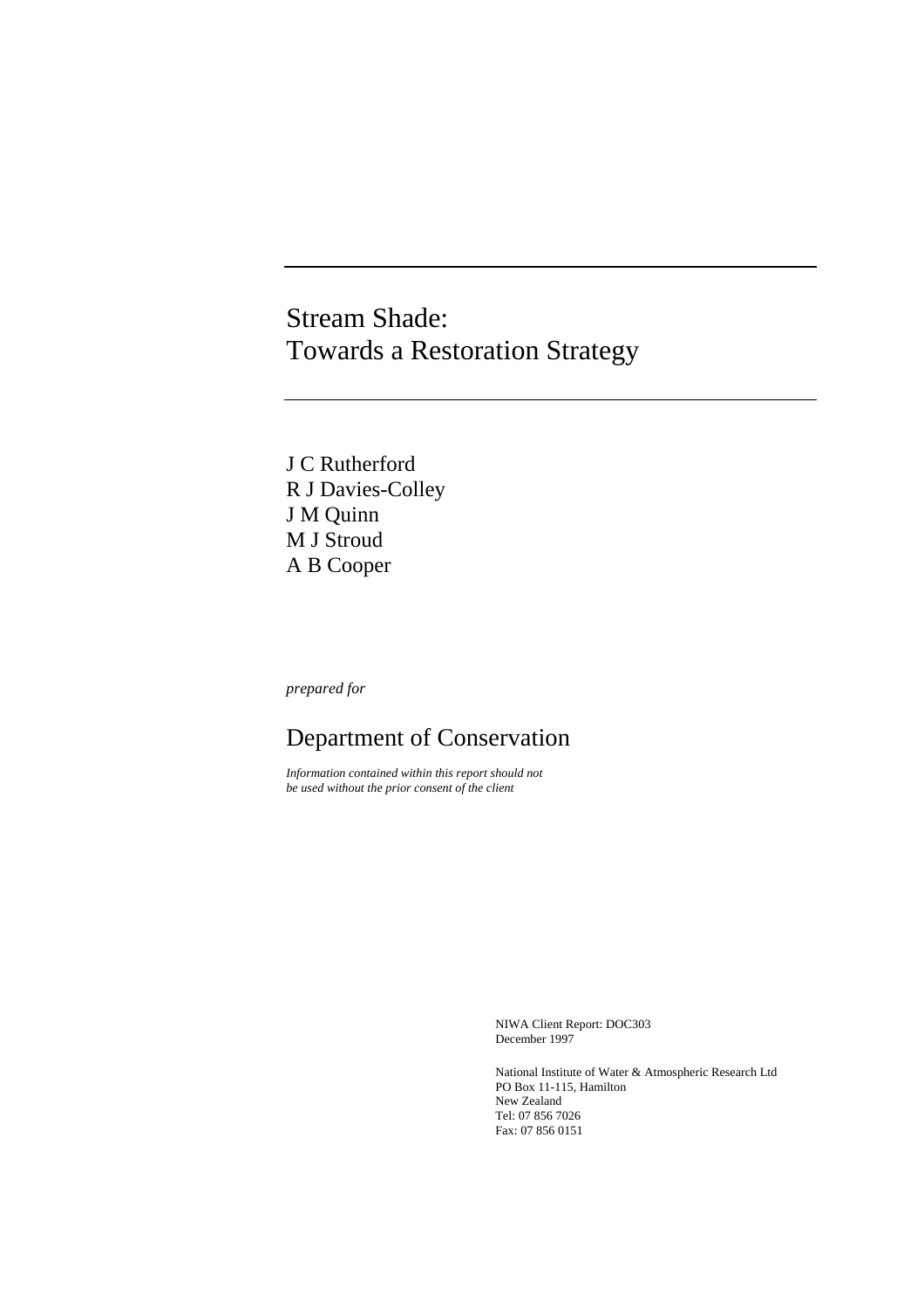# **CONTENTS**

# FOREWORD

# SUMMARY

| 1. | <b>CHARACTERISING STREAM SHADE</b>                                                                                                                                                                                                        | $\mathbf{1}$                                         |
|----|-------------------------------------------------------------------------------------------------------------------------------------------------------------------------------------------------------------------------------------------|------------------------------------------------------|
|    | 1.1<br>Introduction<br>1.2<br>Field sites<br>1.3<br>Methods<br>Results and discussion<br>1.4                                                                                                                                              | $\mathbf{1}$<br>$\sqrt{2}$<br>$\mathfrak{Z}$<br>5    |
|    | 1.5<br>Summary                                                                                                                                                                                                                            | 24                                                   |
| 2. | STREAM ECOSYSTEM RESPONSE TO LANDUSE CHANGES                                                                                                                                                                                              | 27                                                   |
|    | 2.1<br>Introduction<br>2.2<br>Methods<br>2.3<br>Results<br>2.4<br>Discussion<br>2.5<br>Summary                                                                                                                                            | 27<br>27<br>30<br>42<br>49                           |
| 3. | EFFECTS OF SHADE ON NITROGEN LEVELS, PERIPHYTON,<br><b>AND INVERTEBRATES</b>                                                                                                                                                              | 51                                                   |
|    | 3.1<br>Introduction<br>3.2<br>Methods<br>3.3<br>Results<br>3.4<br>Discussion<br>3.5<br>Summary                                                                                                                                            | 51<br>52<br>58<br>69<br>75                           |
| 4. | EFFECTS OF STREAM AND RIPARIAN VARIABLES ON<br>STREAM THERMAL RESPONSE                                                                                                                                                                    | 77                                                   |
|    | 4.1<br>Introduction<br>The STREAMLINE model<br>4.2<br>4.3<br>Field study<br>4.4<br>Model calibration<br>4.5<br>Model testing<br>Accuracy of the model<br>4.6<br>4.7<br>Model predictions<br>Microclimate effects<br>4.8<br>4.9<br>Summary | 77<br>80<br>84<br>87<br>89<br>92<br>98<br>104<br>110 |
| 5. | SYNTHESIS: RESTORATION OF STREAM SHADE                                                                                                                                                                                                    | 112                                                  |
|    | 5.1<br>Introduction<br>5.2<br>Effects of conversion to pasture<br>5.3<br>Effects of shade restoration                                                                                                                                     | 112<br>112<br>115                                    |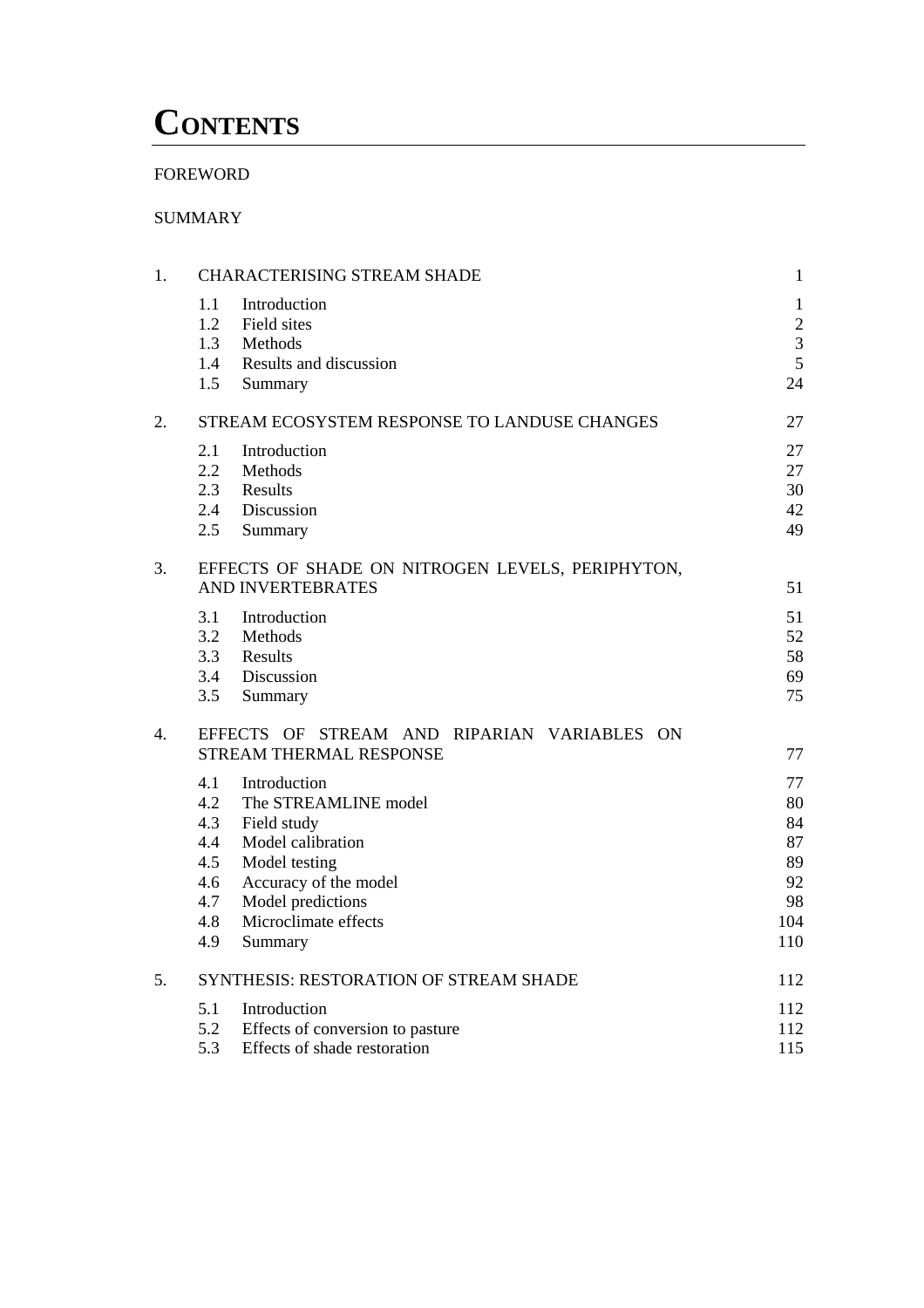| 6. | PRACTICAL CONSIDERATIONS IN RESTORING STREAM<br><b>SHADING</b>                                                                               | 130               |
|----|----------------------------------------------------------------------------------------------------------------------------------------------|-------------------|
|    | <b>REFERENCES</b>                                                                                                                            | 134               |
| 8. | <b>APPENDICES</b><br>Appendix 1: Shade assessment using the Lai-2000 canopy analyser<br>Appendix 2: Model equations for the STREAMLINE model | 142<br>142<br>148 |
| 9. | PLATES                                                                                                                                       | 153               |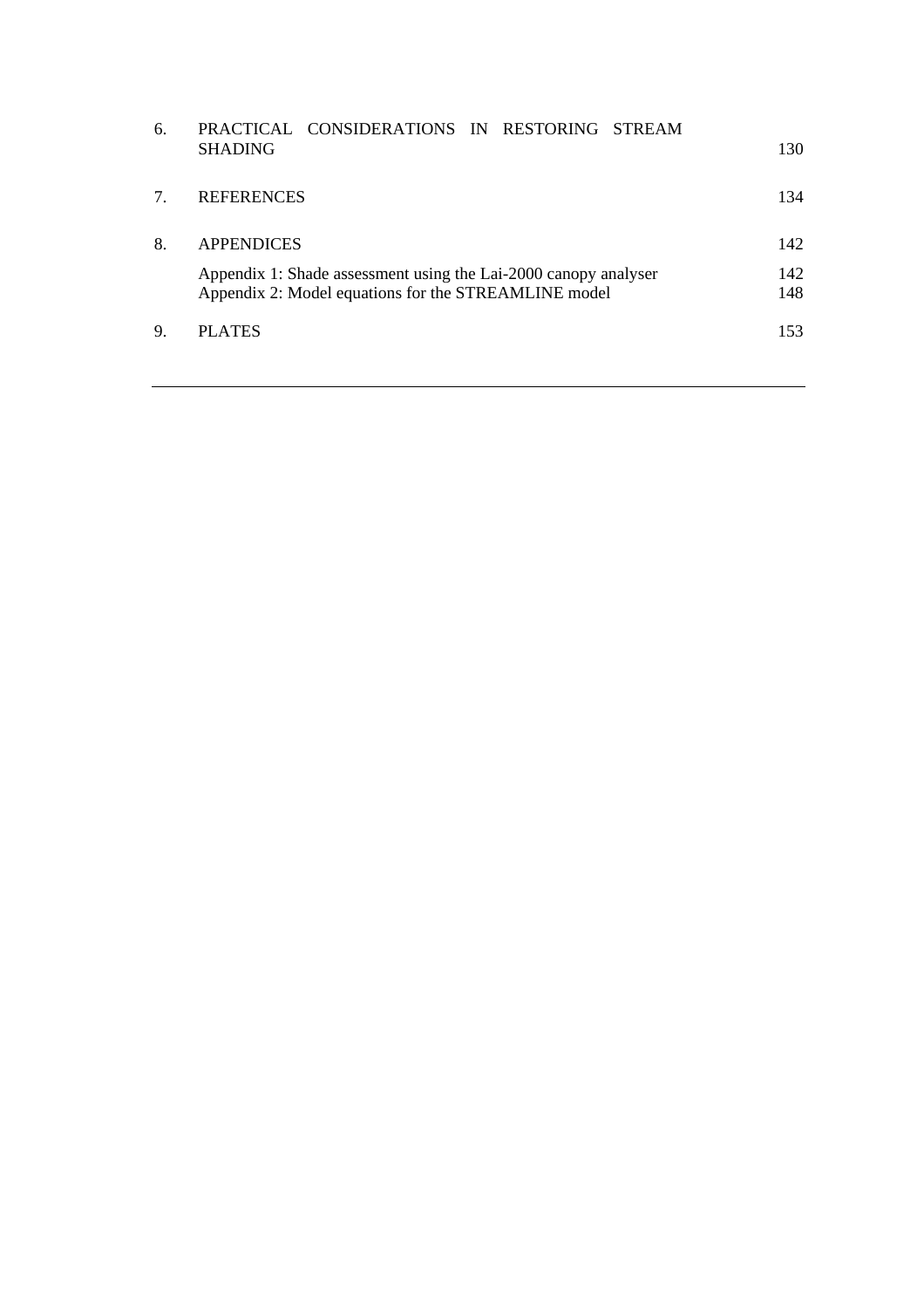This report is based on studies undertaken by the National Institute of Water & Atmospheric Research over a three-year period from 1992 to 1995, supplemented by key results from subsequent studies. The work was primarily funded by the Department of Conservation, although use is made of findings from research funded by other agencies, notably the Foundation for Research, Science and Technology (Contract CO1516).

These studies were undertaken because manipulation of vegetation in riparian (streamside) areas is seen as the most effective means for restoring stream ecosystems in agricultural catchments<sup>1</sup>. Before riparian restoration can be responsibly advocated, however, there needs to be both: confidence in predicting the beneficial effects; and procedures for implementing schemes in a cost-effective manner. NIWA has conducted a number of interrelated studies at Whatawhata, near Hamilton, on land-riparian-stream interactions. Findings from these studies, when combined with findings from other studies, lead to recommendations for riparian management. This report focuses on the control of light and thermal regimes by riparian shading alongside small streams in hillcountry pasture catchments, and the consequent ecological response of the streams.

The specific objectives of this study were:

- to develop methods for characterising stream shade (Section 1).
- to conduct surveys of temperature, light and water quality in adjacent native forest, exotic forest and pasture streams (Section 2).
- to determine the effects of differing shade conditions on primary productivity, periphyton and invertebrate community structure using streamside channels (Section 3);
- to determine the effects of stream and riparian variables on stream thermal response (Section 4);
- to develop recommendations on shading required to conserve and restore stream ecosystems (Section 5).

 $<sup>1</sup>$  Smith, C. M.; Wilcock, R. J.; Vant, W. N.; Smith, D. G.; Cooper, A. B. 1993: Towards sustainable agriculture:</sup> Freshwater quality in New Zealand and the influence of agriculture. *Ministry of Agriculture (Policy) and the Ministry for the Environment Report.* Wellington*.*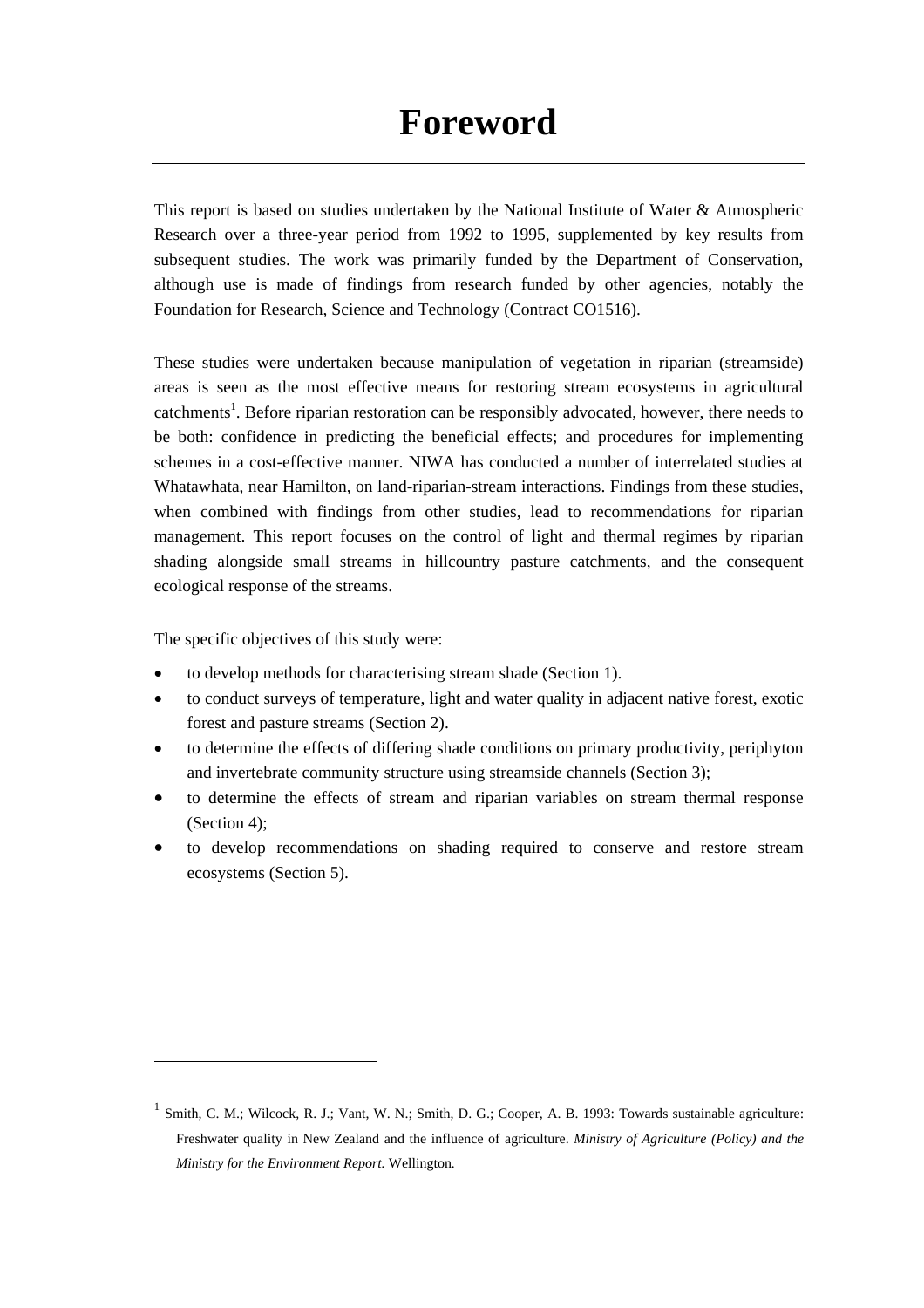Some readers may prefer to concentrate on Section 5 which provides a synthesis before consulting Sections 1–4 for details of the constituent studies. At the end of each section there is a summary of the main points. Some results have already been reported, notably in our 'Riparian Guidelines'<sup>2</sup>, but we have tried to give enough detail for this document to stand alone.

During the course of our investigations it became clear that riparian shade directly affects streambank stability, channel width and sediment input. The scope of the study was, therefore, widened beyond the original brief to include the ramifications of shade restoration for stream width and related aspects of stream ecology.

<sup>&</sup>lt;sup>2</sup> Collier, K.J.; Cooper, A.B.; Davies-Colley, R.J.; Rutherford, J.C.; Smith, C.M.; Williamson, R.B. 1995: Managing riparian zones: a contribution to protecting New Zealand's rivers and streams. Department of Conservation, Wellington, July 1995, 2 volumes.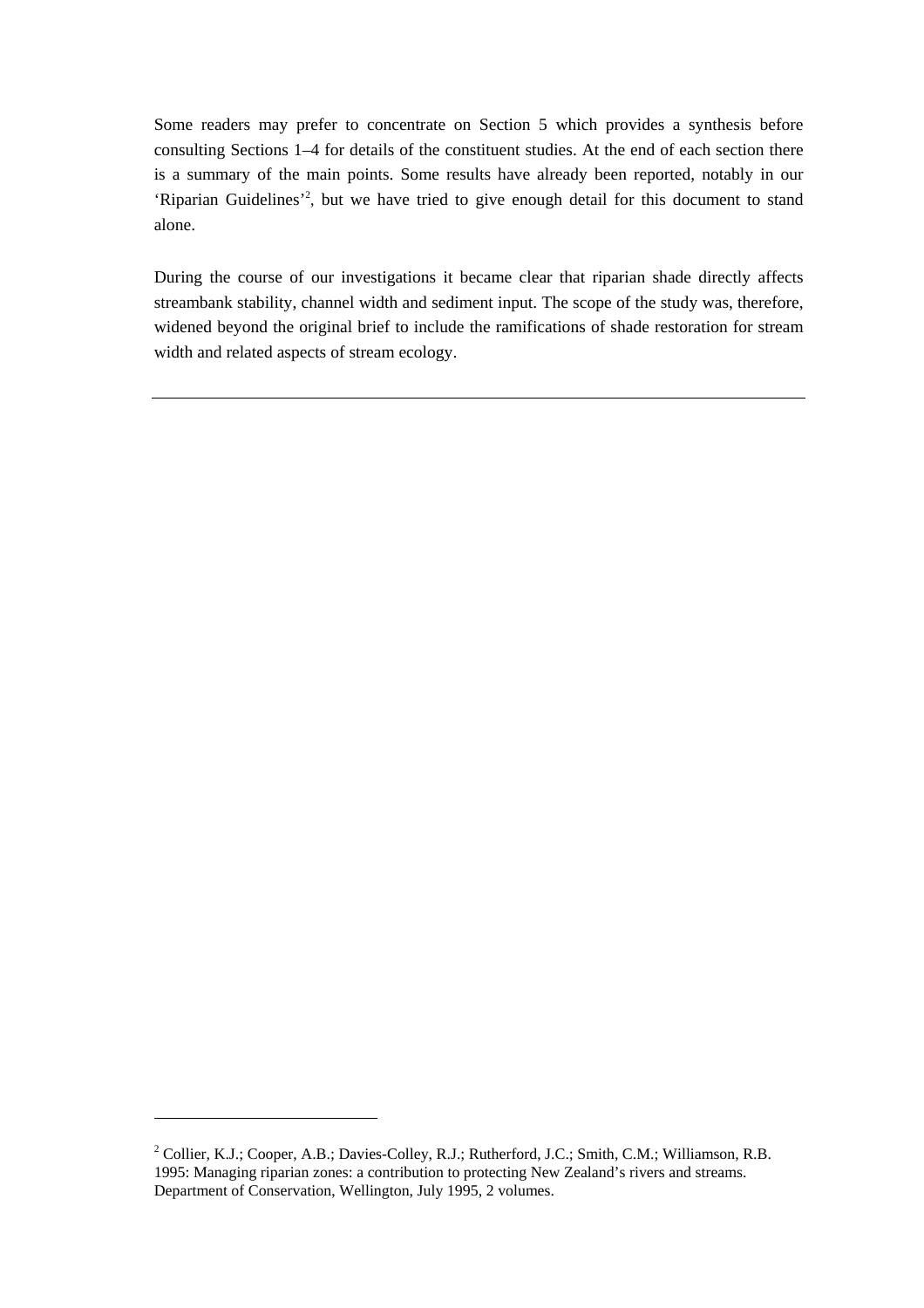- 1. Our study reinforces the view that the conversion from native forest to pasture has caused significant changes to the physical, chemical and biological character of New Zealand streams.
- 2. Studies of streams in different landuses, and experiments in artificial channels, with different levels of shade have been carried out. These have provided valuable insights into the functioning of stream ecosystems which, together with methods developed for measuring shade and predicting water temperature, will assist managers to restore streams by restoring riparian vegetation.
- 3. In this report, restoration is deemed to have a positive effect if it makes streams more like native forest streams. There are good prospects for restoring the ecology of pasture streams by restoring vegetation in riparian buffer strips (c.f., restoring vegetation throughout the entire catchment), but it is also possible to damage stream ecosystems by inappropriate restoration and unsound management practices in the buffer strips.
- 4. The restoration of riparian shade can reduce water temperature and primary productivity while the restoration of riparian vegetation (notably groundcover) can reduce sediment and nutrient inputs.
- 5. This in turn can help restore stream communities towards those characteristic of shaded native forest streams, which are typified by:
	- low and uniform periphyton biomass,
	- periphyton dominated by diatoms,
	- few filamentous green algae,
	- few algal blooms,
	- woody debris,
	- high retention of coarse particulate organic matter,
	- high habitat diversity,
	- high utilisation by invertebrates of heterotrophic biofilms and detritus,
	- high numbers of mayflies, stoneflies and shredders,
	- low numbers of snails, chironomids and oligochaetes.
- 6. An important finding is that, for a given flow, forest streams are wider than pasture streams. If dense riparian vegetation shades out groundcover and destabilises the banks, then we forecast a transition period (lasting perhaps 20 years) during which the channel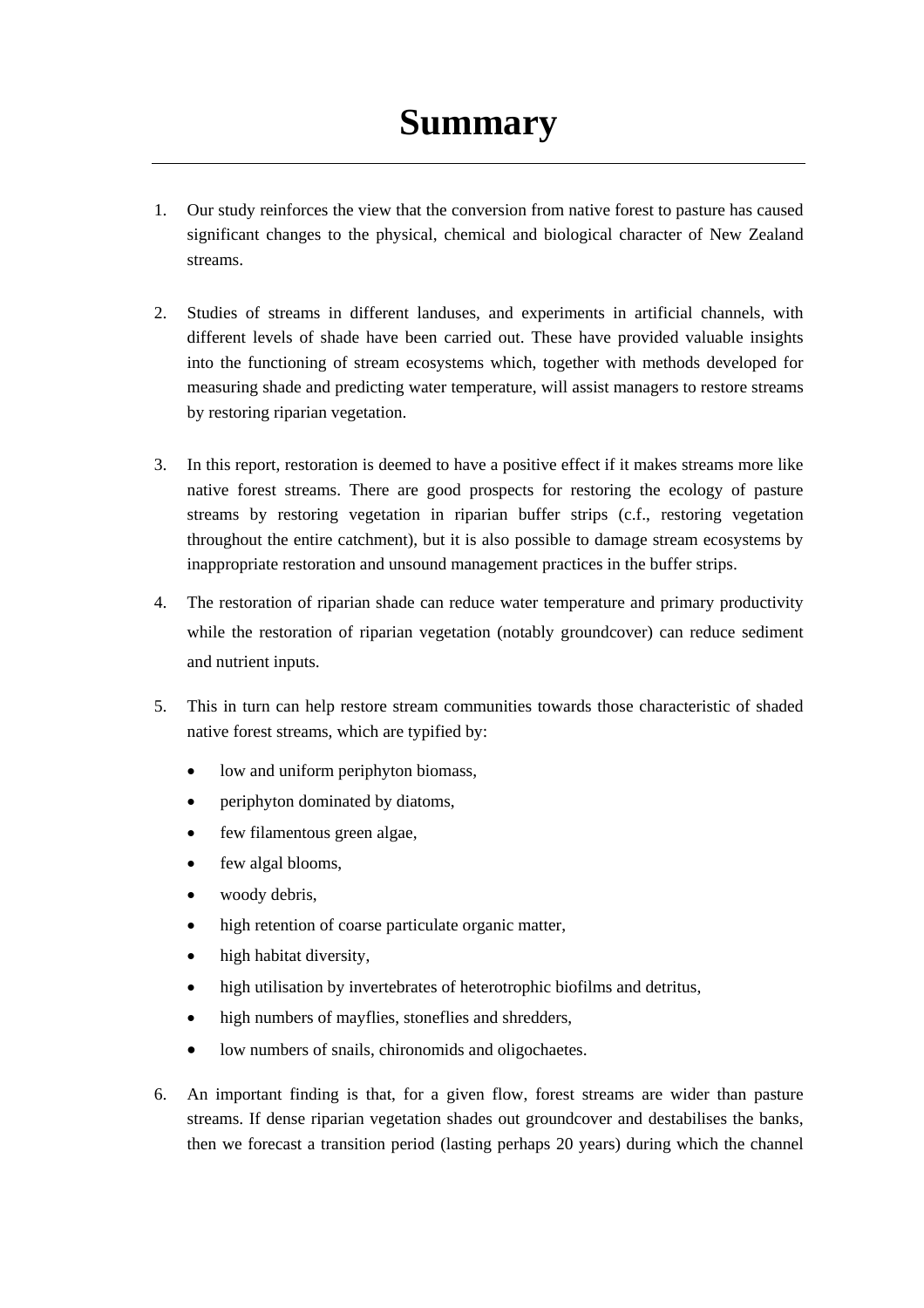widens and bank erosion contributes to sediment input. Eventually a wide, shallow channel is expected to stabilise with lower rates of bank erosion.

- 7. If it is important to maintain bank stability, a compromise must be made between providing enough stream shade to reduce water temperature and primary production without over-shading the banks. Our tentative recommendation is a maximum bankside shade level of about 70%. Consideration can be given to re-planting with deciduous trees which provide dense shade during critical summer periods but which allow bankside vegetation to develop during autumn-winter.
- 8. Trees in the riparian zone have the potential to help stabilise the streambanks but, if channel widening is likely, care must be taken to ensure that trees planted in the riparian zone are not undermined.
- 9. The restoration of shade will change the way streams transform and export nutrients. An unshaded stream acts primarily as a nutrient 'processor', converting inorganic nutrient to plant biomass in the channel under stable flow and flushing it out during storm events. Given the same nutrient inputs, a shaded stream can be expected to retain less nutrient as plant biomass, and to act primarily as a down stream 'transporter' of inorganic nutrient. This may aggravate eutrophication further down stream, unless riparian restoration results in a compensatory decrease of nutrient inputs.
- 10. Riparian management can help reduce nutrient inputs by:
	- restricting stock access,
	- encouraging groundcover and
	- protecting riparian wetlands.
- 11. In our studies, differences in plant and invertebrate communities between pine and native streams were much smaller than differences between pasture and forest streams. Based on our observations, there do not appear to be any obvious advantages for the stream ecosystem in replanting with native or exotic trees, apart from growth rate. More detailed comparisons between pine and native forest streams are desirable.
- 12. Our studies suggest the following tentative shade targets:
	- $\bullet$  > 70% to meet water temperature targets.
	- $\bullet$  > 60–90% to control algal blooms,
	- $\bullet$  > 60–90% to produce significant changes in invertebrate communities,
	- $\bullet$  > 90% to reduce periphyton biomass to the low levels seen in forest streams,
	- $\leq$  70% to maintain streambank stability.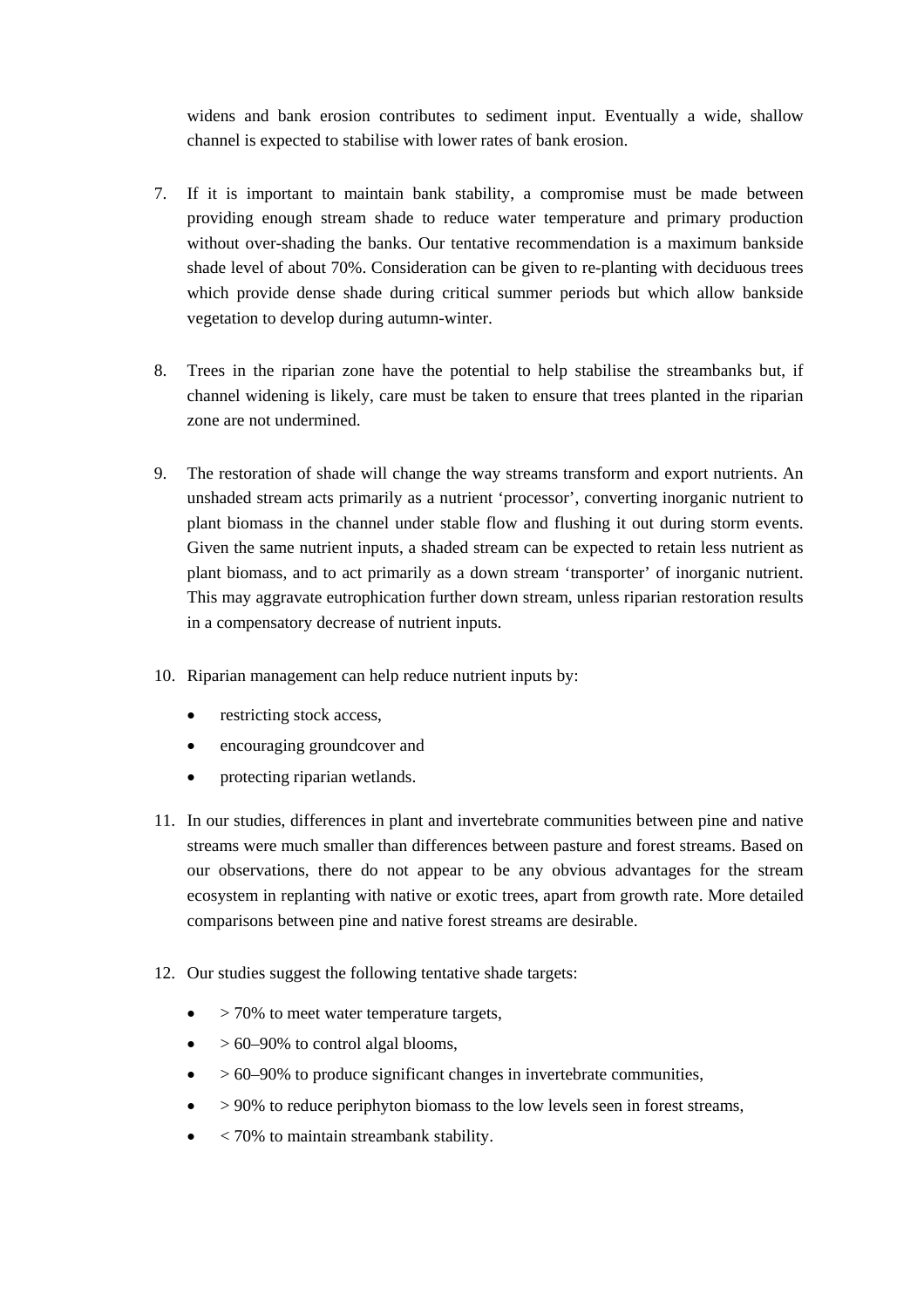- 13. There are few data on the shade characteristics of trees in riparian zones but data from plantation forests indicate:
	- 70% shade under 15–20-year-old eucalypts spaced 6 m apart
	- 70% shade under 15–20-year-old pines spaced 7–14 m apart
	- a maximum shade under eucalypts of 80%
	- 90% shade under pine trees spaced 3.5–10 m apart.
- 14. The fact that the thermal inertia of small streams is low suggests that if low stream temperatures need to be maintained throughout a stream network (e.g., to maintain suitable fish or invertebrate habitat), then it is more important to maintain dense shade along the small (first- and second-order) than along the larger (third-, fourth- and fifthorder) streams. Similarly, when attempting to reduce stream temperatures in a catchment comprising a network of streams of different orders, it is more efficient to restore riparian shading on the shallow first- and second-order streams than on the deeper third-, fourthand fifth-order streams.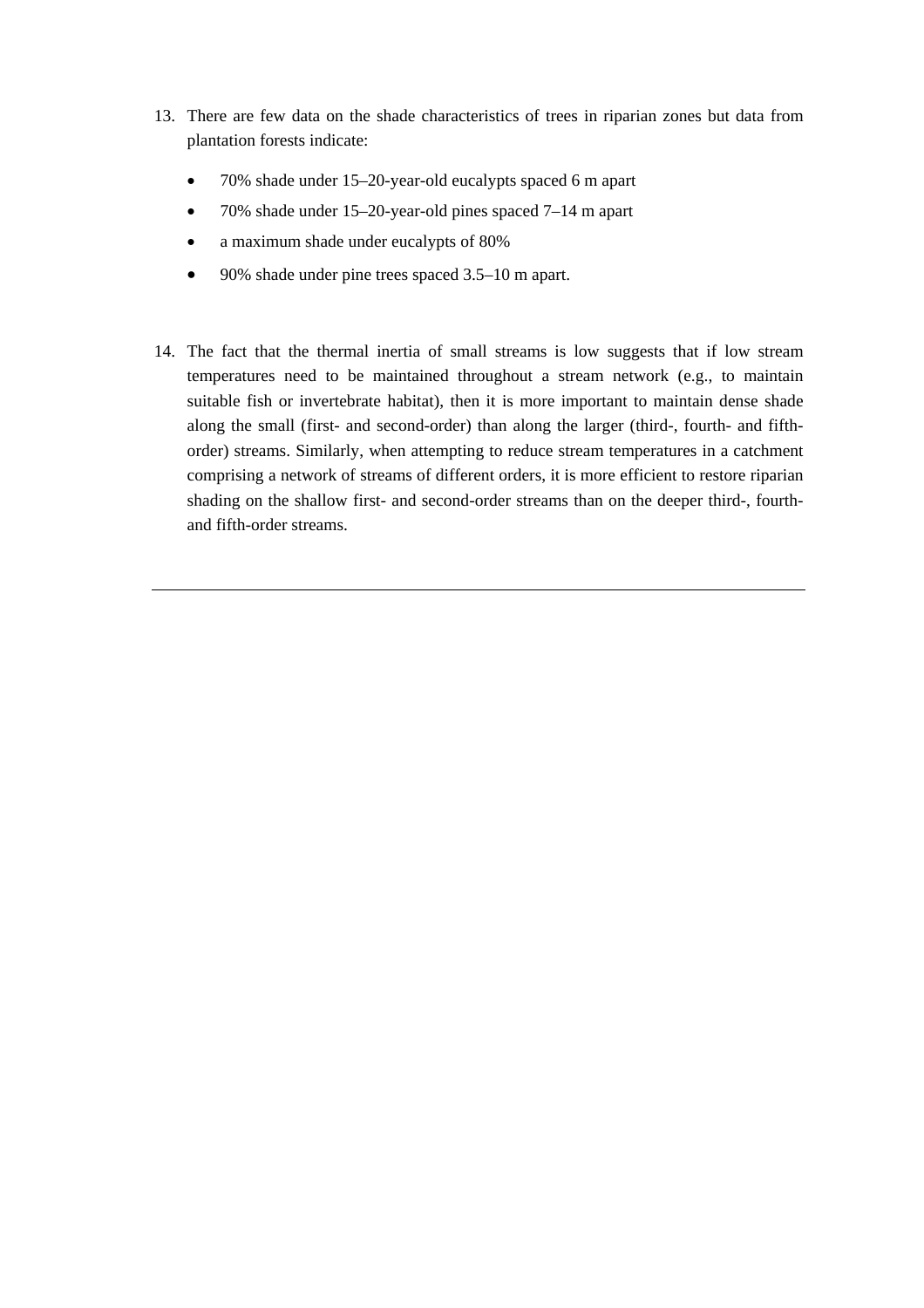# **1. CHARACTERISING STREAM SHADE**

#### **1.1 Introduction**

The radiation climate is of fundamental importance in streams because sunlight powers primary production (both in the stream and in its riparian zone) and also because radiation input strongly influences streamwater temperature. The amount of sunlight reaching the streamwater and riparian zone is reduced by shade elements, notably the streambanks and hills ('topography shade') and riparian vegetation ('canopy shade'). Shade is defined mathematically as the complement of the ratio of lighting at the site of interest to lighting in the open. This definition is deceptively simple, and does not address many complexities to do with the temporal variation of lighting, the spatial distribution of shading objects in relation to the light from the sun (direct solar radiation) and the sky (diffuse solar radiation), and also the spectral properties of shadelight.

While acknowledging its importance, stream ecologists often assess shade subjectively (e.g., Canfield & Hoyer 1988) or semi-quantitatively (e.g., Feminella *et al*. 1989). Some use is made of electronic light sensors or photochemical sensors (such as ozalid paper) (e.g., Boston & Hill 1991) to estimate stream lighting, but often with little thought to spatial and temporal variability or spectral sensitivity. The lighting ratio at shaded and open sites can vary markedly, depending on atmospheric conditions, position of the sun, and distribution of shade elements. A meaningful characterisation can be achieved by averaging point sensor data logged over a very long time period (e.g., months, Anderson 1964a,b). Time averaging removes the marked diurnal variation and, because the sun's position varies throughout the day, time averaging also removes some of the fine-scale spatial variation.

Recognising the difficulty of properly characterising shade under foliage with point sensors, forest ecologists (e.g., Anderson 1966) have developed techniques for analysing shade using fish-eye lens photographs. A fish-eye lens 'looking' vertically upwards focuses the whole upper hemisphere as a circular image on the film (Hill 1924). Analysis of such photographs yields indices of shade, such as the proportion of the total hemisphere blocked by foliage and the proportion of light transmitted under perfect overcast conditions (Anderson 1964a). Quantitative image processing can be done by computer (e.g., Chan *et al*. 1986; Chazdon & Field 1987), although the procedures are complex and slow, and generally have to be done offsite. Even without quantitative analysis, fish-eye lens photographs can be very useful for indicating the *source* of shading, be it foliage, stream banks or hills. One fish-eye photograph only serves to characterise the light environment of just one point in space, when what is often required is an average of the shade over extended areas, for example over a stream reach.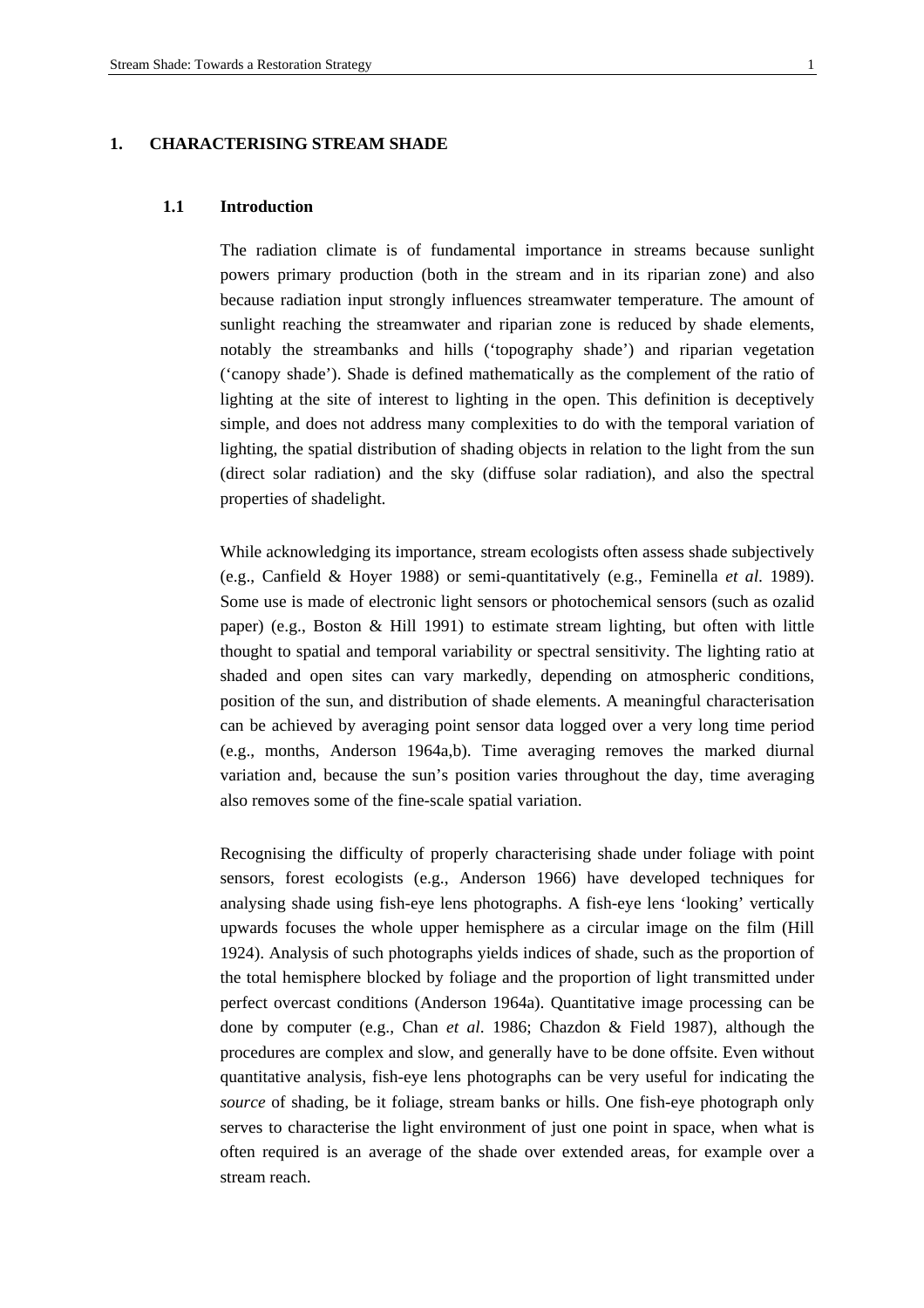Recently an instrument has become commercially available which is based on a fisheye lens and can be used to obtain indices of shade rapidly and onsite (Welles 1990, Welles & Norman 1991). This instrument, the LiCor LAI-2000 canopy analyser, views the upper hemisphere through a fish-eye lens that focuses light on five annular ring-shaped detectors, each viewing a certain range of zenith angles. The light measured by each of these detectors is divided by the light measured at an open site under identical sky conditions either with the same sensor or, better, with a second identical sensor operating simultaneously. These measurements yield transmission values known as *gap fractions* which measure the directional structure of shade at a point. A number of readings made at different points along a stream channel can characterise the light environment of that stream reach.

This section describes the protocol that has been developed for measuring stream shade using the canopy analyser. Some illustrative shade data are presented from streams with different land uses and from stands of potential shade trees. This section also investigates aspects of the spectral composition of shadelight because light sensor response varies with wavelength, and light quality may be important ecologically. Of particular importance is the fact that near infra-red (NIR) radiation is absorbed by plant foliage much less efficiently than visible radiation, but is equally significant as regards heating of streamwater. Because of its cost, the canopy analyser is likely to remain a research instrument and we have also investigated the effectiveness of simple methods for quantifying shade. Instantaneous measurements with a matched pair of Photosynthetically Active Radiation (PAR) sensors on a perfectly overcast day (e.g., under widespread frontal rain) quantify stream shade quite well; fish-eye lens photography provides useful qualitative information about stream shade; but visual assessments (e.g., ratio of canopy height to stream channel width) yield inaccurate estimates and cannot be recommended for quantifying stream shade.

#### **1.2 Field sites**

Most of the stream shade measurements described in this report were made in the Hakarimata Range near Whatawhata, some 25 km west from Hamilton. NIWA has several field study sites in this area: at AgResearch's Whatawhata Hill Country Research Station and in nearby Karikariki Reserve (administered by the Department of Conservation), private farmland, and pine plantation forest (Smith *et al*. 1993). Shade measurements under trees which might conceivably be planted to provide shade have also been used in this report (Ian Power, AgResearch, pers. comm.). We have also taken canopy analyser readings to determine the light climate under pine plantations at Purukohukohu, north of Taupo, and under crack willow stands in swampy areas of the Waipa River catchment near Whatawhata.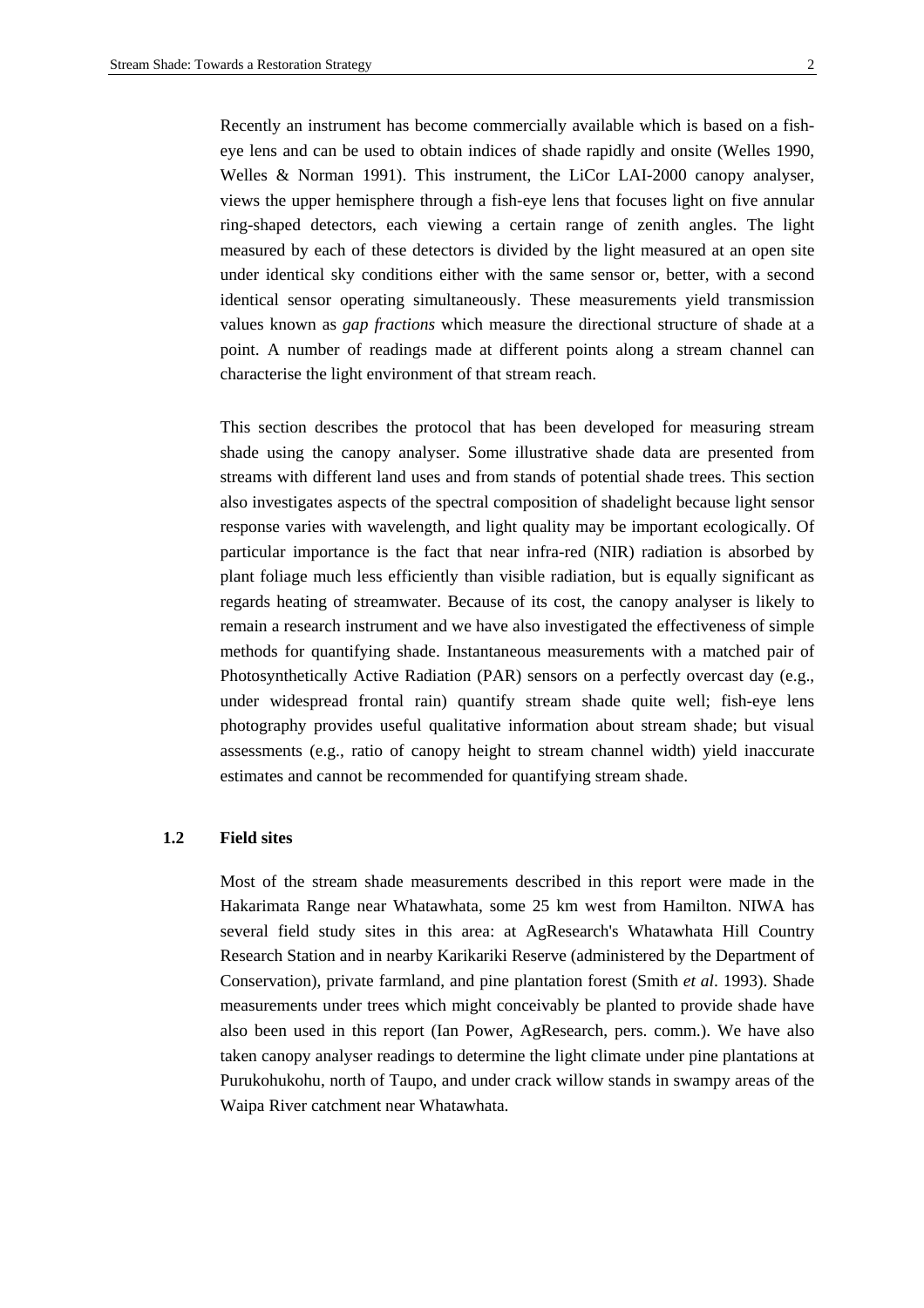#### **1.3 Methods**

#### **The canopy analyser**

The LAI-2000 canopy analyser was the primary tool used for the assessment of stream shade in this study. This instrument views light coming from the hemisphere above a level plane through a fish-eye lens that focuses light on five annular ring-shaped detectors, each viewing an approximately equal range of zenith angles. Measurements of light received by each of the detectors are expressed as fractions (*gap fractions*) of the light received during reference readings at an open site, ideally under identical lighting. The average gap fraction in each of the five zenith angle ranges provides a measure of the angular distribution of shade.

The index of stream shade derived from measurements using the LAI-2000 was termed diffuse non-interceptance (DIFN), which gives the light received at a stream water surface as a proportion of that from an overcast sky (see Appendix 1).

# **Fish-eye lens photography**

A visual record of stream-shade was made photographically with a full hemisphere (180º field of view) fish-eye lens (Minolta 7.5 mm f4 MD lens) fitted to a Minolta X300 SLR camera. The camera was placed on its back at stream water level, protected inside a shallow invertebrate sorting tray, at a representative point in the channel. The camera was oriented top to the north and levelled with a bubble spirit level (by shifting stream gravel) so that the lens axis was vertical. The position of the channel thalweg (locus of deepest points) was indicated with a survey pole, marked with alternating black and white bars of 100 mm length, and driven vertically into the sediment. Plates 3–6 show examples of fish-eye lens views from water level in small streams.

#### **Spectral distribution of lighting**

Point sensors for measuring light and/or near infra-red (NIR) radiation were deployed in and near the Karikariki Reserve (map reference S14 934790) in order to study the spectral character of shadelight. In particular, the light recorded at sites along a forested stream reach was compared with that recorded at an open site on a nearby hill, and both records were compared with canopy analyser readings. Li-Cor LI-192SB quantum sensors of photosynthetically available radiation (PAR) were used as point sensors of visible light in the 400–700 nm waveband. Li-Cor LI-200SB pyranometers, based on photodiodes, were used as point sensors of ambient solar radiation in the open. These latter sensors, unlike the PAR sensors, have an *arbitrary* spectral response and so are not suitable for measurements under plant canopies because the spectral quality of the shadelight is greatly shifted from that of sunlight. An Eppley Model PSP precision spectral pyranometer, based on a thermopile sensor (with a uniform spectral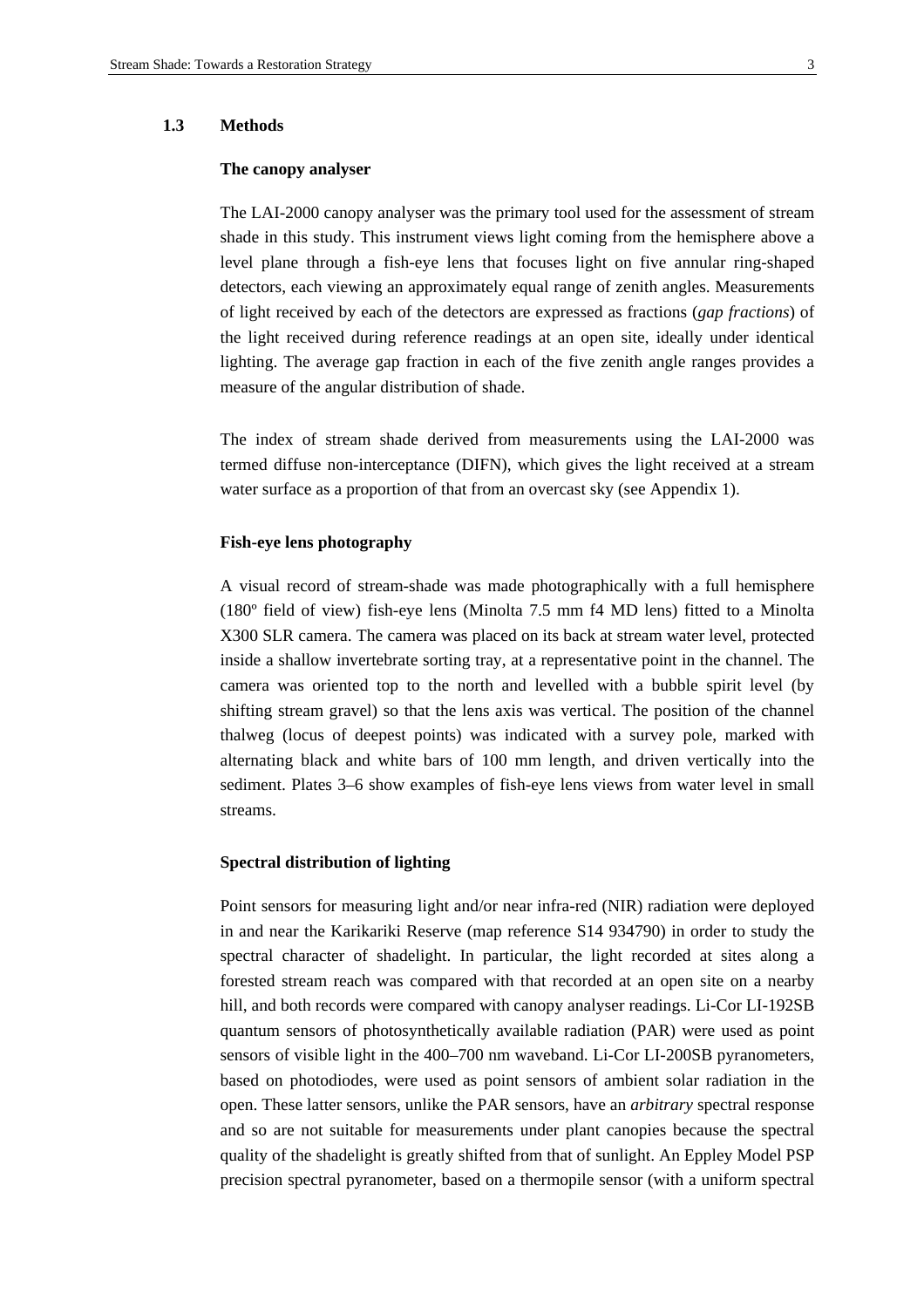response), was used to characterise the radiation climate under foliage. This sensor was fitted with a standard glass dome (passing all radiation in the 285 to 2800 nm range) for measurement of total short-wave radiation. This sensor was also used as a calibration reference for the Li-Cor pyranometer sensors. The Eppley sensor was fitted with an RG695 long-pass filter for the measurement under foliage of NIR radiation in the range 700 to 2800 nm. Paired measurements with the NIR dome and the clear glass dome were made under fully overcast sky, together with canopy analyser measurements, in order to estimate the ratio of NIR to total short-wave radiation.

Spectral measurements were made of shadelight filtered by native foliage on an overcast day with a Li-Cor LI-1800UW spectro-radiometer. This instrument measures the spectral irradiance as a function of wavelength over the 300 to 850 nm range. A major difficulty for this work was to select a day with perfect overcast but dry foliage, since water strongly absorbs at some wavelengths in the NIR. Overcast conditions are typically associated with rain in humid climates such as that of the western North Island.

# **PAR sensors**

To illustrate phenomena associated with stream shade, light at stream level was measured with point PAR sensors and compared with light received by an unobstructed hilltop. A PAR sensor was fixed in position in the channel at a moderately open site in the Whakakai Stream in Karikariki Reserve, west of Whatawhata, while another PAR sensor was positioned on a nearby hilltop, both sensors being connected to LI-1000 loggers set to log at 1-minute intervals. Logging was continued for several weeks in order to 'catch' both extremes of an overcast and a fully clear day. The ratio of stream to hilltop PAR was subsequently calculated. A canopy analyser sensor (fitted with a 270º field of view cap) was also positioned in the stream to measure the DIFN value relevant to lighting under uniform dense overcast. To characterise the distribution of shade relevant to the sunpath on a clear day, the distribution of canopy gaps was measured (with a 12.5º field of view cap) at 15º intervals of azimuthal angle at thirteen different orientations from east to west.

Theoretically it should be possible to use point sensors of light to provide a quick index of stream shade by taking instantaneous measurements under conditions of nearuniform sky lighting (e.g., perfect overcast or near dawn or dusk when the direct solar beam is hidden by the local horizon). To further test this idea, a Li-Cor PAR sensor was positioned on the canopy analyser 'wand' and connected to the LAI-2000 console so as to log PAR at the instant that the LAI-2000 sensor logged the distribution of ambient lighting. A reference PAR sensor was similarly set up on the reference canopy analyser unit. Measurements were made under heavy overcast conditions following the usual field protocol for the LAI-2000 over a 100 m reach of the Whakakai Stream, encompassing the light sensor monitoring point used in the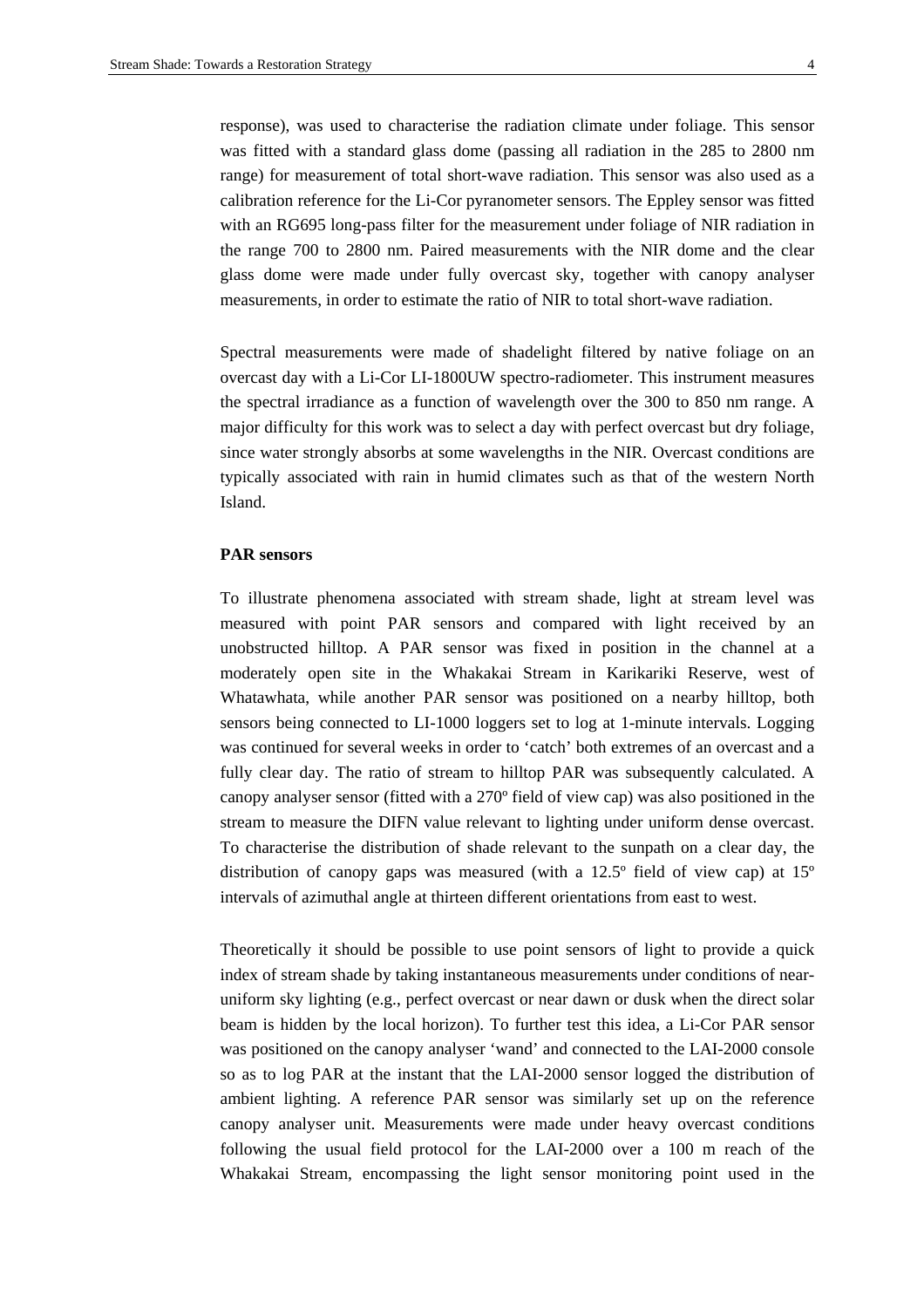illustration of stream shade. Measurements were made at 20 points at 5 m intervals along the stream reach at a time of (apparently) perfect overcast on 2 December 1994 between 15:22 and 15:36 NZST. The stream lighting estimated from the point sensor measurements was compared with the predictions from the canopy analyser measurements.

#### **Visual assessment of shade**

We investigated a simple field protocol for assessing stream shade that would require no special instrumentation. The ratio of canopy height of riparian trees to stream channel width (hereafter termed 'shade ratio') was measured over several 100 m reaches of stream channel in a range of plantation forest streams. Canopy analyser measurements of DIFN were made over the same reaches and the results compared.

# **1.4 Results and discussion**

#### **Characteristics of stream shade**

Plate 3 shows the fish-eye photograph of the Whakaki Stream. An elliptical-shaped gap at the centre of the image, with its long axis roughly aligned with the channel, is accessible to direct sunlight only at high sun angles. The canopy analyser was deployed at this precise point (with a 270º FOV cap) and gave a DIFN value of 11.4% (i.e., the light at the water surface was only 11.4% of that measured at an open site: the other 88.6% was intercepted (shaded) by the canopy and topography).

Figure 1A shows the record of sunlight (PAR) recorded at this precise point in the stream channel on a sunny day using a Li-Cor 192SB PAR sensor. Figure 1B and C show the record for a mostly overcast day, in relation to the records of sunlight at an open site on a nearby hilltop. In all three panels the top line is the PAR record from the reference (hilltop) sensor, and the lower line is the PAR record from the sensor near water level in the stream channel. On the sunny day, the hilltop (reference) sensor recorded a smooth sinusoidal-shaped pattern of irradiance through the day (Fig. 1A). However, the stream sensor recorded a very different and extremely variable pattern of irradiance owing to the movement of the sun. The lighting reaching the stream was very low through most of the day (less than 20 µeinsteins  $m^{-2} s^{-1}$  except for some brief spikes of up to 50 µeinsteins  $m^{-2}$  s<sup>-1</sup>) when direct sunlight patches (sunflecks) impinged on the sensor. Around mid-day the sun was in the canopy gap (refer Plate 3) and the direct solar beam reached the sensor. Partial blocking of the sun's disc occurred at some times during this period (recognisable as negative spikes on the irradiance record). An intense sunfleck impinged on the sensor at about 11:33 while between 12:08 and 12:44 the sun was completely clear of foliage.

Over the whole of this clear day, 7.2 einsteins  $m^{-2}$  of PAR was received by the sensor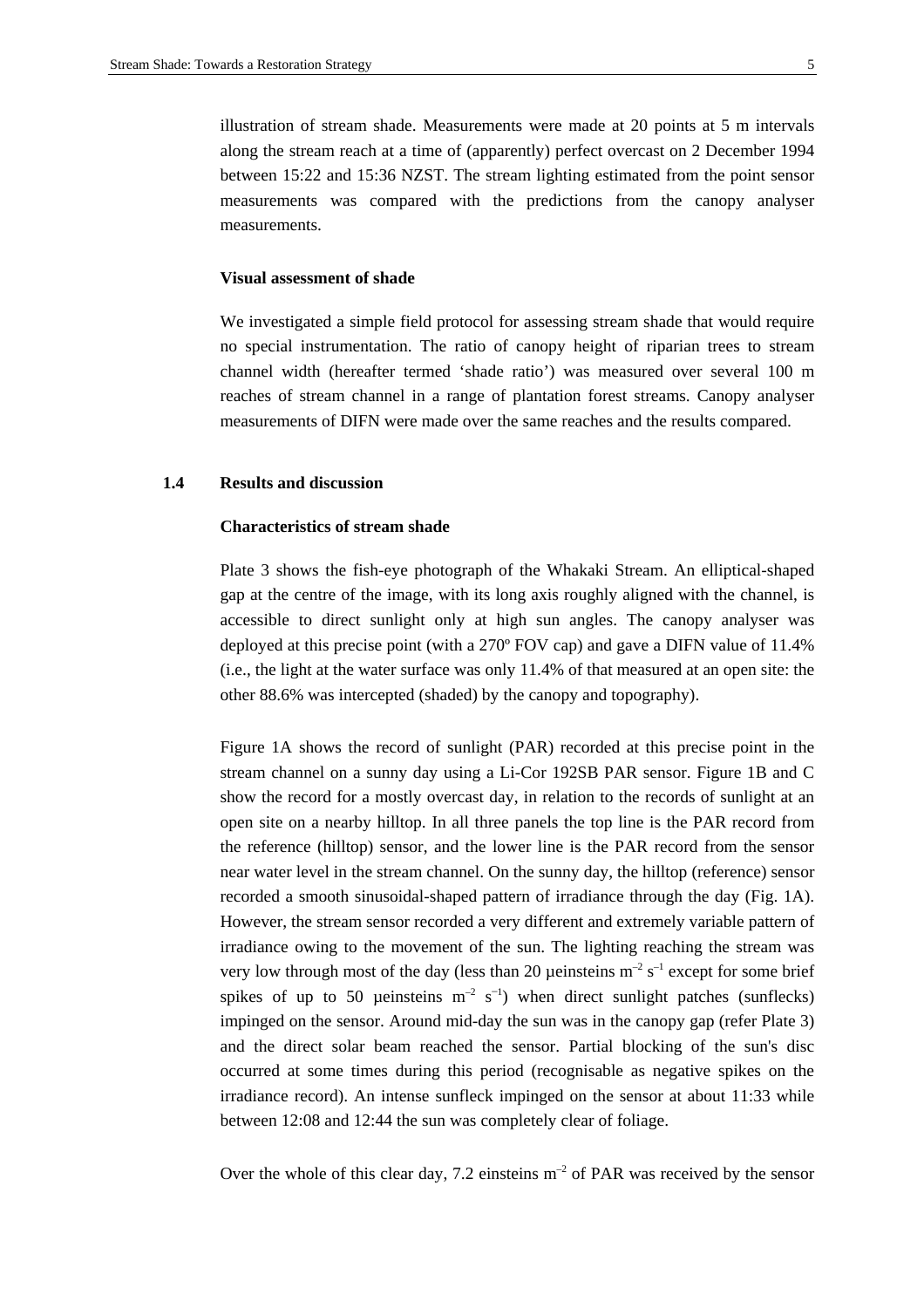in the stream channel, which is 11.3% of the hilltop PAR total of 63.8 einsteins  $m<sup>-2</sup>$ . This is remarkably close to the DIFN value (11.4%) estimated from canopy analyser measurements made at the point of monitoring. Notice that, even when the sun was clear of all foliage in the canopy gap, the stream irradiance (= 1805 ueinsteins  $m^{-2} s^{-1}$ ) did not rise as high as the reference irradiance  $(= 2050 \text{ )}$  ueinsteins m<sup>-2</sup> s<sup>-1</sup>). The discrepancy is due to the blockage of much (about 90%) of the diffuse skylight by the foliage and topography (which on this occasion amounted to about 13.5 % of the total irradiance: a fairly typical value, Iqbal 1983).

In pasture streams, spatial variation in shade can sometimes be very high as is illustrated by Fig. 2, which shows gaps measured at ten points on the water surface of a stream (denoted PT2) under discontinuous riparian shade trees (mostly kanuka). Note that the *pattern* of shading with angle varies markedly as well as the size of the gaps. The pattern of gaps also varies markedly between different locations. The only clear overall pattern is that, as expected, the gap fraction is generally lower at high zenith angles where stream banks or hills block the view, than at low zenith angles (overhead) where the sensor is mostly 'seeing' sky *except* where there is a high or overhanging bank or overhanging vegetation. The high point-to-point variability of shade means that a fairly large number of point readings need to be taken with the canopy analyser to give an estimate of reach-averaged shade of reasonable precision.

On the cloudy day (Fig. 1B) the ambient light was somewhat variable, particularly around mid-day when the cloud cover was changeable with some wind. Around 12:45 the cloud cover thinned enough to allow some of the direct solar beam to penetrate for a short time (PAR up to 1500 µeinsteins  $m^{-2} s^{-1}$ ). The stream lighting followed a very similar pattern to the ambient lighting–in complete contrast to the sunny day, on which the stream lighting pattern was very different from ambient. On the cloudy day the ratio of PAR received at the stream  $(2.45 \text{ einstein s m}^{-2})$  to that on the hilltop  $(25.2 \text{ m})$ einsteins  $m^{-2}$ ) was 9.7%. The ratio of instantaneous PAR at the stream to that on the hilltop was almost constant  $(9.6 \pm 1.1\%)$  during a time from 13:10 to 16:20 when the overcast was visually stable and the sun invisible.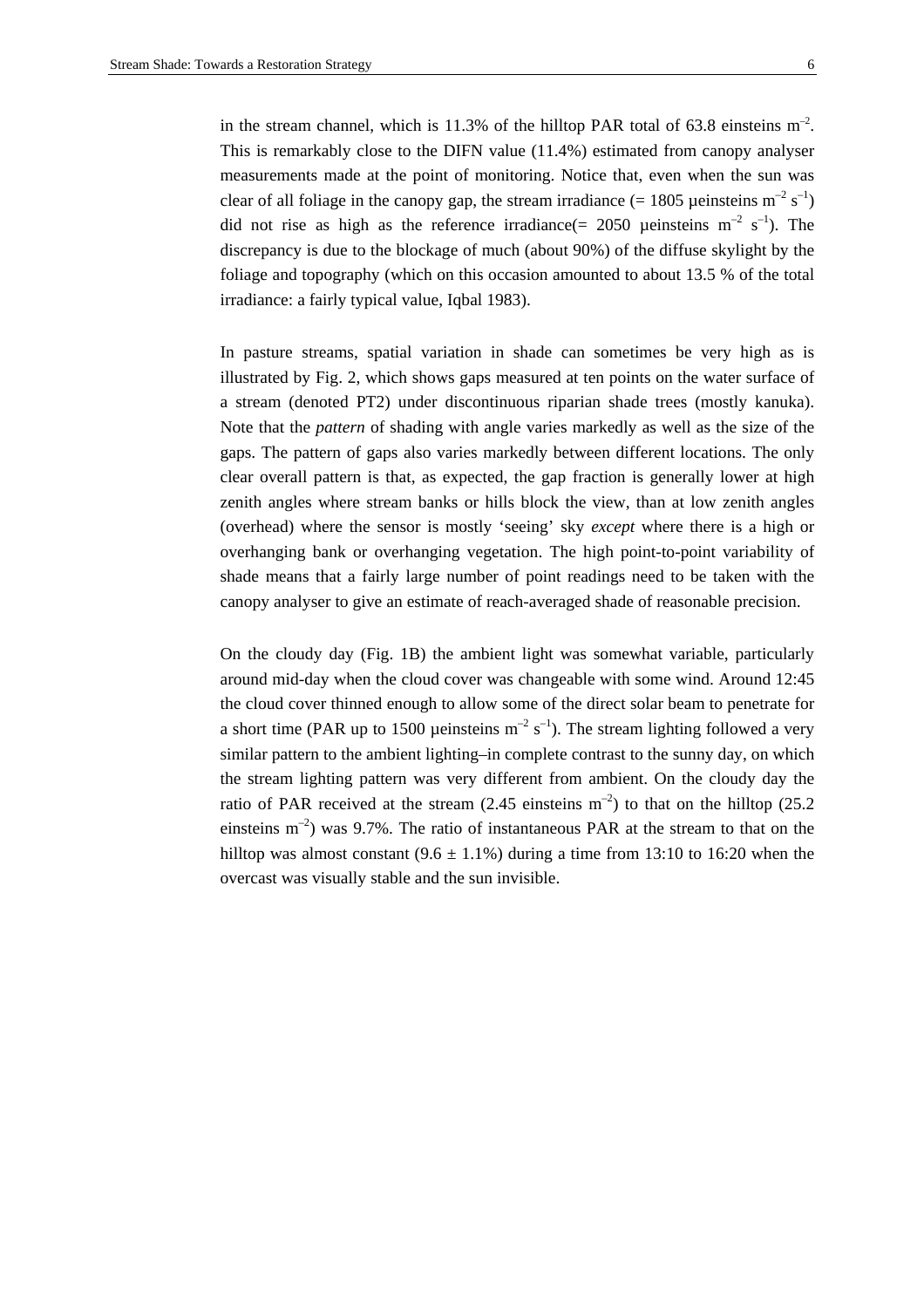Figure 1 Stream lighting compared to ambient lighting under different atmospheric conditions in the channel of the Whakaki stream, in the Karikariki Reserve. Plate 3 shows a fisheye view of the upper hemisphere from this point. A. PAR records for a perfectly clear day (7 December 1994). B. PAR records for a fully overcast day (2 December 1994). C. Data as in panel A, but with a log scale of irradiance to emphasise the constancy of the ratio of stream to reference lighting.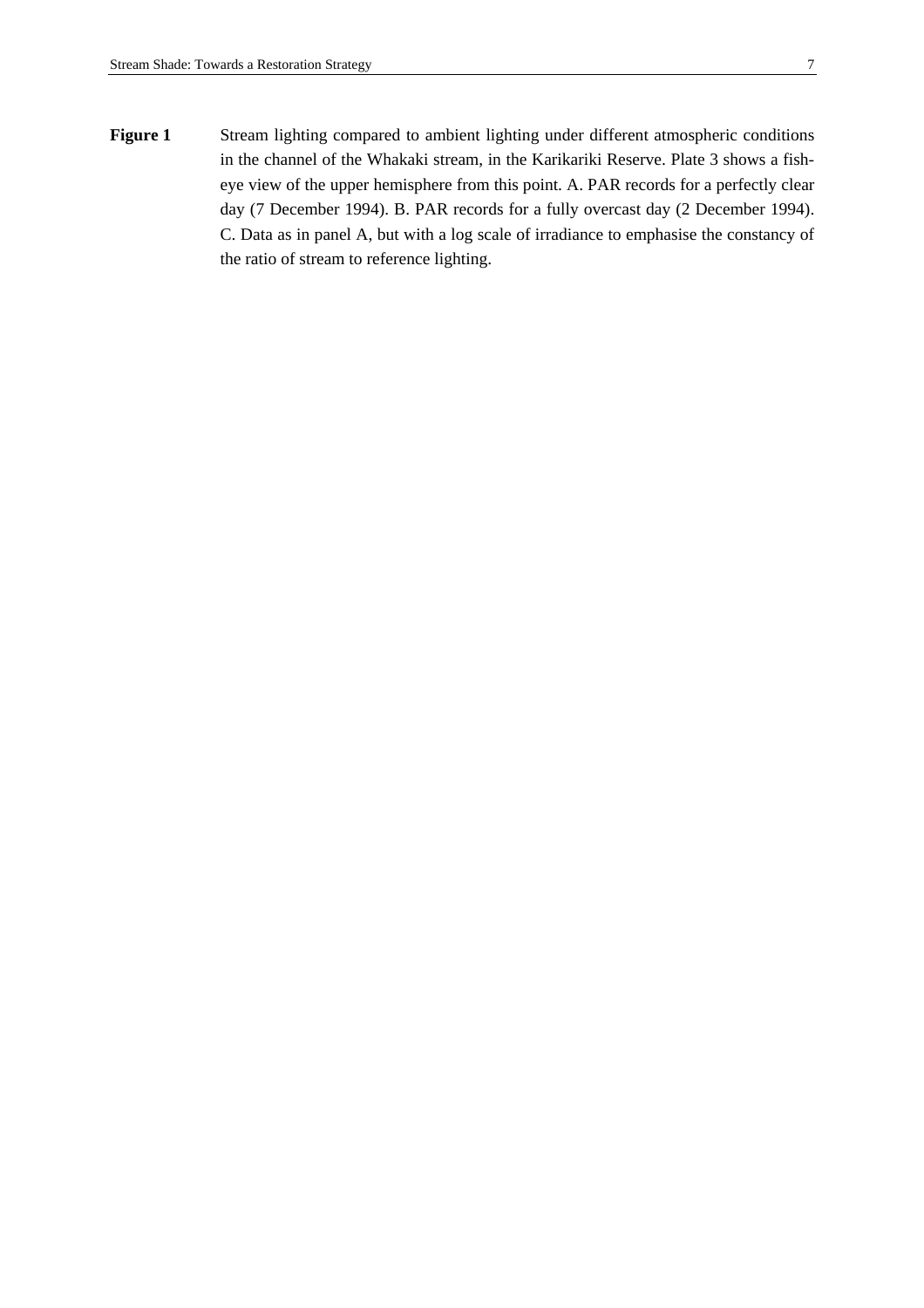**Figure 2** Patterns of gaps at ten different points on the water surface of the study reach on pasture stream PT 2 (also see Plate 4).



This near-constancy of the ratio of stream to ambient lighting is emphasised by the plots in Fig. 1C on a log scale of PAR. The reference and stream sensor records parallel each other, displaced by a constant log-distance which corresponds to a constant ratio. The ratio of stream to ambient lighting again agrees closely with DIFN value for the site (11.4 %) as measured by canopy analyser, demonstrating that DIFN does indeed give a reasonable estimate of the lighting level under overcast sky. The slight discrepancy can probably be attributed to non-uniformity of the sky lighting, or, possibly, to deviation in angular sensitivity of the two PAR sensors from the ideal cosine-function response. Deviation in sensor calibration is a more remote possibility because the sensors had been matched by running them side-by-side for several days just prior to the field deployment.

#### **Shade in small streams of contrasting land use**

The lighting of study reaches on ten different second-order streams in the Mangaotama Basin, Whatawhata, four in pasture and three each in native forest and pine plantation, was measured using the canopy analyser. The study sites are described in Smith *et al*. (1993) and Quinn *et al*. (1994a) while the shade experiments are detailed in Spier & van Veen (1994). Figure 3 shows the averaged distribution of shade with direction (angle to vertical) for the ten stream reaches (data from Spier  $\&$ van Veen 1994). Average gap fractions (geometric means) are plotted on a log scale versus the angles to the zenith of the five different ring-shaped detectors in the canopy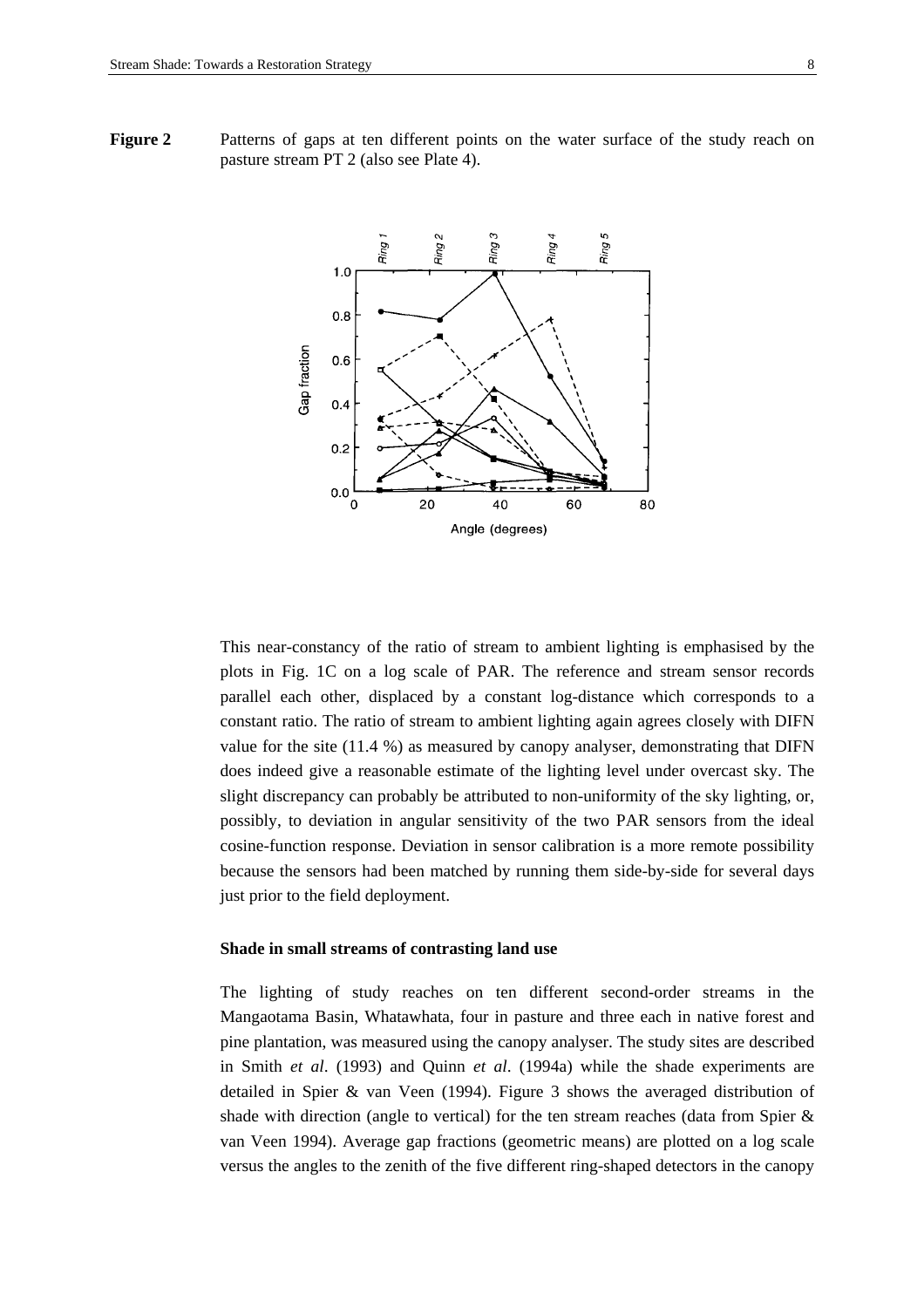analyser (0º indicating directly overhead). The pattern of gaps as a function of zenith angle at water level was similar in four pasture streams in spite of large differences in magnitude of the gaps and in average lighting (Fig. 3A). Highest gap fractions (lowest shade) occurred at the smallest angle to the vertical (ring 1) with a monotonic decrease in gap fraction (increase in shade) as angle from zenith increased. The change in gap fraction with angle tended to accelerate as angle increased. The gap fraction in ring 5 (zenith angle  $= 68^{\circ}$ ) was lowest because the stream banks often blocked the light in this direction (close to the horizon). The variation in magnitude of lighting between different pasture sites can be attributed to differences in stream width, bank height and vegetation. Site PA1, with the lowest gap fractions (for all rings) and the lowest DIFN value, was almost completely overgrown with pasture species and herbs which achieved 'canopy closure' over the channel at several points at the time of the measurements. On the other hand PW2 is a comparatively open stream, with relatively low stream banks, and the average gaps and lighting level were much higher. A fisheye lens photograph taken at stream site PT2 (which, like PW3, had gaps of intermediate magnitude) illustrates the typical sources of shade in pasture catchments (Plate 4). The sky appears as an elliptical-shape at the centre of the image with its long axis roughly aligned with the channel (upstream is indicated by the black-and-white survey pole on the upper right). High streambanks covered with herbs caused most of the shading on both sides of the stream. In the upstream and downstream directions shade by hills replaced that by banks. Riparian trees (mostly kanuka in this case) contributed further shade.

At bank level the variation amongst the pasture sites was less than at stream level (Fig. 3D) because all bank sites were very open. As would be expected, the gap fractions were all high except at comparatively high angles (low to the horizon) where some blocking was caused by nearby hills. Site PT2 had a lower gap fraction than the other pasture sites at high angles because of the abundant trees and shrubs along the stream channel (see Plate 4).

The native streams, as expected, were much more heavily shaded than the pasture sites (Figs. 3A and B). The gap fractions for native sites decreased rapidly with angle for rings one to four (i.e., the streams are lit most strongly from directly overhead). There was little difference between the fourth and the fifth rings because at these large angles from the vertical, light levels were similar and very low. The differences between gap fractions at stream and bank level (Figs. 3B and E) in native sites were small, showing that the banks contributed negligible extra shade. Plate 5 shows the diversity of riparian vegetation at a fairly representative native site. Prominent shading plants in the photograph include tree fern, nikau palm, tree fuchsia, and an overstorey of tawa trees. The streambanks were not prominent shade features, and this appears to be typical of most native streams, with the exception of reaches through steep, bedrock gorges.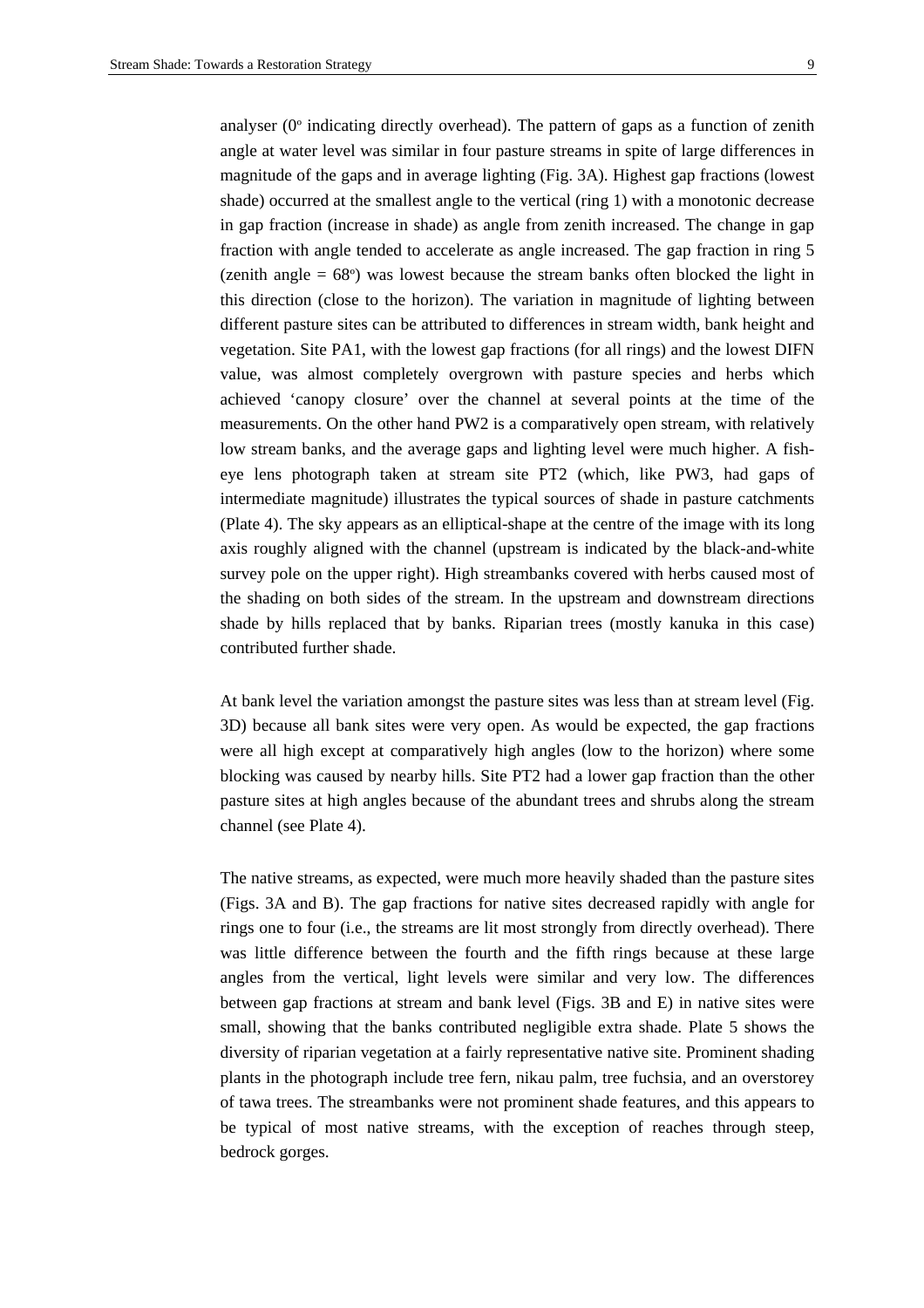The pattern of gaps for the sites in catchments planted in pines was broadly comparable to that at native sites, at both water and bank level (Figs. 3E and F). Again the difference in shading at bank level and stream water level was small. One stream (EZ) was heavily shaded at stream level by a dense understorey of tree ferns below the pines. More typically, we have found that lighting at bank level in plantation forest streams was only slightly higher than at stream level. Plate 6 shows a fish-eye lens photograph of a typical pine plantation stream (EM2). Most of the shading at pine sites was by ferns and tree ferns, as well as by high streambanks (higher than in typical native sites). Little of the pine overstorey can be seen in Plate 6, because of the erect habit of these trees, compared with the more spreading natives. The pine-forest streams had a more definite canopy gap directly overhead than did native streams, apparently reflecting the difference in growth habit.

Average levels of lighting (DIFN values) calculated from the gaps plotted in Fig. 3 are annotated on the curves for each of the streams. In pasture streams DIFN values were extremely variable from point to point (see Fig. 2) giving rise to high standard deviations for the averages. The high spatial variability arises from two sources: firstly, shade varies with transverse location (being higher near the stream banks than near the stream centreline), and secondly, the cross-sectionally averaged shade varies with bank height, channel orientation and riparian vegetation. The very 'shady' pasture site (PA1) had appreciable riparian vegetation (overhanging sedges, etc.) and 'box canyon'-shaped channel sections. The other sites were somewhat wider streams with comparatively low banks and less riparian vegetation. One important finding from this study is that, although they seem to be much more open than forested streams, pasture streams still have high levels of shade (average DIFN ranged from 4.2 to 47%). At Whatawhata, 'topographic' shading of the streamwater surface by the banks and steep hillslopes, as well as shading by low riparian vegetation, was often significant in otherwise open pasture streams. The forested streams (average DIFN from 0.7 to 4%), as expected, were more heavily shaded than the pasture streams. Our measurements of lighting levels along small streams in native rainforest are comparable with the 1% average level reported for native forests in New Zealand by McDonald & Norton (1992). It is interesting to note that the most heavily shaded pasture stream (PA1, 4.2%) was comparably shaded to the most open forested stream surveyed (NW2, 4%), a finding which is qualitatively consistent with the canopy photographs from these two sites (Spier & van Veen 1994).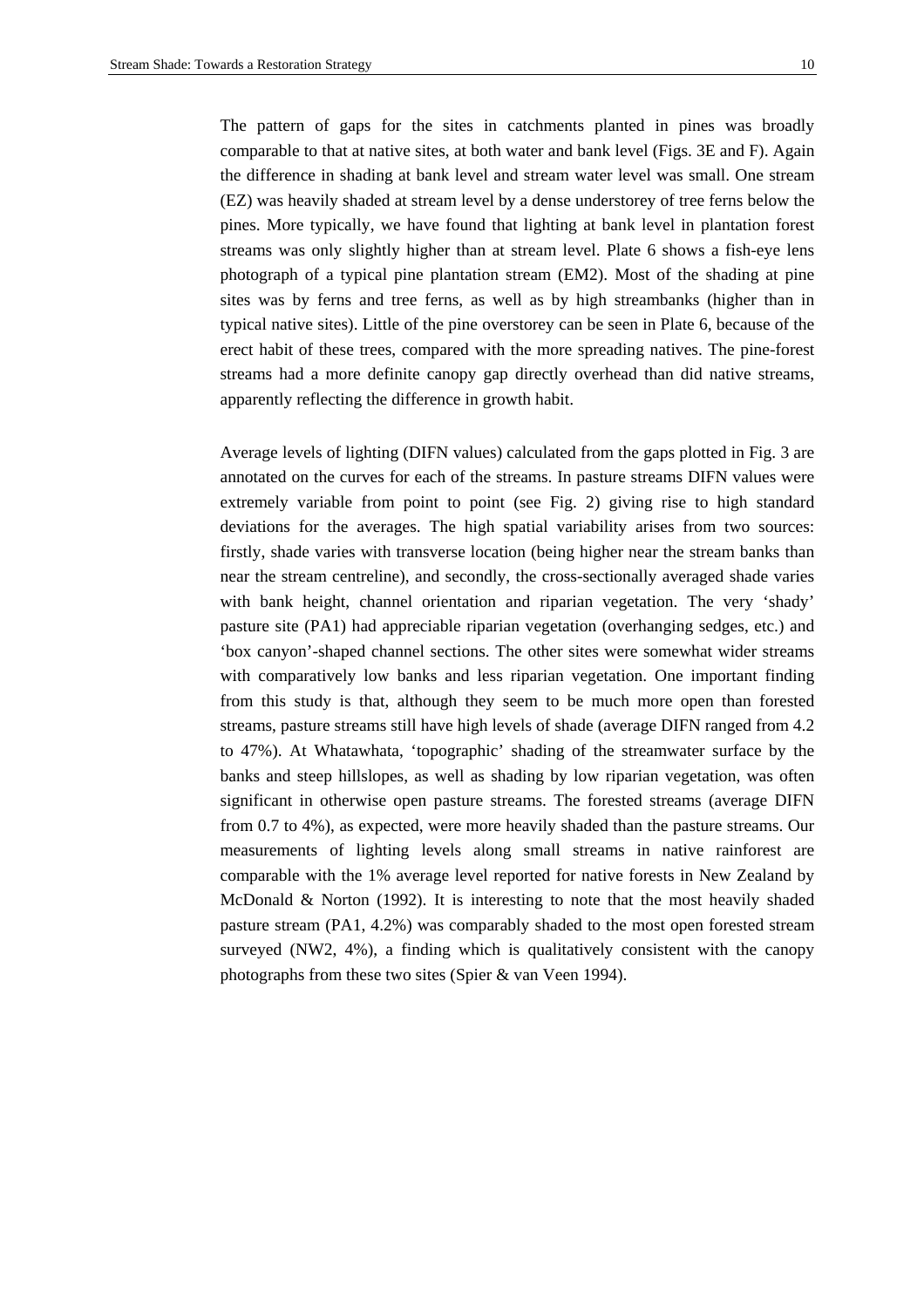Figure 3 Patterns of shade in ten stream reaches in three different land uses (site locations are given by Smith *et al*. 1993, and further characterising information in Quinn *et al*. 1994a).

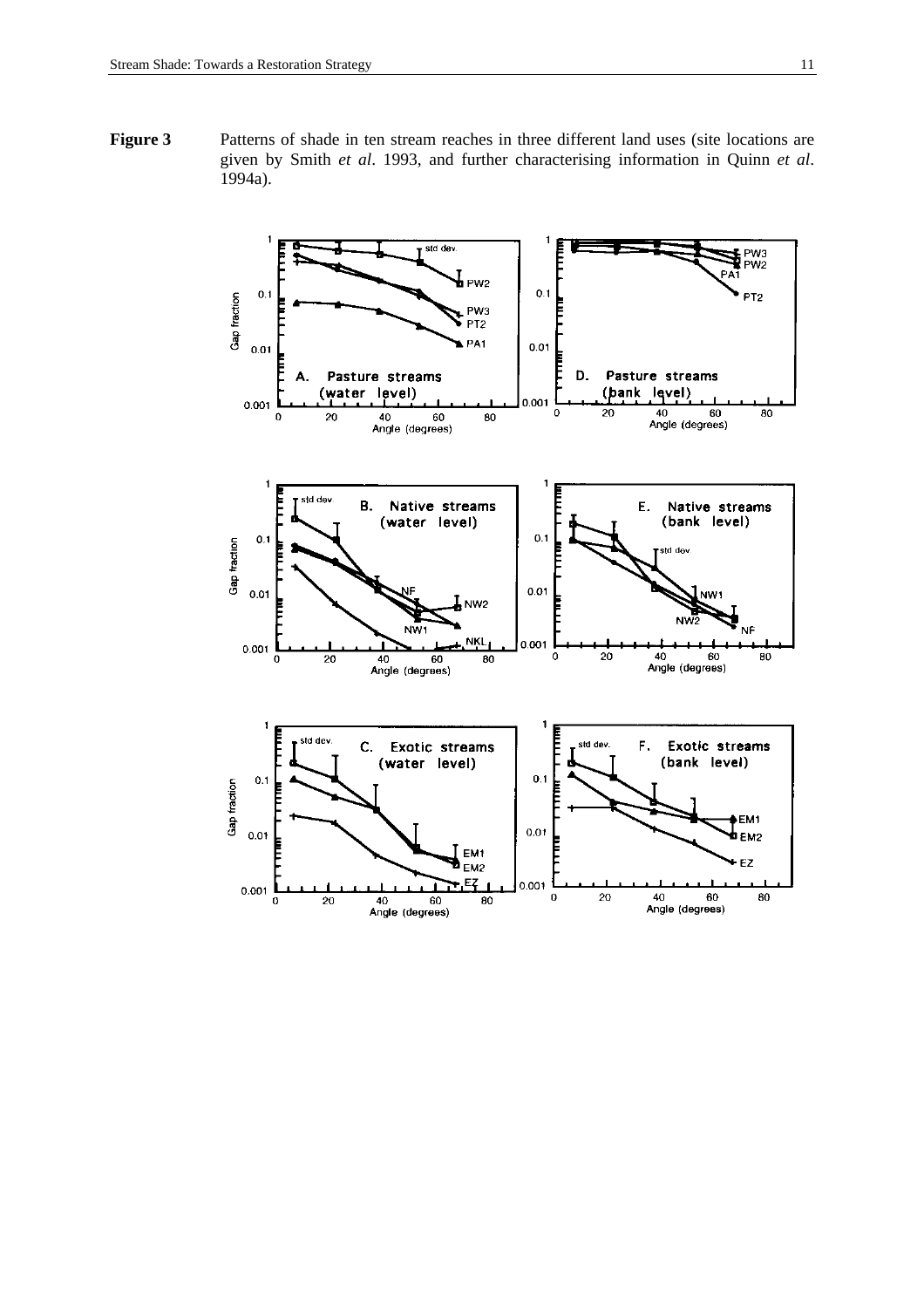#### **Shade in tree stands**

Measurements have been made under stands of a variety of trees which might conceivably be present, or be planted, in stream riparian areas to provide shade (Table 1). The measured average DIFN values are plotted versus either tree stem density or crown length density in Fig. 4. Trees in plantation forest had all been pruned to 6 m above ground level.

In A, the eucalypts are 17-year-old *Eucalyptus regnans* near Murupara at six different stem densities (50 to 1111 stems ha<sup>-1</sup>). The 15-year-old *Pinus radiata* are at Goudie's Block, near Murupara (100, 200 and 400 stems ha–1). The 23-year-old *Pinus radiata*  are at Tikitere, near Rotorua (50, 100, 200 and 400 stems ha<sup>-1</sup>). Stands of 23-year-old pine at Purukohukohu (Puriki catchment), north of Taupo were also surveyed (separate subcatchments at 180, 275 and 550 stems ha–1). In B, *Acacia melanoxylon* (Tasmanian blackwood) stands at Lake Okareka near Rotorua are at three different densities (1700, 800 and 500 stems  $ha^{-1}$ ) and the trees (8 years old) are pruned to 6, 3 or 1.5 m crown length. Crown length times stem density gives crown length density in  $m$  ha<sup>-1</sup>, which relates to light interception (seven combinations are plotted).

In the pine plantations, shade varied strongly as an inverse (power law) function of stem density (with exponents of around  $-1$ ), such that a doubling of stem density approximately doubled the shade (i.e., halved the lighting as measured by DIFN). As could be expected, the younger pine trees (15 years) caused much less shading than the older trees (23 years). A possible reason why the pines at Tikitere produced more dense shading (by a factor of two) compared with those of similar age at Purukohukohu is that the former site has better soil and a milder climate (Ian Power, AgResearch, Whatawhata, pers. comm.).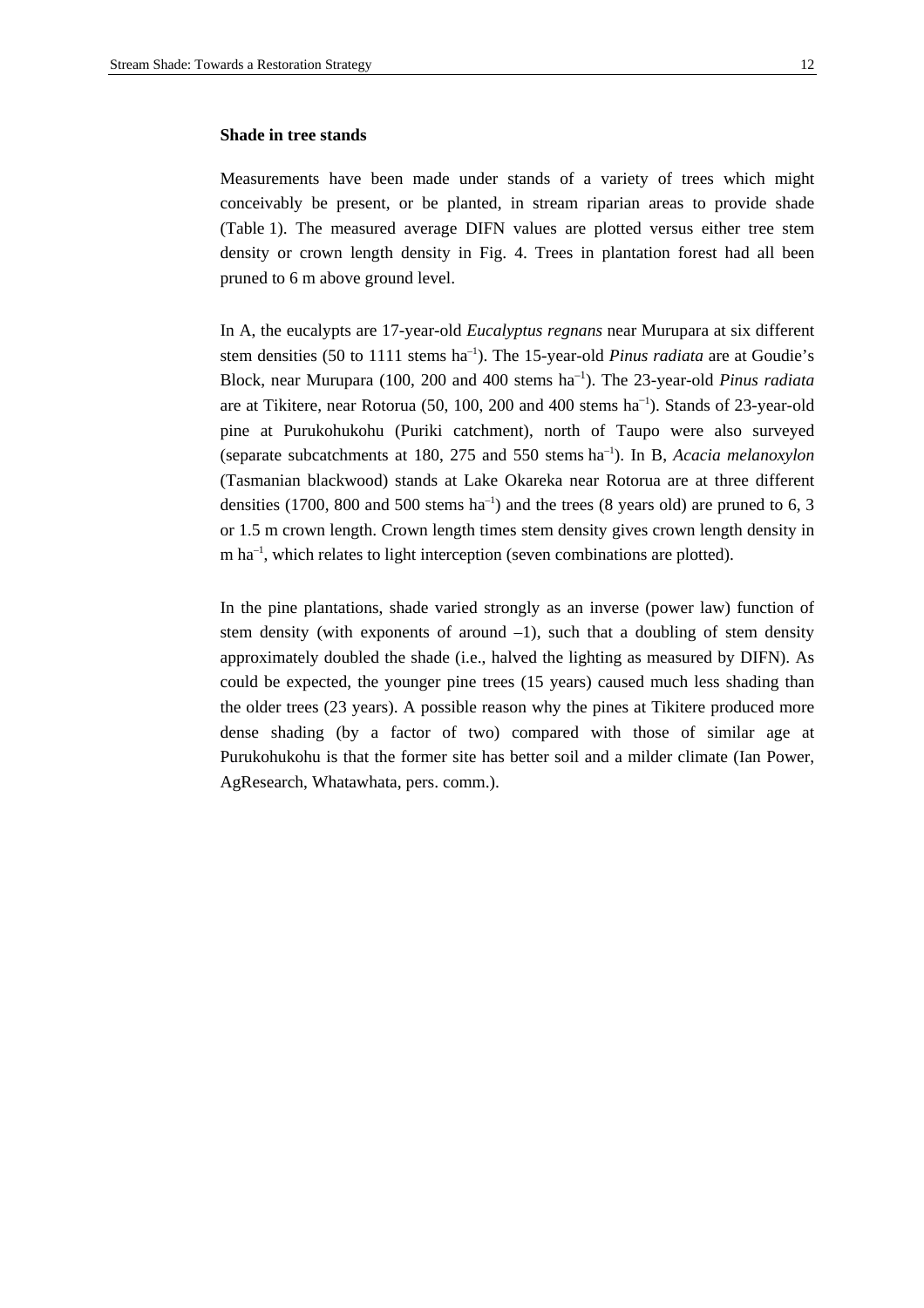**Figure 4** Lighting in different forest stands suitable for planting for stream shade. A. DIFN versus stem density for pines and eucalypts. B. DIFN values versus crown length density for *Acacia melanoxylon.* Data are courtesy of Ian Power, AgResearch, except for the Pine data, but all data are taken with the same canopy analysers.

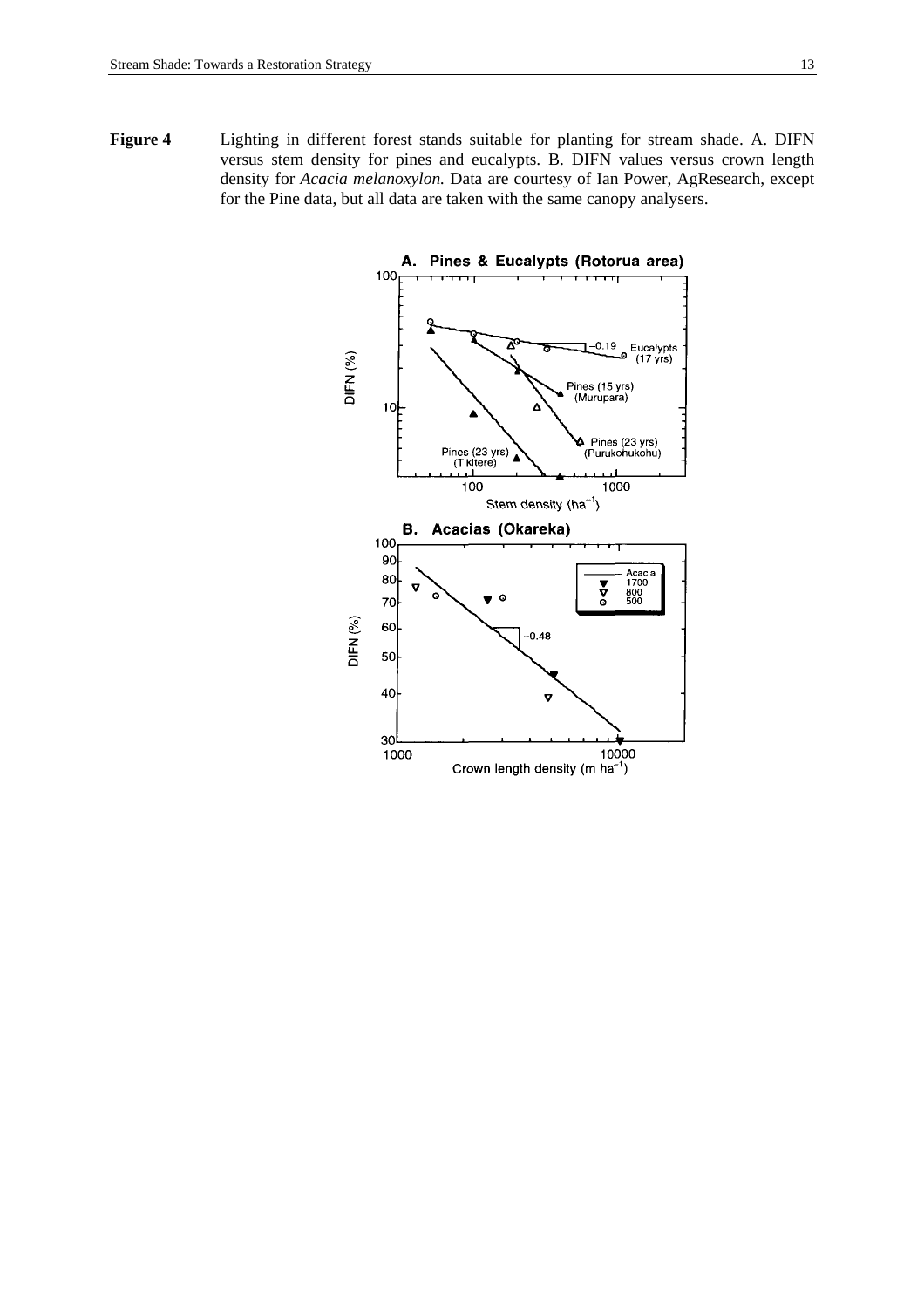Table 1 Tree stands characterised as to lighting at different tree planting (stem) densities.

| <b>Species</b>     | <b>Location</b>              | <b>Stem densities</b>        | Age<br>(years) | <b>Notes</b>                                            |
|--------------------|------------------------------|------------------------------|----------------|---------------------------------------------------------|
| Agresearch data    |                              |                              |                |                                                         |
| Eucalyptus regnans | near Murupara                | 50, 100, 200, 325, 400, 1117 | 17             |                                                         |
| Pinus radiata      | Tikitere, near Rotorua       | 50, 100, 200, 400            | 23             |                                                         |
| Pinus radiata      | Goudies Block, near Murupara | 100, 200, 400                | 15             |                                                         |
| Acacia melanoxylon | Hignetts Block, Okareka      | 500, 800, 1700               | 8              | to 3 different crown<br>Pruned<br>lengths (1.5, 3, 6 m) |
| <b>NIWA data</b>   |                              |                              |                |                                                         |
| Pinus radiata      | Purukohukohu, near Taupo     | 180, 275, 550                | 23             | Puruki subcatchment                                     |
| Salix sp.          | Swampy area near Whatawhata  | (not surveyed)               | ?              | (3 sub-subcatchments)<br>8 to 12 m high trees           |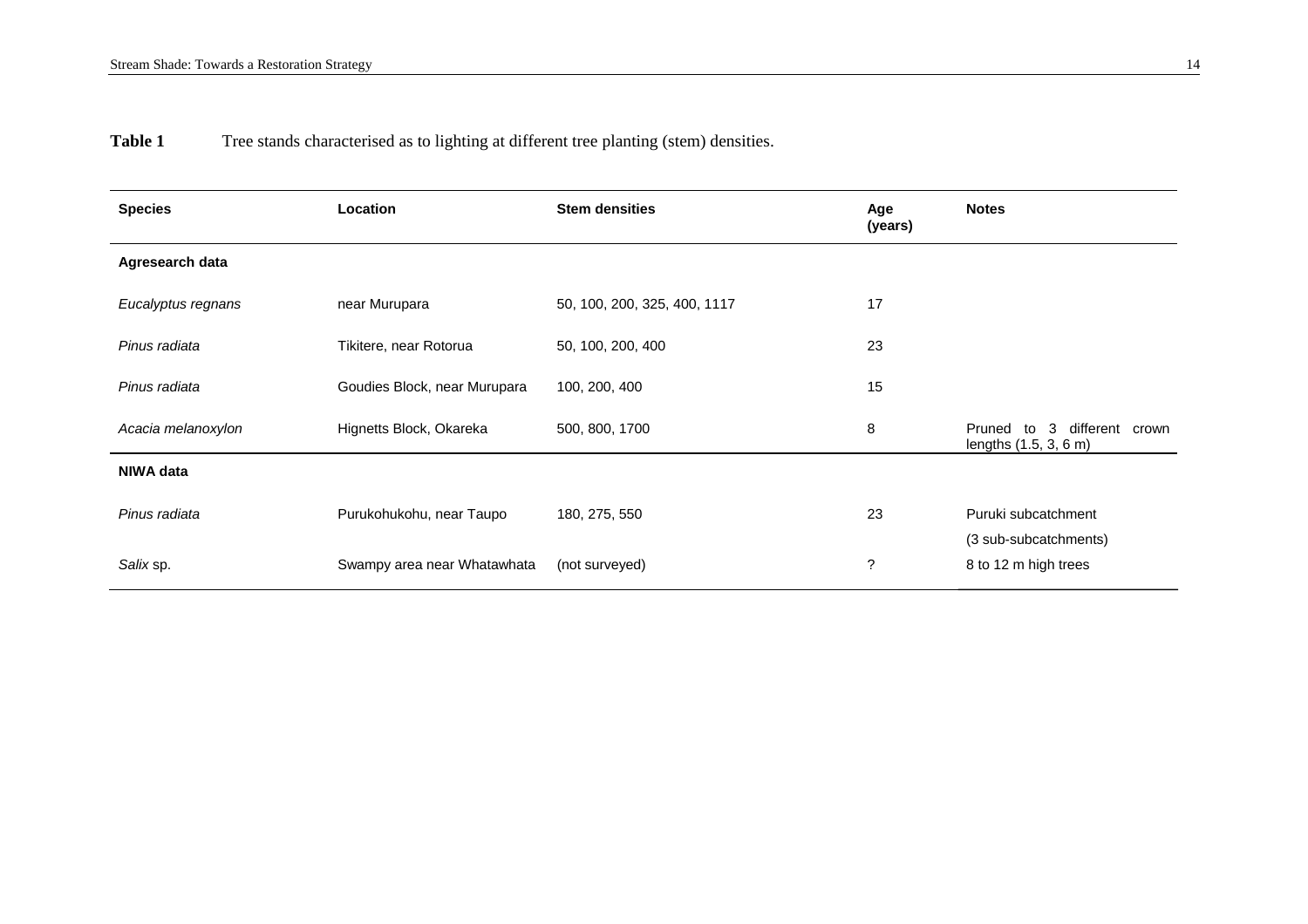Eucalypts were generally less heavily shading than the pines. Furthermore, for eucalypts shade only increased slightly with increasing stem density (power law exponent  $= -0.19$ ) such that a doubling in stem density only increased shade by about 13%. This suggests that the foliage density of eucalypts reduces strongly with increase in stem density. Eucalypts may be a useful species for riparian planting if comparatively high levels of lighting are required. For pruned blackwoods, shade correlated closely with the crown length density (crown length times tree density  $=$ crown length per hectare, a measure of foliage density). Again, the data show an inverse relationship between tree foliage density and lighting, with the value of the exponent  $(=-0.47)$  being intermediate between that for pines (approximately unity) and that for eucalypts (low). This suggests that the actual amount of foliage per metre of the acacia tree crown declines somewhat as crown length density increases. Acacias may well be another species suitable for situations where comparatively low levels of shade are required.

Willows are common riparian species along New Zealand streams. For comparison canopy analyser measurements were made in dense 'crack willow' stands in swampy backwaters of the Waipa River, near Whatawhata, where tree height varied from 8 to 12 m. DIFN values were variable but averaged around 2% (Table 1).

#### **Near infra-red enrichment in light transmitted through vegetation**

Figure 5 shows how the near infra-red (NIR) content of light under riparian native forest changed with change in visible lighting. The proportion of NIR in total shortwave radiation as measured with an Eppley precision spectral pyranometer is plotted as a function of the visible light as indexed by the DIFN value measured with a canopy analyser. Measurements were taken at sites of differing shadiness along a 200 m reach of the Whakaki Stream, and on a very heavily shaded first-order tributary, in the Karikariki Reserve at map reference S14 934790. A line corresponding to a power law is fitted to the data (solid), and the inferred trend of the relationship (dashed) is indicated: towards 47% NIR in the open and towards 100% NIR at very high shade. Unshaded skylight under overcast sky has around 49% NIR radiation and 51% visible radiation. It can be seen that as the average lighting was reduced by increased canopy shade, the proportion of NIR in the total radiation increased. Under low-moderate shade the ratio of NIR/total solar radiation approximated the 49% expected for unshaded skylight. Thus NIR enrichment only became significant under heavy shade: DIFN values less than about 10%. Note, however, that the NIR/total ratio increased sharply with increasing shade below DIFN values of 10%. At highly shaded points in the native forest studied, NIR constituted more than 90% of the total radiation reaching the forest floor. Although some of the scatter of points in Fig. 5 can be attributed to experimental error in the measurement of NIR, total radiation and DIFN,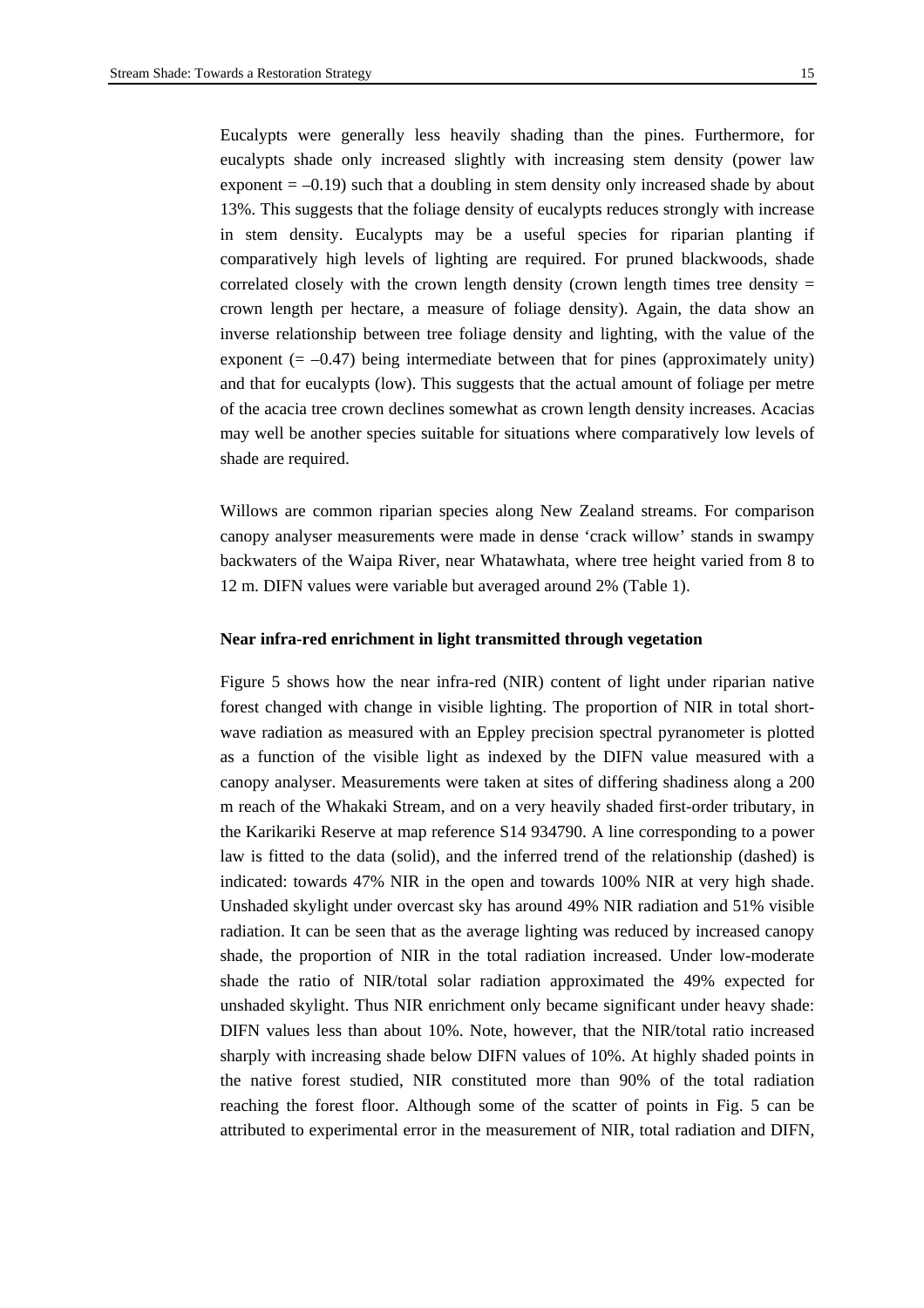much of the scatter is related to the diversity of foliage character in the native forest at this site. The foliage of podocarps and other conifers (including *Pinus radiata*) absorb visible and NIR radiation nearly equally, whereas the leaves of broadleaf trees such as tawa and willow absorb visible radiation more strongly than NIR. We expect the optical properties of different types of foliage to vary from fairly neutral (e.g., podocarps) to strongly spectrally selective (e.g., tawa and willows). Thus, measurements in foliage composed of thick, opaque leaves (e.g., pine needles) would be expected to plot below the curve through the data in Fig. 5, indicating less enrichment of NIR in the total radiation (Gates *et al.* 1965). In contrast, the curve for foliage composed of thin, transparent leaves (e.g., tawa or willows) would probably plot somewhat higher. Attempts to define a curve of NIR/total radiation versus DIFN for a stand of crack willow were frustrated by rain, which wetted the foliage and appreciably shifted the shade light quality.

The observed enrichment of shade radiation with NIR in native rainforest was expected, given the optical properties of plant foliage (e.g., Gates *et al*. 1965), because leaves transmit and reflect far more NIR than visible light (Fig. 5). NIR enrichment has also been reported by Torquebiau (1988), who found that 6% of the incident total radiation, but only 0.8% of the incident PAR, reached the ground in a Sumatran rainforest. A trend towards increasing NIR enrichment with increasing visible shade has also been demonstrated by Szeicz (1974) (for row crops) and by Baldocchi *et al.* (1984) (for temperate broadleaf forest).

The NIR enrichment of radiation under riparian shade is important for attempts to explain the thermal behaviour of streams (see Section 4). Although shading of visible radiation can be fairly readily measured (e.g., using the canopy analyser) such measurements *underestimate* the total amount of solar radiation reaching the stream (i.e., shade for visible light *overestimates* shade for total shortwave radiation). Figure 5 indicates that for low-moderate shade, NIR enrichment is negligible, which implies that shade measurements made using visible light sensors (e.g., PAR sensors or the canopy analyser) furnish unbiased estimates of total shade. Under dense shade, however, such sensors will seriously *overestimate* total shade. Figure 5 can be used to make an approximate estimate of *total* shade (i.e., shade for visible light plus NIR) in a stream reach where *visible* shade (i.e., shade for visible light) has been measured (e.g., using the canopy analyser).

$$
SHADE_{tot} = \frac{DIFN}{2(1 - R(DIFN))}
$$

where *SHADE<sub>tot</sub>* = total shade; *DIFN* = measured visible shade; and  $R(DIFN)$  = ratio NIR/total solar radiation (from Fig. 5). For example, when *DIFN* = 0.01 (1%), Fig. 5 gives  $R = 0.75$  (75%) and Eq. 1 gives *SHADE<sub>tot</sub>* = 0.02 (2%).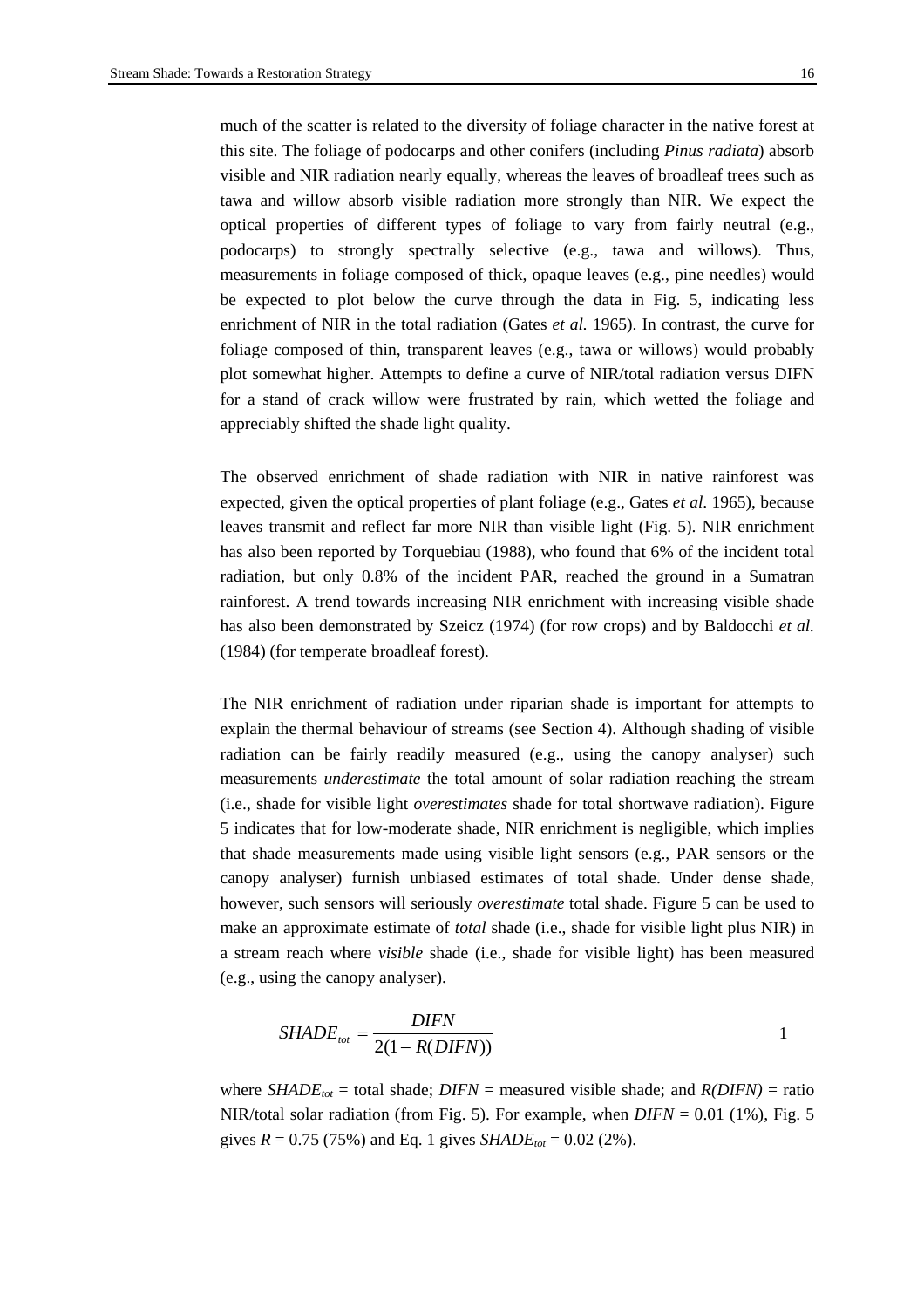

**Figure 5** Enrichment of near-infrared (NIR) radiation under native forest.

There are two caveats on the use of Fig. 5 for 'correcting' shade measurements. Firstly, Fig. 5 applies to situations where the shade is entirely by the forest canopy. In a stream channel both topographic and canopy shade will contribute to the measured DIFN value. Topographic shade is spectrally neutral (i.e., it blocks 100% of visible and NIR radiation) and so in situations where the stream is shaded entirely by the banks, there is no need to 'correct' for spectral shift. In situations where there is *dense* shade (DIFN < 10%) and the banks and the canopy *both* contribute to stream shade, Eq. 1 will tend to underestimate total shade. There is no simple way to separate the contributions to visible shade made by the banks and the canopy, 'correct' the latter for spectral shift, and re-combine them to estimate total shade. Fortunately, the situation described above is fairly rare: dense shade is usually found only in forest streams (native and pine) and forest streams tend to have low banks (for details see Section 3). Thus in most situations either stream shade is not high enough to warrant correcting for spectral shift, or shade is predominantly from the canopy, enabling Fig. 5 to be used. Secondly, the data and curve in Fig. 5 relate to a specific type of vegetation (mixed tawa, tree fern, broadleaf forest); other curves would need to be added for other types of vegetation (notably pines, eucalypts and willows). We suspect that some curves (e.g., pines) will plot below the line in Fig. 5 while other curves (e.g., willows) will plot above.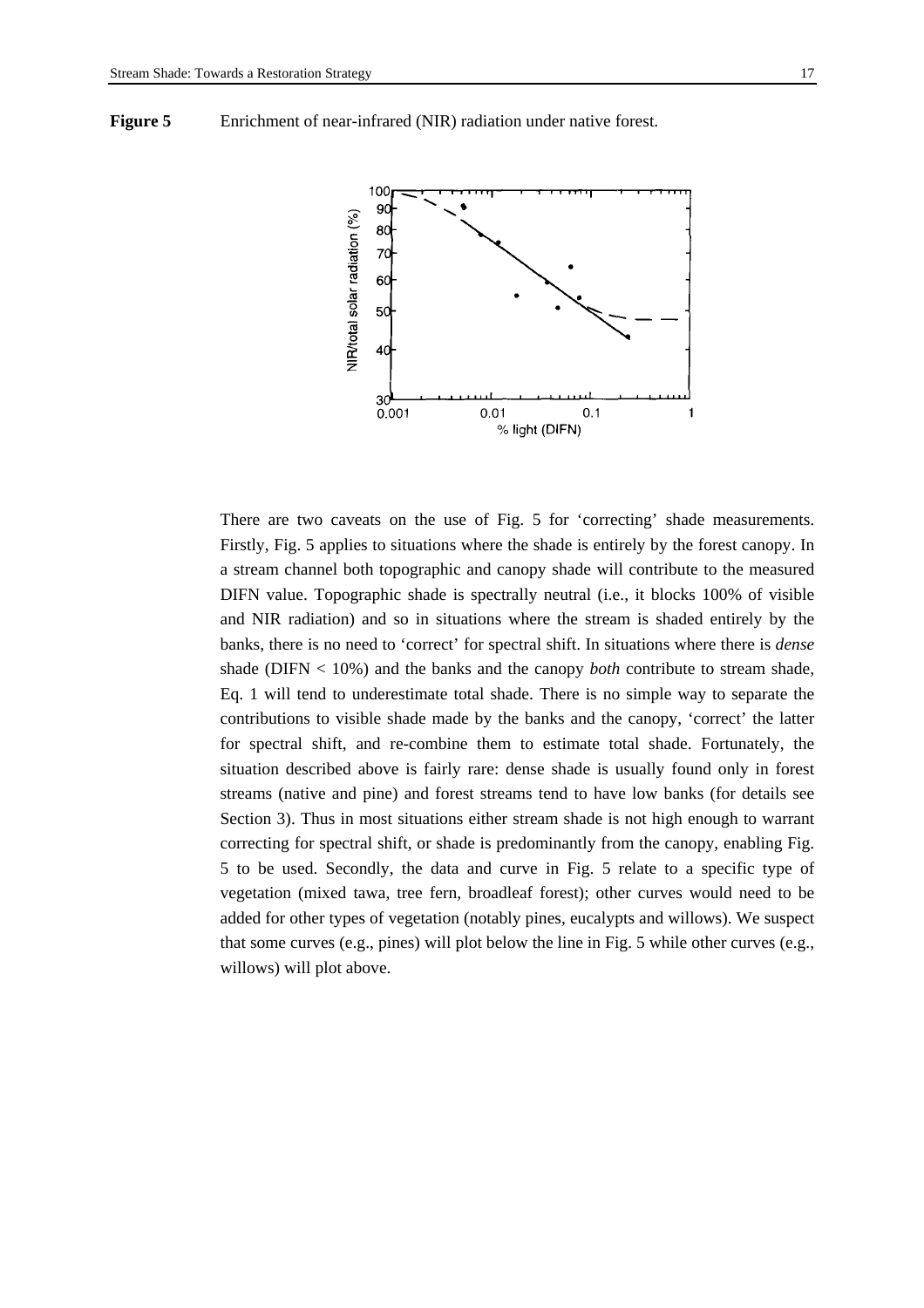# **Green shift in visible light transmitted through vegetation**

The spectral quality of light at the water level along Firewood Creek in the Hakarimata Reserve was investigated with a spectro-radiometer on an overcast day (Fig. 6). Measurements were made under near-perfect overcast with a Li-Cor LI-1800UW spectroradiometer in the Karikariki Reserve at map reference S14 934790. The canopy transmission spectrum was obtained by simply dividing the shadelight spectrum by the ambient daylight spectrum. Figure 6A shows the spectrum of shade light reaching the water surface of the stream compared with that measured at an open site a few minutes earlier. Figure 6B shows the canopy transmittance, calculated as the ratio of the spectral irradiance curves in Fig. 6A. Our spectroradiometer can only scan to 850 nm but this is sufficient to demonstrate the strong NIR enrichment of light under native rainforest which was discussed in the previous section. Of particular interest is the fact that green light (centred on 550 nm, in the middle of the visible spectrum) was enriched (Fig. 6B), but that this enrichment was comparatively weak. The native forest canopy at Firewood Creek was more *scattering* of light than (differentially) absorbing and there was little net shift in the spectral composition of visible light. This is in contrast with the significant NIR enrichment discussed above.

DeNicola *et al*. (1992) have also reported comparatively minor green light enrichment under riparian trees (black willows and cottonwood poplars) along streams in Nebraska. Federer & Tanner (1966) have reported somewhat more green enrichment of shadelight under clear sky (away from sunflecks) in a variety of tree stands. We would expect somewhat more green enrichment of the shadelight on a sunny day, since proportionally more of the measured light in the shade would have all been transmitted by foliage, compared with an overcast day when much of the light is diffuse (white) skylight which has penetrated canopy gaps.

The available information indicates that changes in the spectral quality of visible light as it passes through riparian vegetation are relatively small. There is some speculation in the literature about the likely ecological effects (e.g., plant growth and animal vision) of spectral shifts under plant canopies but there appears to be little or no experimental evidence. This is a topic which merits further investigation. Given that the spectral shifts are comparatively small it seems unlikely that they would have a strong effect on stream ecology. The fact that the spectral changes in visible light under a riparian canopy are small also has an important practical implication: pairs of sensors can safely be used to measure visible shade. Provided that the sensors only respond to visible light, they should furnish reliable estimates of visible shade (i.e., the ratio of visible light at the shaded and open sites) regardless of whether or not they respond uniformly to light of different wavelengths.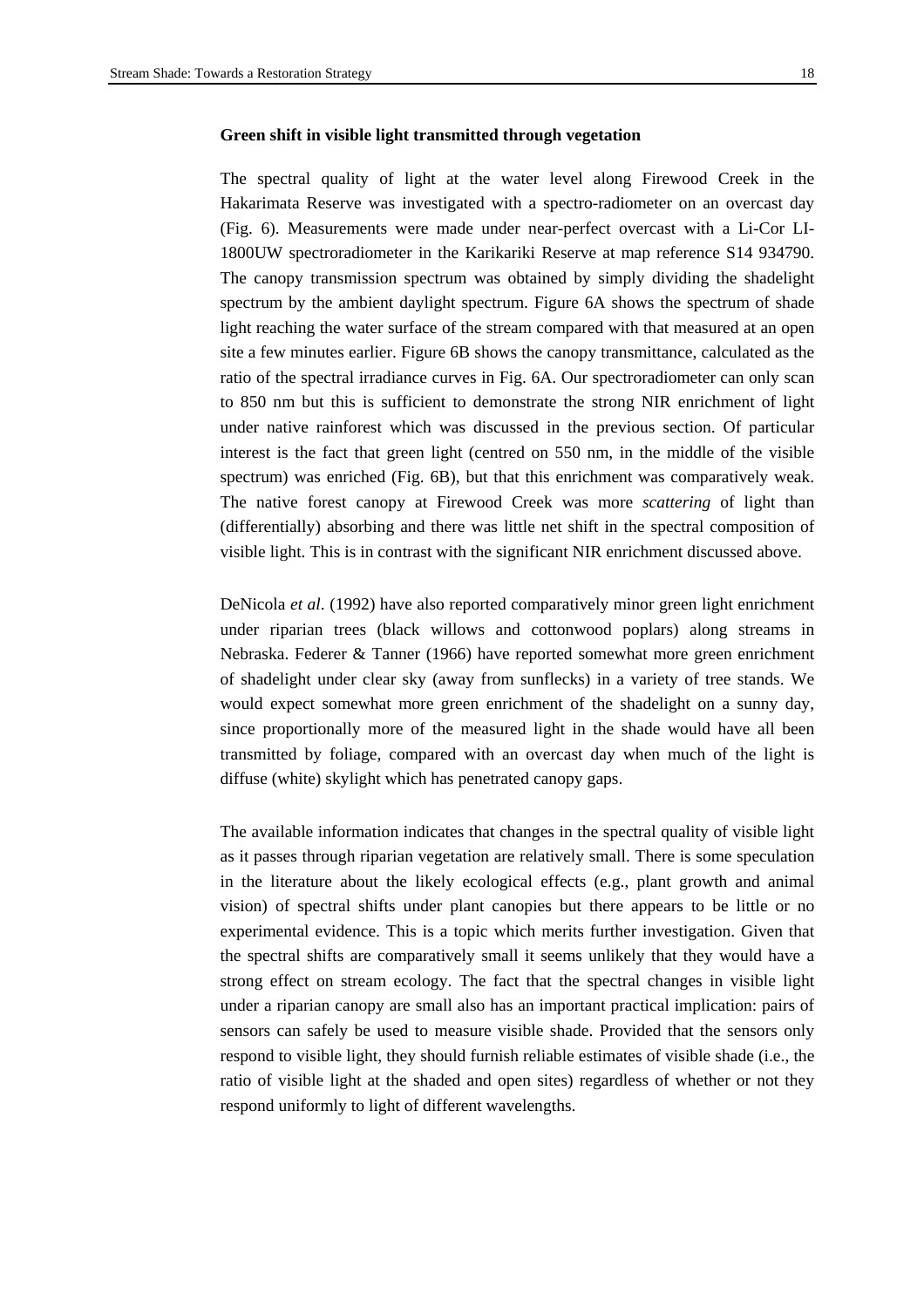**Figure 6** Spectral quality of shadelight under native forest.



#### **Shade measurements with PAR sensors**

Because of its cost, the canopy analyser is likely to remain a research instrument. Many ecologists, however, have access to other types of radiation sensor, and we assessed the use of a matched pair of quantum PAR sensors (Li-Cor LI-192SB) to quantify stream shade by comparing PAR sensor and canopy analyser shade measurements. The PAR sensor measures photosynthetically available radiation (PAR) in the 400–700 nm waveband (i.e., visible light) from the entire hemisphere (cosine-corrected). The canopy analyser (with blue filter) measures light in the 420– 490 nm waveband which means that it slightly underestimates the total amount of PAR. As discussed above, the spectral changes in these wavebands as light passes through the canopy are small (i.e., there is only a slight green shift), which means that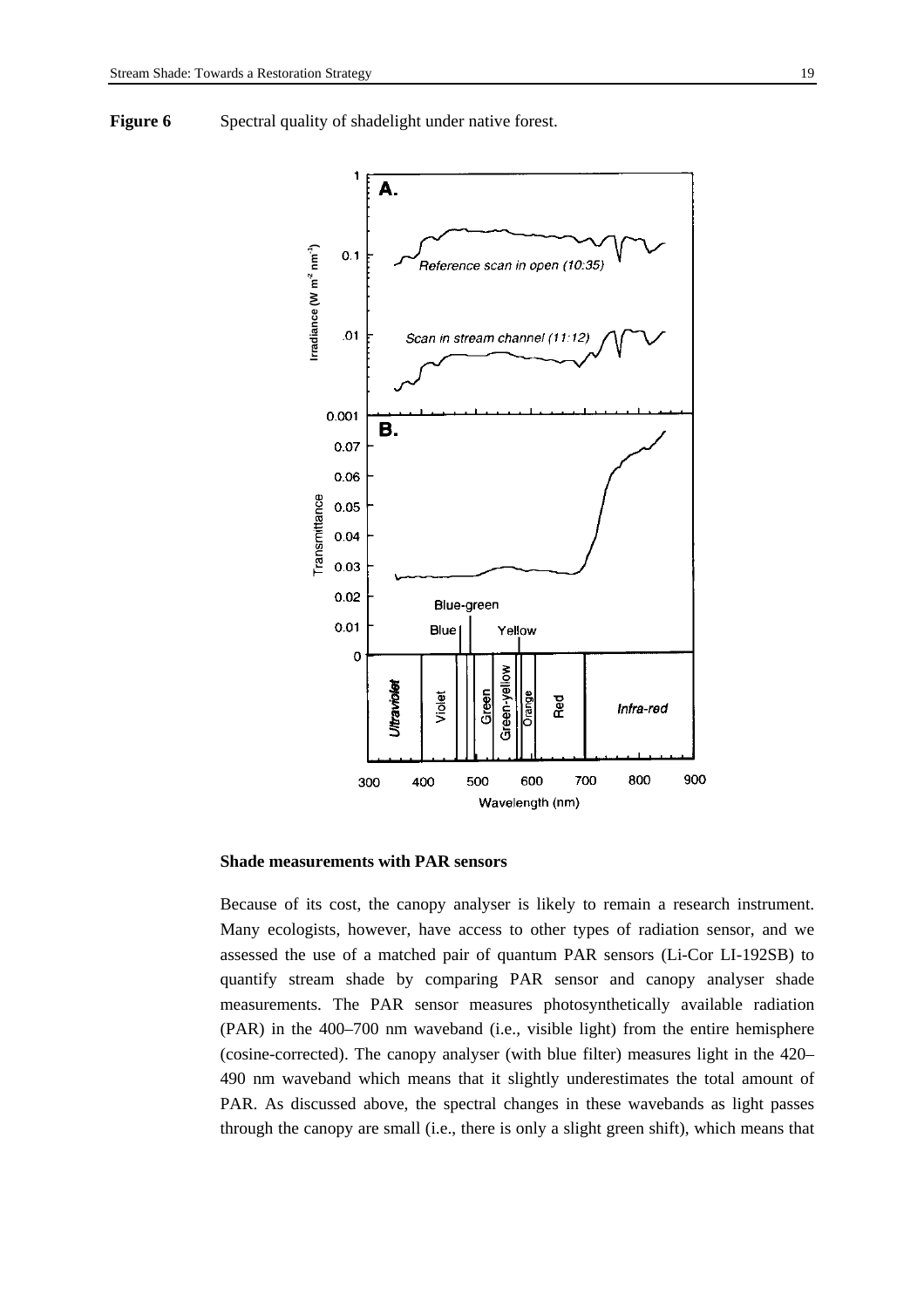shade measurements made by the two instruments are directly comparable. Measurements were made at twenty points along a 100 m reach of the Whakakai Stream, a native forest stream near Whatawhata, under conditions of uniform, dense overcast. To obtain the data, a PAR sensor was attached to the LAI-2000 canopy analyser sensor, and the control unit was configured to log PAR simultaneously with readings from the LAI-2000 sensor.

Figure 7 shows DIFN values (calculated from the canopy analyser readings) plotted versus ratios of PAR irradiance in the stream channel to that in the open (measured using Li-Cor sensors). DIFN values for uniform sky lighting are plotted as solid points (solid line) and DIFN values calculated assuming the Moon & Spencer (1942) distribution of lighting under overcast conditions as open circles (thick dashed line). Linear regression lines may be compared with the 1:1 line indicating perfect agreement (thin dashed line). In spite of some scatter, the DIFN values are numerically very close to the corresponding PAR ratios as shown by fact that the regression line almost overlays the 1:1 line. On average, the DIFN values were 5% higher than PAR ratios, which is not significantly different from equality. The data scatter probably reflects errors arising from the effect of non-uniformity of lighting over the hemisphere. Overcast sky is not uniformly lit but tends to be somewhat brighter at zenith than at the horizon.

The practical implication of this work is that stream shade can be characterised by making a series of instantaneous measurements on a perfectly overcast day with point sensors. To measure *total* shade in a stream reach (e.g., for temperature prediction) measurements should be made with sensors having a spectrally neutral response encompassing both visible and NIR solar radiation (e.g., thermopile-based Eppley pyranometer). To measure *visible* shade (e.g., for plant growth prediction) PAR (or other 'light') sensors can be used. Using empirical relationships between total and visible shade (e.g., Fig. 5), it is possible to 'correct' *visible* shade measurements and hence estimate *total* shade. Sensors with an arbitrary spectral response (which are sensitive to NIR as well as visible radiation (e.g., photodiode pyranometer sensors like the Li-Cor LI 200SA) should not be used because NIR enrichment will cause bias. Sensors responding to NIR should not be used under damp foliage because the strong NIR absorption by water will bias the results, giving an over-estimate of shade.

Two sensors are required: one at an open, reference site and the other for stream channel measurements. The channel sensor can be moved around in order to sample a range of canopy and bank configurations. The sensors should be matched (i.e., crosscalibrated to give identical readings under a range of light levels). A logger (or chart recorder) is required to store measurements made by the reference sensor while a fairly large number of measurements  $(e.g., 20)$  are made along the stream channel in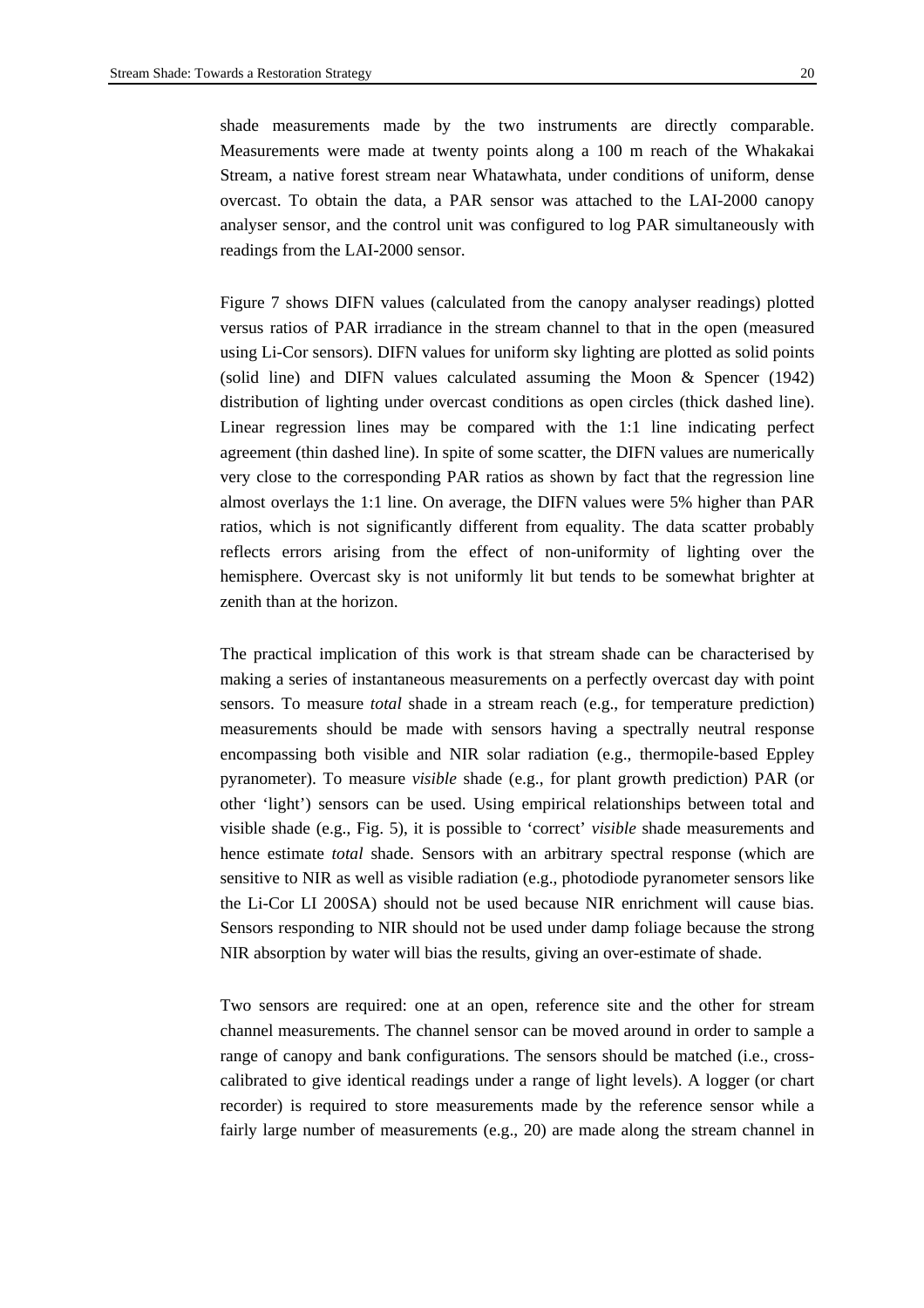order to account for spatial variability. Measurements should be made on a day of stable overcast light, such as that under widespread rain. Any change of light will degrade the measurements, as will any major variation of lighting over the hemisphere, such as may occur when clouds break or thin, thus permitting the direct solar beam to reach the sensors.

Figure 7 Comparison of directly measured lighting, with lighting (DIFN values) as inferred from canopy analyser measurements.

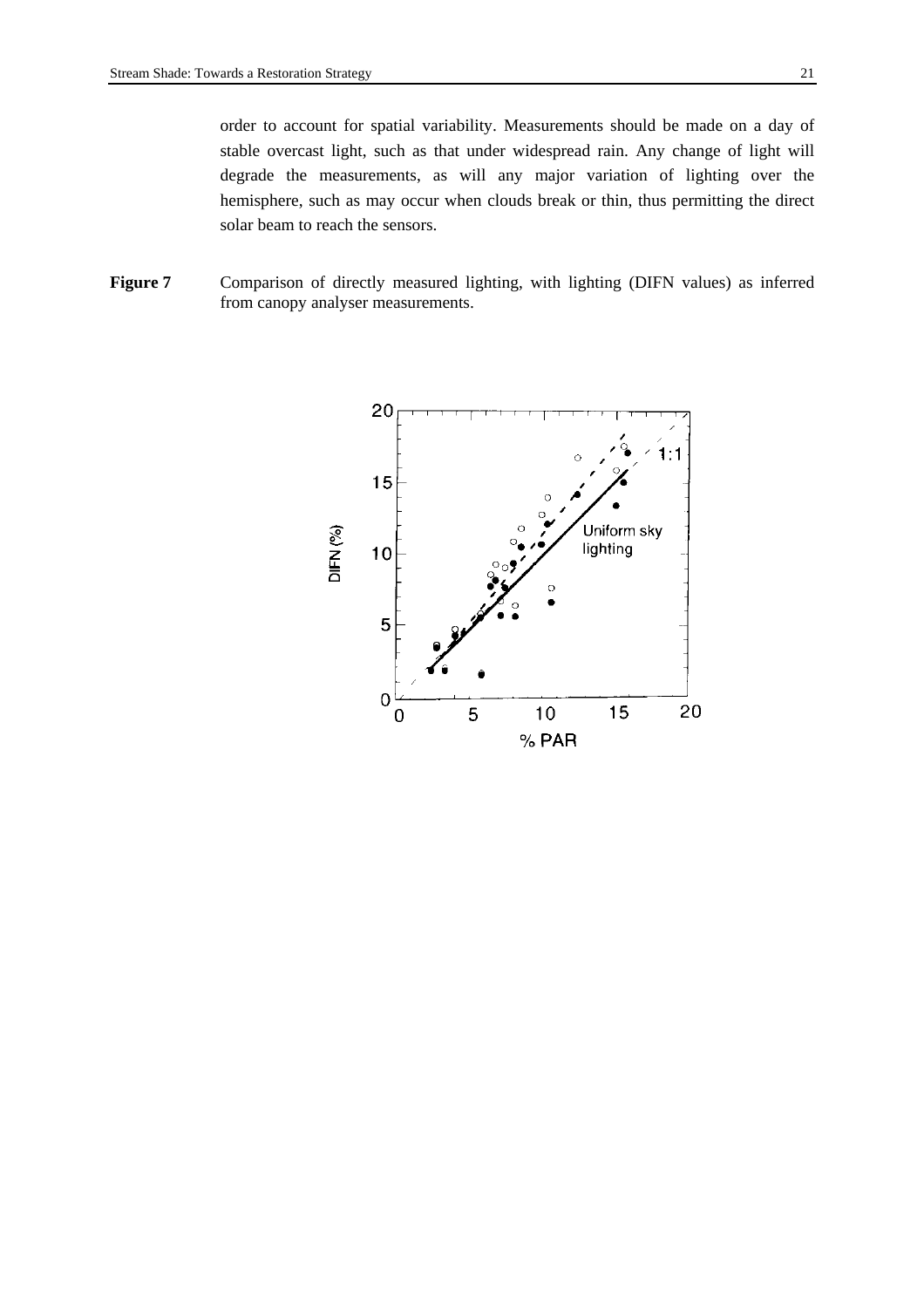**Figure 8** Stream lighting compared to ambient lighting on a perfectly clear day (7 December, 1994). The top (dashed) line is the PAR record from the reference (hilltop) sensor, and the lower (solid) line is the PAR record from the sensor near water level in the stream channel.



#### **Shade measurements on clear days**

As discussed above, shade measurements are best made on days of uniform and dense overcast (e.g., under widespread rain). In principle, however, canopy analyser gap fractions measured on sunny days can be used to estimate the lighting received over a stream reach, but modelling is required to account for temporal variations of direct solar radiation. To test this idea, the canopy analyser was used to measure the gap fraction every 15º of azimuthal angle from due east, through north, to west. Halfhourly average lighting was calculated from the average gap fractions measured in the direction of the sun. It was assumed that 85% of the total irradiance (in the open) came from the direct solar beam and 15% from the sky irradiance (Iqbal 1983). That is, the simple model assumed was:

$$
PAR_{\text{stm}} = [0.85T(\theta_s, \phi_s) + 0.15 \text{ DIFN}_{\text{stm}}] \text{ PAR}_{\text{ref}}
$$

where PAR<sub>stm</sub> & PAR<sub>ref</sub> = hourly averaged PAR at the stream (shaded) and reference (open) site (Note:  $PAR_{ref}$  is the total hemispherical radiation measured at the open reference site using a cosine corrected PAR sensor);  $DIFN_{stm} = DIFN$  value at the shaded site measured using the canopy analyser;  $\theta_s$  = zenith angle of the sun (from vertical);  $\phi_s$  = azimuth angle of the sun (from north); and  $T(\theta_s, \phi_s)$  = gap fraction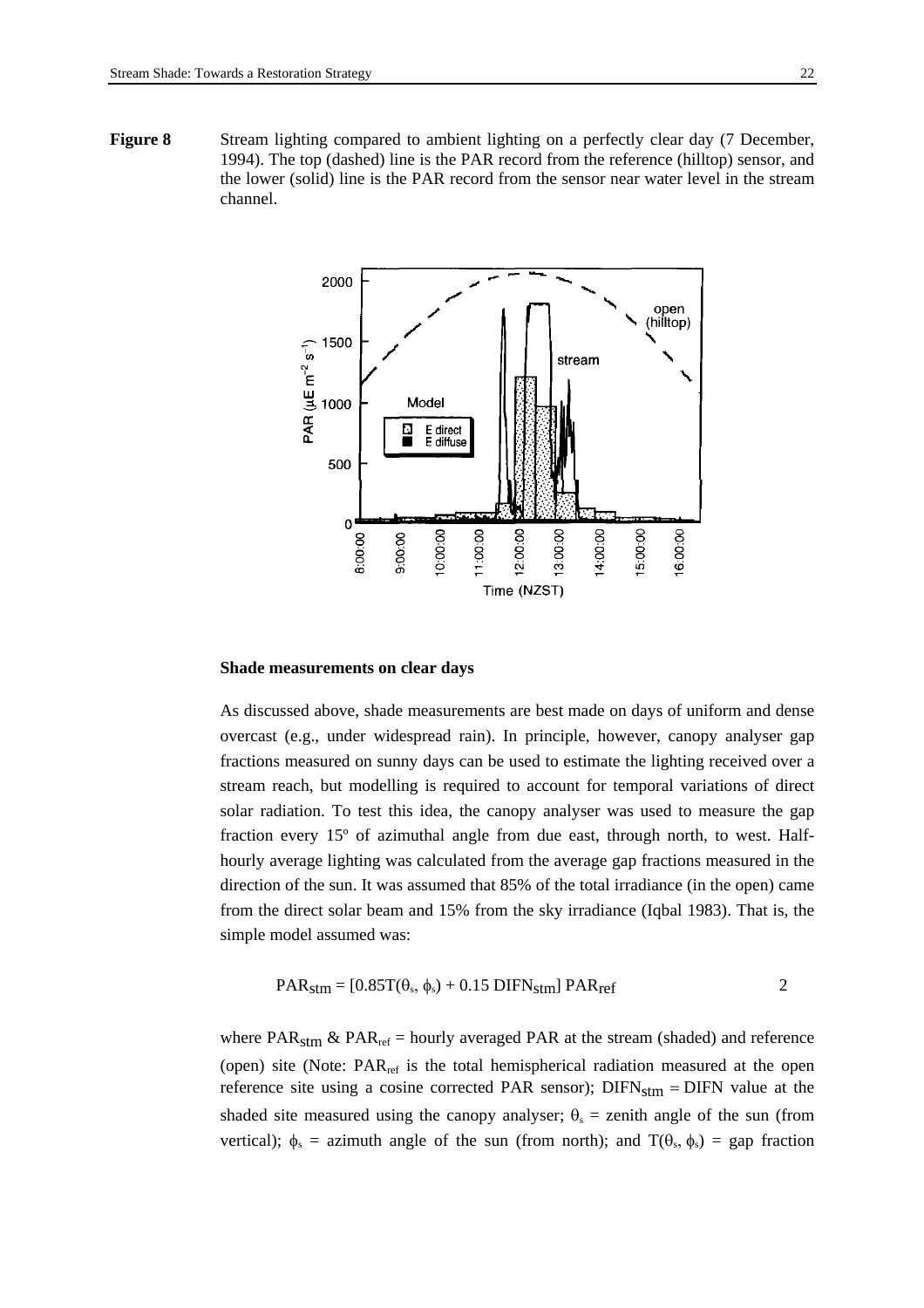measured in the direction of the sun. Figure 8 shows the PAR computed using this simple model from the PAR measured at the reference sensor shown in Fig. 1A. The histogram gives direct sunlight irradiance and indirect skylight predicted (using the simple model outlined in the text) at hourly intervals from the canopy gaps in the direction of the sun measured by canopy analyser. The PAR records at stream level were obtained with a sensor positioned at a point in the channel of the Whakaki Stream in the Karikariki Reserve. Plate 3 shows a fish-eye lens view of the upper hemisphere from this point. It can be seen that the general form of the irradiance at stream level is reproduced, although not the detail because of the coarseness of the half-hour time step. The modelled irradiance integrated over the full day was 6.7 einsteins  $m<sup>-2</sup>$  which is very similar to the time-integral of the measured irradiance (7.2) einsteins  $m^{-2}$ ). Chazdon & Field (1987) have adopted a similar approach to model the PAR on sunny days in tropical rainforest using computer analysis of fish-eye lens photographs. They obtained satisfactory agreement between modelled lighting at 2-minute intervals and measured average lighting levels at a number of sites where point light sensor records were logged.

#### **Visual assessment of shade**

The visual assessment of 'shade ratio' (i.e., the ratio of the canopy height of riparian trees to stream channel width) was rather weakly correlated with DIFN as measured by canopy analyser  $(r = -0.48)$ . Besides the inevitable human error, variation in foliage density and overhang of the channel affect stream lighting and are not accounted for by the shade ratio.

In principle, a better approach than the shade ratio would be an estimate of the blocking of octets of sky over the hemisphere: similar to the approach for estimating cloud cover. There are two difficulties with this approach: firstly it is difficult to observe the full 360º arc of the sky from the stream surface, and secondly, percentage of sky blocked is *not* the same as the DIFN value because the latter is cosine-weighted (i.e., takes into account the angle from which the radiation approaches the surface of interest, in this case the horizontal streamwater surface). At present we cannot recommend visual assessment of shade as a substitute for objective measurement, although further work on developing a visual assessment protocol may be justified.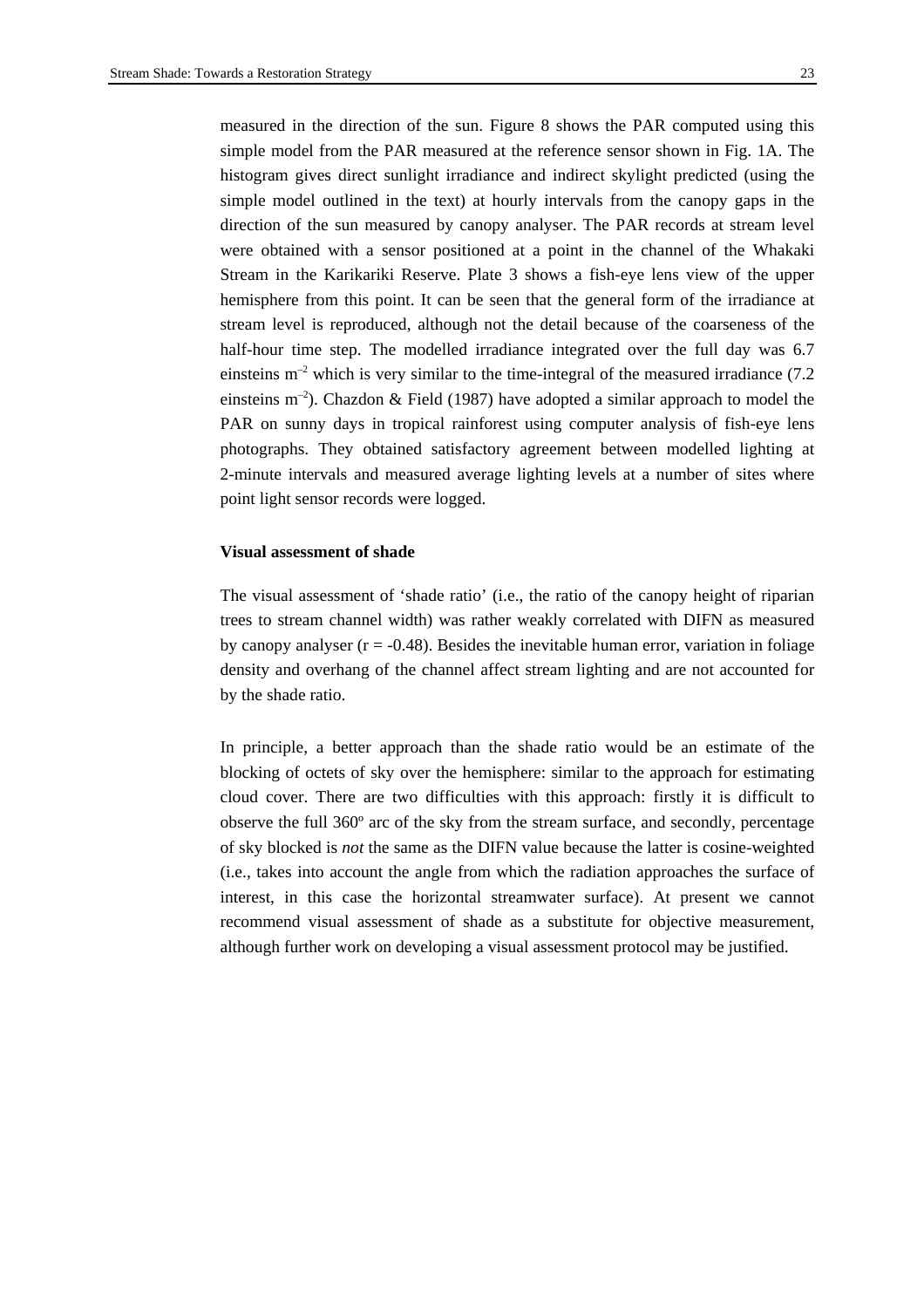# **1.5 Summary**

- 1. Instantaneous lighting in stream channels under a riparian canopy is extremely variable both in space and time. Lighting varies with time when the sun is shining steadily (because the relative location of the sun and the shade elements changes throughout the day) and lighting is even more highly variable under patchy cloud. Lighting under stable overcast skies is less time variable and hence more easily measured and/or predicted.
- 2. Shade varied spatially (both across the channel and longitudinally) in the pasture streams studied. It tended to be higher near the stream banks than near the centreline of the channel because the banks obscured a large proportion of the sky. As discussed in Section 4, shade at the centreline of the stream channel underestimates the cross-section average shade, typically by 10–20%. Longitudinal variations in shade arose from variations of bank height, channel width, channel orientation and riparian vegetation.
- 3. For ecological studies we are normally interested in time-averaged (e.g., hourly or daily averaged) and space-averaged (e.g., cross-section and/or reach averaged) lighting. Time-averaged lighting requires either continuous measurement of lighting or measurement of shade characteristics and calculation of lighting levels (as discussed in Section 4). Shade varies both along and across stream channels, which means that measurements of either lighting or shade characteristics are required at a large number of points (e.g., 20) to obtain an accurate estimate of reach-averaged shade.
- 4. Qualitative assessments of stream shade can be made by photography with a fish-eye lens. Lenses are moderately expensive (NZ\$2500 for our Minolta 7.5 mm lens) but are available for most good-quality single lense reflex cameras. Quantitative analysis of photographs is feasible, but time consuming, and it would have been very onerous to obtain precise reach-averaged shade estimates by photography in the pasture streams studied.
- 5. We have developed and tested an experimental protocol (see Appendix 1) for using a canopy analyser to characterise shading of stream channels by riparian vegetation and the streambanks, and also to measure lighting under various types of tree stands.
- 6. Canopy analyser measurements of visible shade (i.e., shade to visible solar radiation) tend to overestimate total shade (i.e., shade to visible plus NIR solar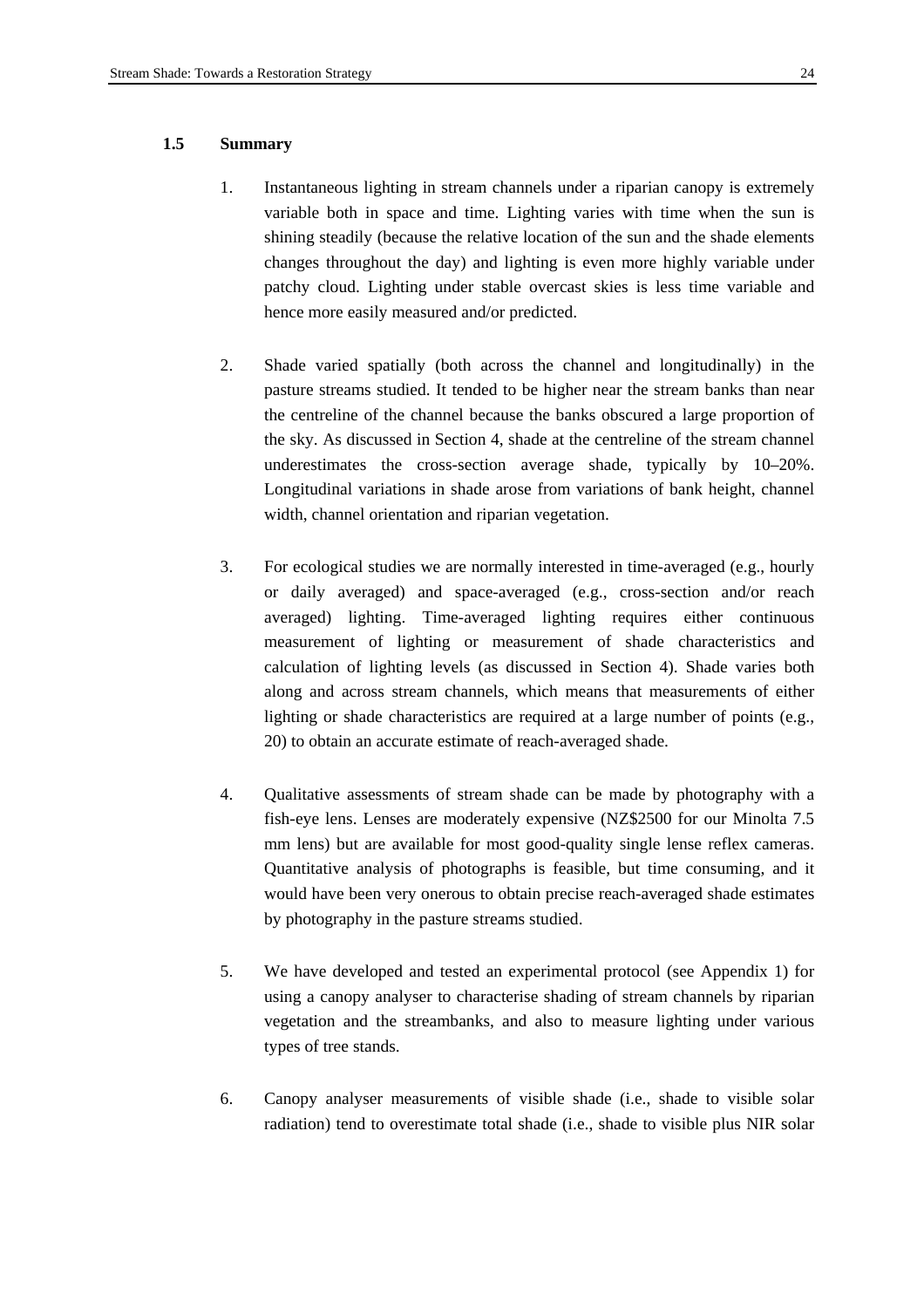radiation). This occurs because a greater proportion of the incident radiation penetrates the canopy for NIR than for visible light (i.e., leaves absorb visible light more efficiently than NIR). Both NIR and visible radiation are important in heat budget studies (see Section 4).

- 7. Our measurements show, however, that NIR enrichment only becomes significant ( $> 10\%$ ) under heavy shade (DIFN  $< 10\%$ ). Thus in many situations of partial shade, visible shade (e.g., measured using PAR sensors or the canopy analyser) closely approximates total shade. We have derived an empirical relationship using NIR and visible radiation measurements made under a forest canopy which can be used, in situations of heavy canopy shade, to 'correct' the bias in visible shade measurements and estimate total shade.
- 8. It is more difficult, but also less important, to 'correct' visible shade measurements made in streams where both topography and canopy shade are significant.
- 9. The canopy analyser, because of its expense, is likely to remain a research instrument. We have shown, however, that it is possible to obtain reliable measurements of visible shade using more commonly available PAR sensors. There is some slight spectral change in visible light as it passes through the canopy (i.e., 'green shift') but this is not enough to bias these visible shade estimates significantly. The method requires: near-perfect overcast conditions (as occurs during steady rain); a matched pair of light sensors; sensors with a proper cosine-corrected spatial response; and sensors that are spectrally neutral (e.g., LI-192SB quantum sensors) but not sensors which have an arbitrary spectral response to both visible light and NIR (e.g., LI-200SA or SB photodiode pyranometers). Note that, as for canopy analyser measurements, estimates of visible shade may need to be 'corrected' for NIR enrichment under heavy canopy shade in order to estimate total shade.
- 10. Alternatively, a pair of thermopile-based pyranometers which measure total solar (visible plus NIR) radiation can be used to measure total shade directly. Such measurements should also be made under dense, steady overcast, with the additional proviso that the riparian foliage must be perfectly dry so as not to introduce artefacts related to NIR absorption by water.
- 11. We do not recommend visual assessment of shade as a substitute for objective measurement of shade.
- 12. The major ecological effect of shade is to reduce the radiation fluxes reaching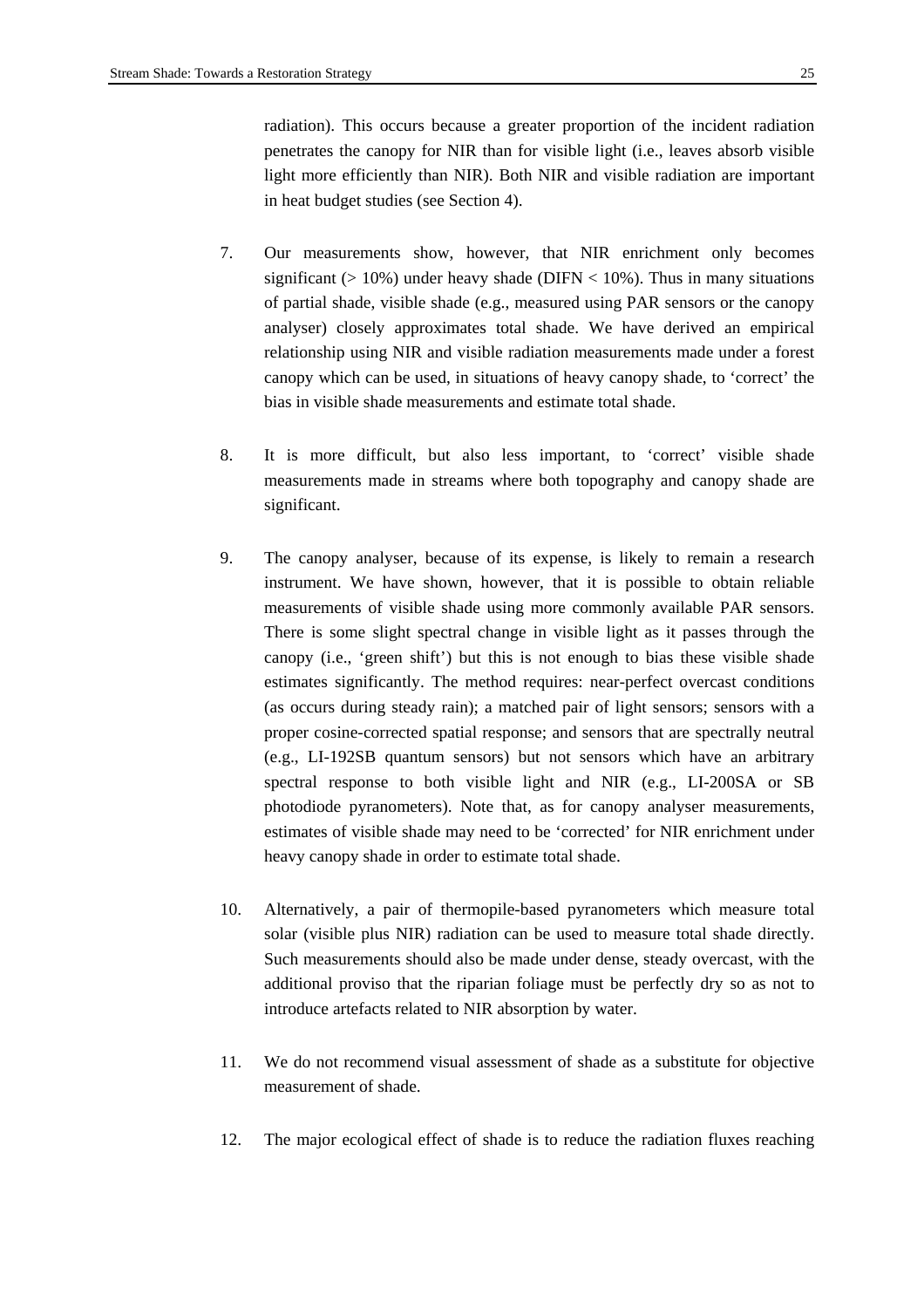the water surface, including photosynthetically active radiation (PAR) and total solar radiation (which affects the stream thermal response; see Section 4).

- 13. One unresolved question is the ecological significance of the green enrichment of visible light when it passes through leaves. In our studies the changes in spectral quality of shadelight were small (i.e., there was at most a slight green shift in visible shadelight measured under trees) and we are of the opinion that changes in the spectral quality of shadelight are less important ecologically than changes in light quantity.
- 14. Small streams in native forest are usually dimly lit, with typical PAR values around 1% of that at open sites. The streambanks of native streams in our study contributed little to stream shading because the banks were low and the channels wide.
- 15. Streams in pine plantation forests were also well-shaded, with the light climate having features broadly similar to native streams.
- 16. Pasture stream *banks* were usually very open and well lit. Light levels at the *water surface* of the small pasture streams studied (which were characterised by narrow channels and steep banks overhung with herb vegetation) were surprisingly low, typically < 50 % of the incident radiation.
- 17. Lighting under unmanaged forest is usually very low (typically around 1% PAR) but *managed* tree stands can achieve a wide range of lighting with pruning and/or different stem densities. Therefore, it should be possible to 'design' stream shade for particular purposes (e.g., to avoid extinguishing desirable understorey species such as pasture grasses).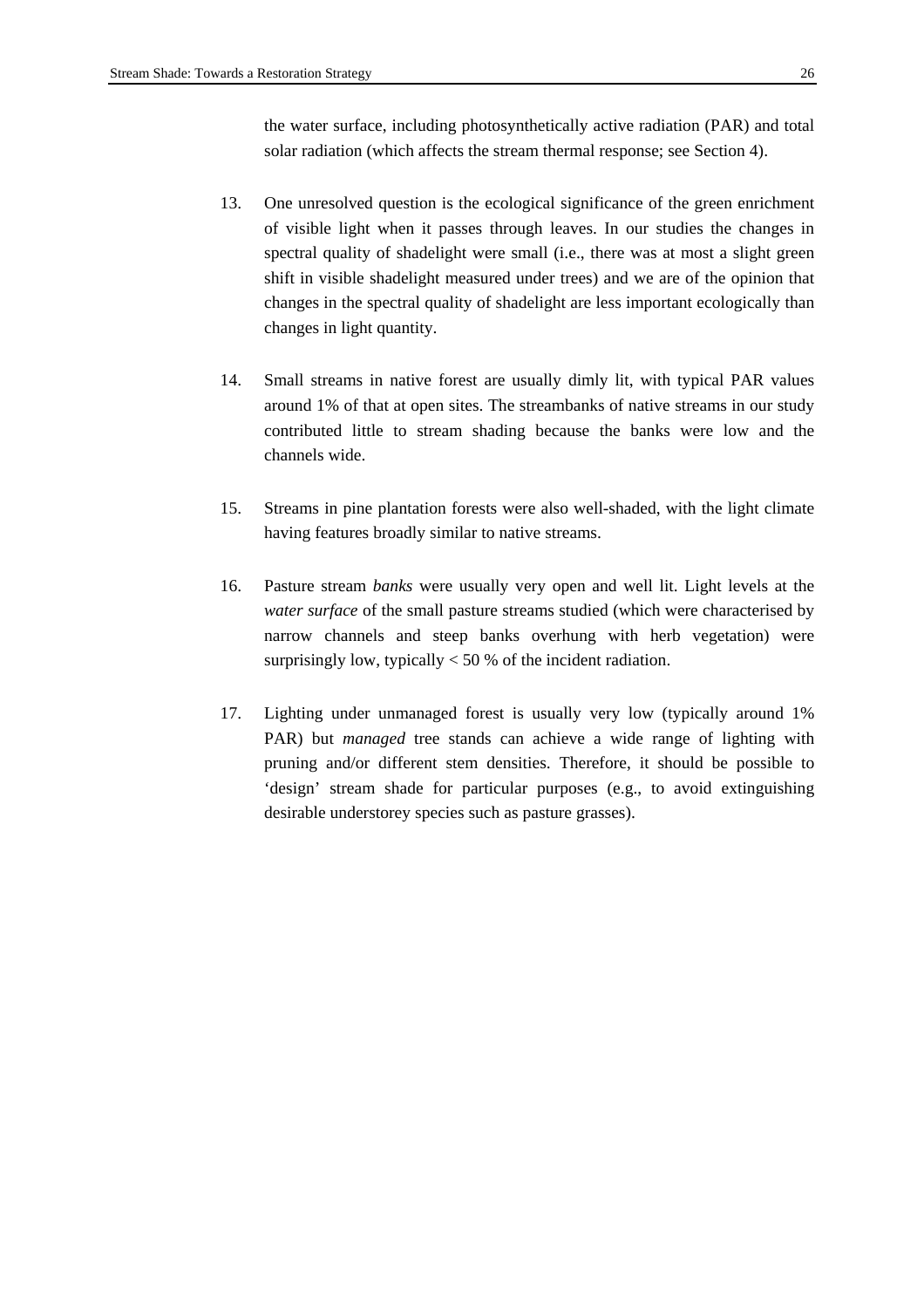# **2. STREAM ECOSYSTEM RESPONSE TO LANDUSE CHANGES**

#### **2.1 Introduction**

In order to study the effects of shade on small streams, the chemical, physical and biological characteristics of sixteen second-order streams under pasture, pine and native forest were surveyed during summer in 1992–1993. The stream catchments had similar geology and soils and were located in the Hakarimata Ranges, west of Hamilton. The pasture catchments had been converted from native podocarpbroadleaf forest approximately 60 years ago. The pine forest catchments, which had earlier been in pasture for at least 40 years, were planted in *Pinus radiata* 15 years ago, with canopy closure 5–7 years ago. They provide a natural experiment on the effects of afforestation on streams. The surveys have improved our understanding of the way riparian shade affects the characteristics of small streams, enabling better prediction of the changes likely to occur following removal or restoration of riparian vegetation.

# **2.2 Methods**

In eleven streams, 80–140 m long reaches were selected. Places where bedrock determined stream morphology were avoided. In these eleven reaches, physical and biological characteristics were surveyed once in November 1992 under baseflow conditions, while visual clarity and water quality were measured on three occasions at fortnightly intervals. Five other stream reaches were sampled for water quality and/or benthic invertebrates: logistical constraints precluded sampling for all determinands at these sites. Background information on the study streams is given in Table 2 while methods used to characterise the study streams are summarised in Table 3.

The mean values for each reach were compared between landuses using one-way, non-parametric analysis of variance (ANOVA on ranks) (Conover & Iman 1981). Similarities in the overall composition of the invertebrate communities amongst the sites were examined using detrended correspondence analysis (Hill 1979) to ordinate the sites. Invertebrate communities were also compared between sites using seven indices incorporated in the Index of Biotic Integrity (IBI) of the USEPA Rapid Bioassessment Protocol III (Plafkin *et al*. 1989) with the following modifications: (1) the Quantitative Macroinvertebrate Community Index (QMCI) (Stark 1985) was substituted for Hilsenhoff's Biotic Index; and (2) the percentage of the total density due to individuals belonging to the relatively pollution-sensitive Ephemeroptera, Plecoptera and Trichoptera (EPT) families was substituted for the ratios of scraper/collectors and EPT/chironomid densities, because the latter indices have been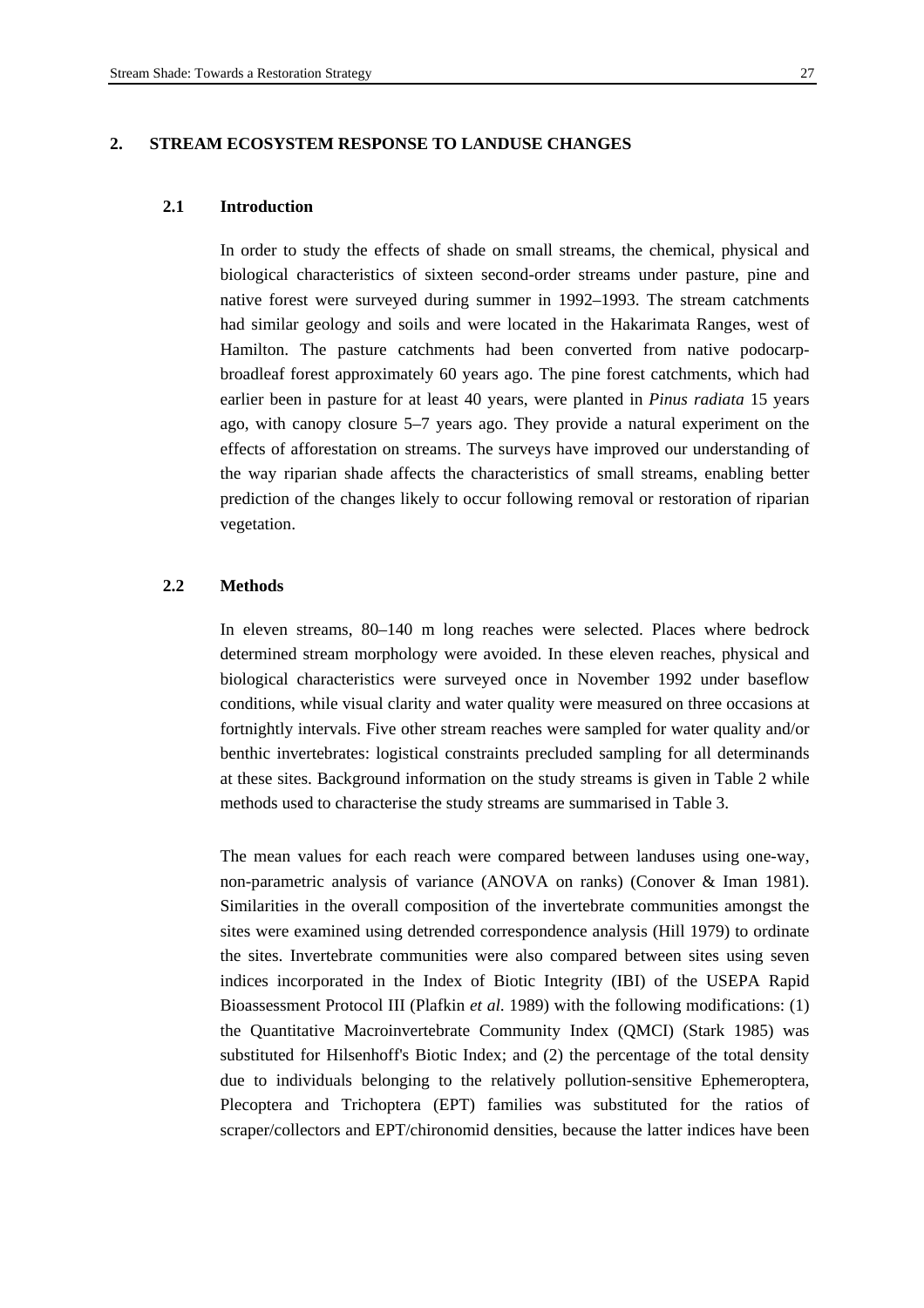found to be unsatisfactory (Barbour *et al*. 1992). NW1 was selected as the native forest reference site for this analysis because its slope, baseflow, catchment area and particle size were average for the study streams.

#### **Reach code Map ref. (260 S14) Site elev. (m) Catchment area (km2 ) Channel slope November base flow (L s–1) Comments Exotic pine forest sites**  EM1 961859 50 0.884 0.012 11 EM2 968861 35 1.310 0.018 17 ES 947845 50 1.120 ND ND WQ, T only ET 955854 55 0.427 ND ND WQ, T only

Table 2 Reach and catchment characteristics grouped by landuse and notes on measurements.

| EZ                   | 928844                               | 90  | 0.960 | 0.020 | $12 \overline{ }$ | No WQ, T         |
|----------------------|--------------------------------------|-----|-------|-------|-------------------|------------------|
|                      | Pine (79%) with native riparian site |     |       |       |                   |                  |
| E/N                  | 945846                               | 55  | 0.691 | 0.020 | 8                 | No WQ, T         |
|                      | <b>Native forest sites</b>           |     |       |       |                   |                  |
| NF.                  | 976888                               | 40  | 2.01  | 0.008 | 32                |                  |
| <b>NKL</b>           | 919775                               | 120 | 0.525 | 0.039 | 10                |                  |
| <b>NMT</b>           | 989911                               | 35  | 0.985 | ND.   | <b>ND</b>         | WQ only          |
| NW <sub>1</sub>      | 917785                               | 90  | 0.982 | 0.019 | 11                |                  |
| NW <sub>2</sub>      | 917786                               | 90  | 0.602 | ND.   | 9                 | WQ, T, Inv. only |
| <b>Pasture sites</b> |                                      |     |       |       |                   |                  |
| PA <sub>1</sub>      | 954906                               | 55  | 0.443 | 0.057 | 11                |                  |
| PT <sub>1</sub>      | 928747                               | 70  | 0.756 | ND.   | <b>ND</b>         | WQ, T only       |
| PT <sub>2</sub>      | 928747                               | 70  | 0.756 | 0.021 | 8                 |                  |
| PW <sub>2</sub>      | 923764                               | 90  | 0.948 | 0.032 | 16                | No T             |
| PW <sub>3</sub>      | 924763                               | 100 | 0.488 | 0.035 | $\overline{7}$    |                  |

ND = no data; WQ = water quality; T = temperature, Inv. = invertebrates. Site E/N was grouped with the native forest streams because it has undisturbed native riparian vegetation.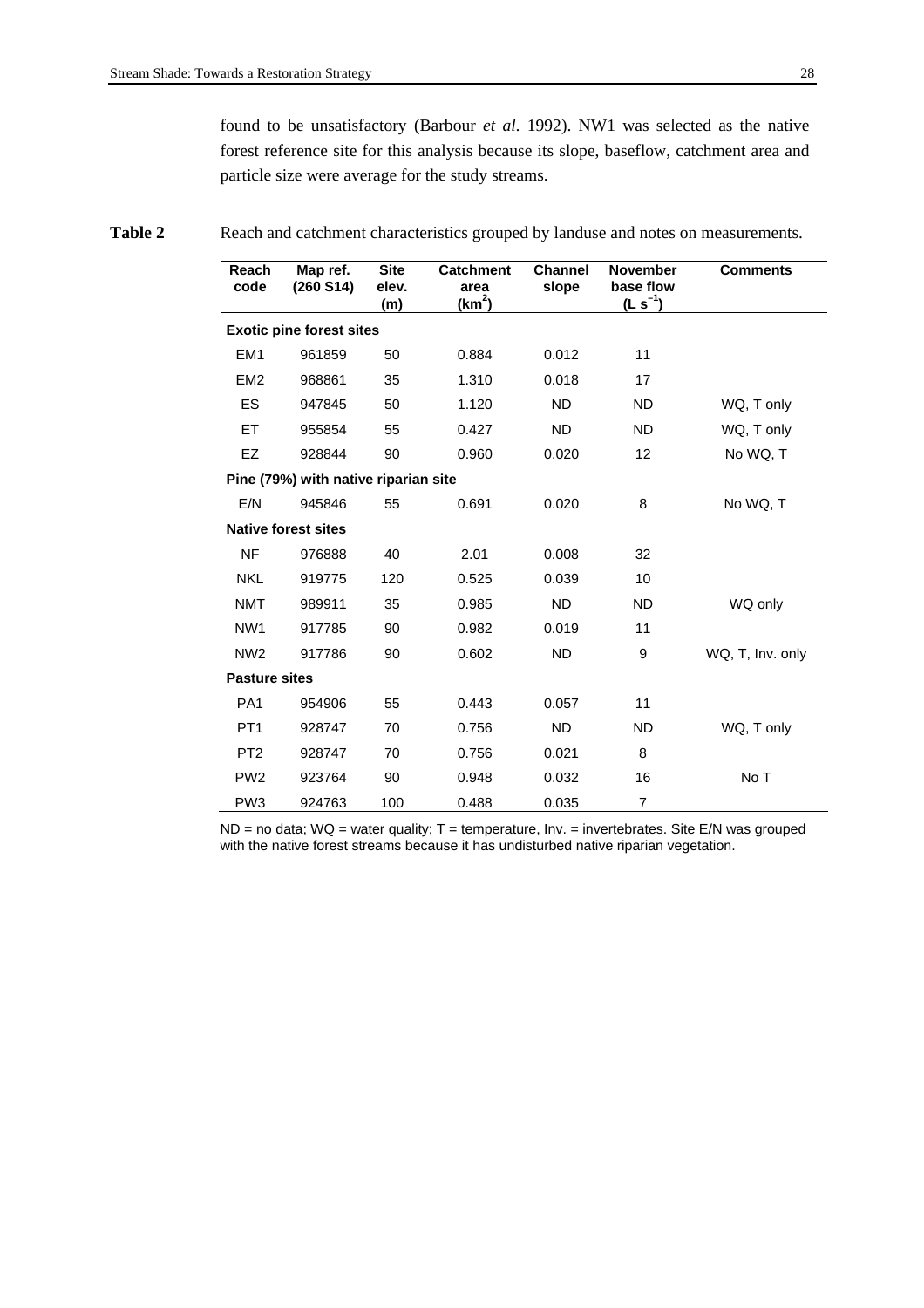| <b>Characteristics</b>                                         | <b>Measurement methods</b>                                                                                                                                                                                                                                                                                                                                                                                   |
|----------------------------------------------------------------|--------------------------------------------------------------------------------------------------------------------------------------------------------------------------------------------------------------------------------------------------------------------------------------------------------------------------------------------------------------------------------------------------------------|
| channel slope                                                  | surveyor's level                                                                                                                                                                                                                                                                                                                                                                                             |
| current velocity &<br>depth                                    | at 10%, 30% and 50% width at 20 cross-sections; velocity measured at 0.4 x depth<br>(Montedoro-Whitney Model PVM-2A electromagnetic meter)                                                                                                                                                                                                                                                                   |
| water & channel width                                          | tape measurements at 20 cross-sections                                                                                                                                                                                                                                                                                                                                                                       |
| streambank stability                                           | erosion surveys, measuring length of streambank which is stable, slumping,<br>scouring etc.                                                                                                                                                                                                                                                                                                                  |
| volume of coarse<br>woody debris                               | calculated from lengths and mid-length diameters of wood (diameter >1 cm) in 20,<br>1m wide, cross-sections                                                                                                                                                                                                                                                                                                  |
| $CPOM$ ( $>1mm$ ) &<br>MPOM (0.25 - 1 mm)                      | dry mass (DM, 105°C for 24 h) and ash-free dry matter (AFDM, 400°C for 6 h) of<br>material collected in ten Surber samples (0.04 $m2$ , 250 µm nets) at random points<br>at 10 cross-sections                                                                                                                                                                                                                |
| suspendable inorganic<br>sediment (SIS)                        | material suspended by stirring bed sediments (to a depth of c. 5 cm) enclosed by a<br>cylinder (23 cm diameter) at 7 randomly selected sites was subsampled (300 ml),<br>GF/C filtered and analysed for DM and AFDM. SIS/m <sup>2</sup> then calculated from<br>cylinder area and volume enclosed allowing for background DM and AFDM in the<br>water                                                        |
| epilithon and algal<br>biomass under stable<br>baseflow        | DM, AFDM and chlorophyll a (APHA 1989) of material scrubbed with a nylon-<br>bristled brush from 15 stones selected randomly through reach. Exposed stone<br>surface areas were assumed to be 50% of total surface areas calculated from axis<br>lengths (Dall 1979).                                                                                                                                        |
| benthic respiration and<br>photosynthetic oxygen<br>production | in situ rates were calculated from rate of change of dissolved oxygen at 1 minute<br>intervals (YSI Model 56 meter attached to a LiCor datalogger) over 30 minute<br>periods in dark and light in a recirculating respirometer (Hickey 1988) that enclosed<br>a 0.06 $m2$ area of either natural streambed or (in cobbly bedded sites) enclosed<br>stones placed in a sealed base. (Plate 7).                |
| dissolved reactive<br>phosphorus (DRP)                         | automated molybdate method with ascorbic acid reduction                                                                                                                                                                                                                                                                                                                                                      |
| dissolved inorganic<br>nitrogen (DIN)                          | $NH_4$ = automated indophenol blue method; $NO_2+NO_3 = Cd$ reduction and<br>colorimetric determination                                                                                                                                                                                                                                                                                                      |
| dissolved organic<br>carbon (DOC)                              | alkaline persulphate with UV photo-oxidation and CO <sub>2</sub> detection by infrared gas<br>analyser                                                                                                                                                                                                                                                                                                       |
| shading at the stream<br>surface                               | diffuse non-interceptance (DIFN) using LiCor LAI-2000 canopy analyser from point<br>measurements at stream surface at 20 cross-sections relative to a reference<br>unshaded hilltop (see Section 1)                                                                                                                                                                                                          |
| stream temperature                                             | at 15 min. intervals for 1 to 5 weeks between 3/11/92 and 8/12/92                                                                                                                                                                                                                                                                                                                                            |
| visual clarity                                                 | Horizontal black disk visibility (Davies-Colley 1988)                                                                                                                                                                                                                                                                                                                                                        |
| turbidity                                                      | HACH 2100A meter                                                                                                                                                                                                                                                                                                                                                                                             |
| suspended solids                                               | GF/C filtration and 24 h. at 105°C                                                                                                                                                                                                                                                                                                                                                                           |
| macroinvertebrates                                             | animals collected in ten Surber samples (0.04 $m2$ , 250 µm nets) at random points<br>at 10 CS sorted live from detritus and sediment, counted and identified in the field,<br>and preserved in 70% isopropyl alcohol for laboratory checks/identifications as<br>necessary. Biomass in 6 of the 10 Surber samples per reach was measured as air-<br>dried mass - snail shell weight was excluded. (Plate 8) |

# Table 3 Methods used to characterise stream reaches.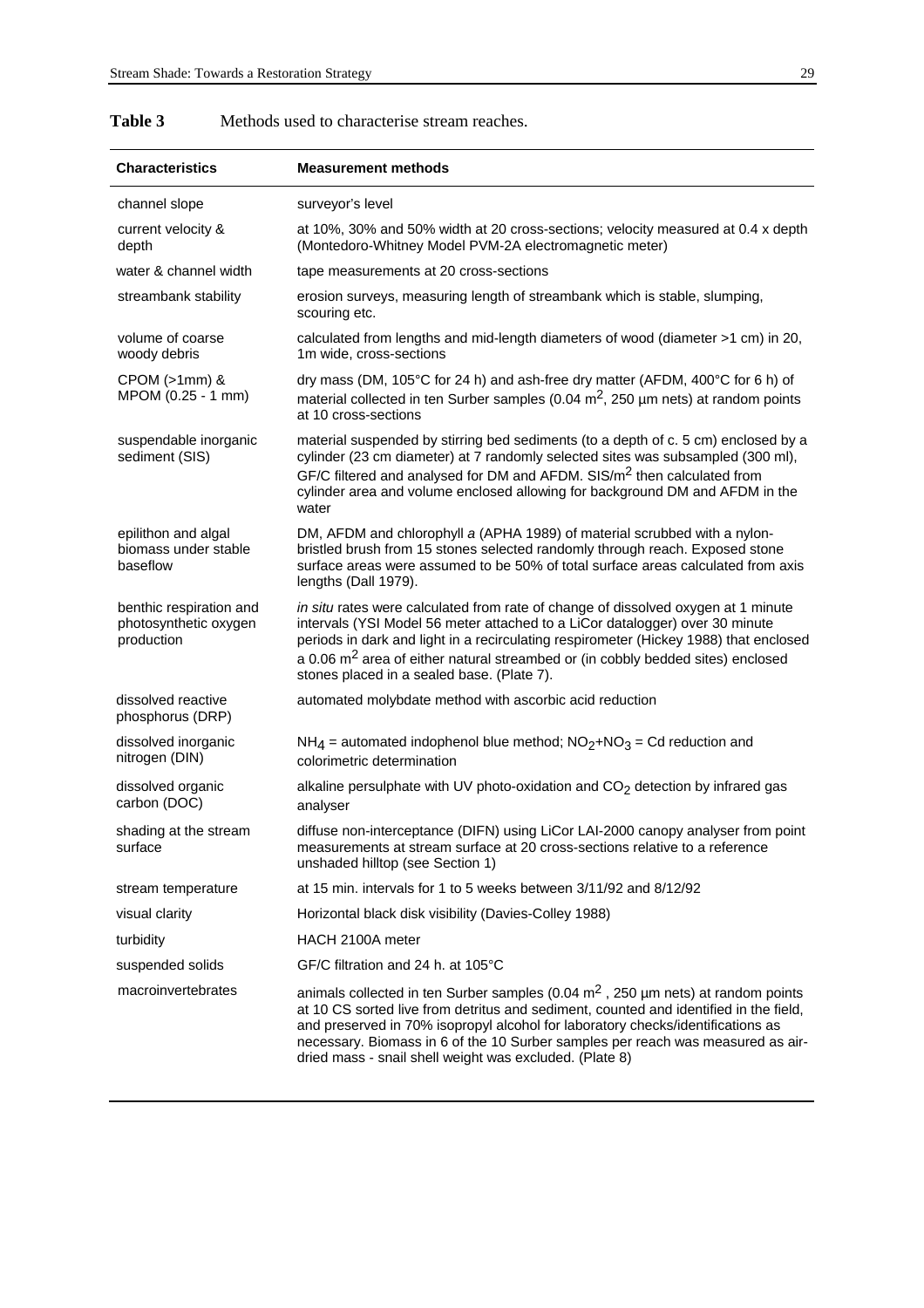#### **2.3 Results**

# **Shade**

DIFN values (the ratio of lighting at the stream surface to lighting at an open site) showed that pasture streams (29  $\pm$  8%, mean  $\pm$  SE) were much less shaded than the forest streams (pine  $96 \pm 1\%$ , native  $98 \pm 1\%$ ) (see Fig. 9). There was a surprisingly large amount of shade in the pasture streams provided by topographical features, riparian grasses and shrubs: together these reduced the incoming solar radiation by an average of 71%. Pine and native streams were similarly heavily shaded.

# **Channel morphology**

Channel morphology differed between landuses in several ways (Fig. 10). The pasture reaches had 50% higher mean velocity and were 32% narrower than the native forest reaches despite their very similar mean slopes (0.026 & 0.029) and mean catchment areas (0.731 & 0.733 km<sup>2</sup>). The pine catchment channels were intermediate in velocity and width. Plate 9 shows examples of pasture, pine and native streams with similar catchment area.

**Figure 9** Comparison of diffuse non-interception (DIFN) (mean + SE) between streams with differing landuse. Non-parametric ANOVA shows a significant difference between landuse classes.

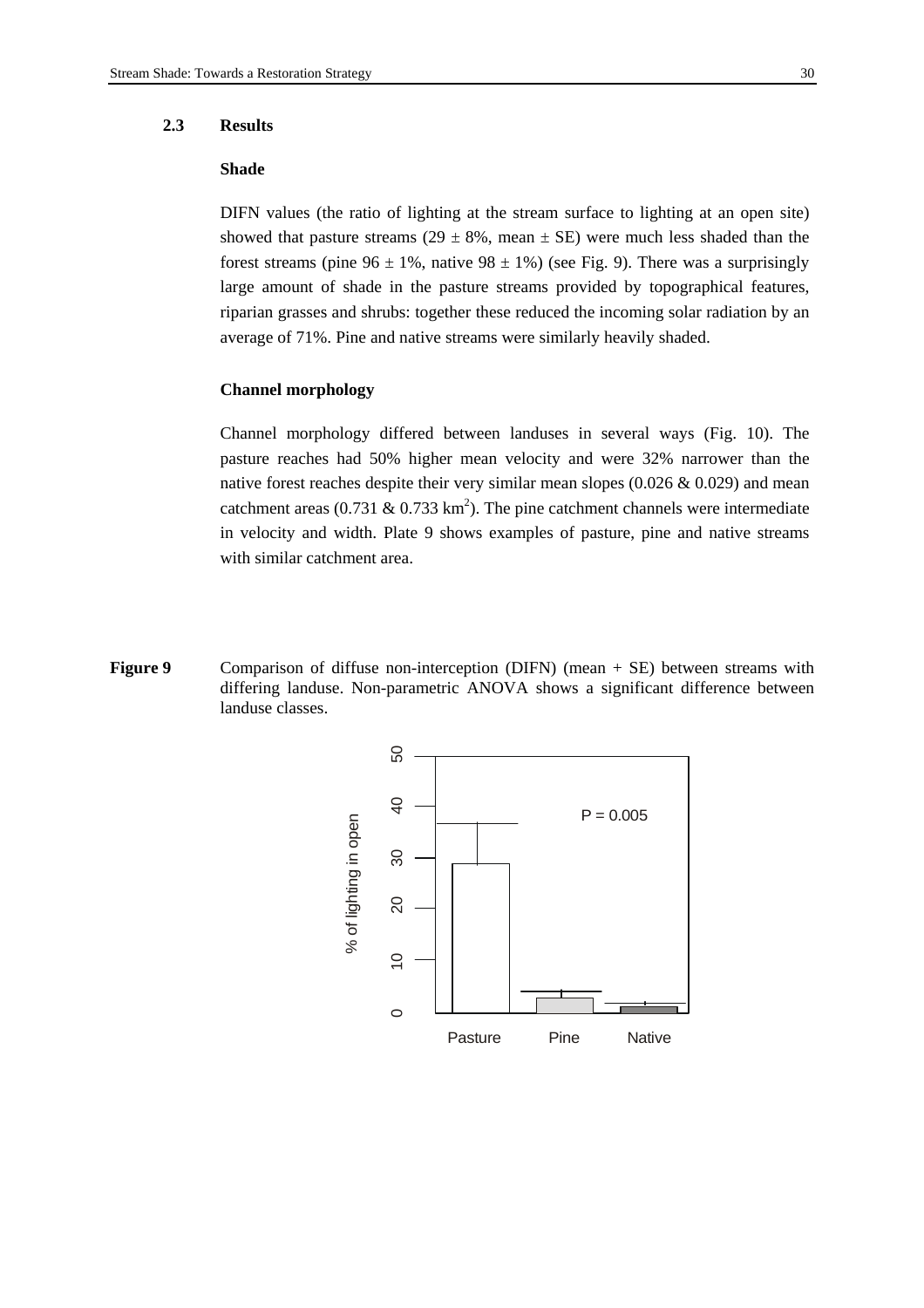Figure 10 Comparison of channel characteristics (mean + SE) between streams with differing landuse. Non-parametric ANOVA is used to test whether there is a significant difference ( $P < 0.05$ ) or no significant difference (NS) between landuse class. Sites PA1 and NF were excluded from the width comparisons because of their atypical catchment areas (see Table 2).

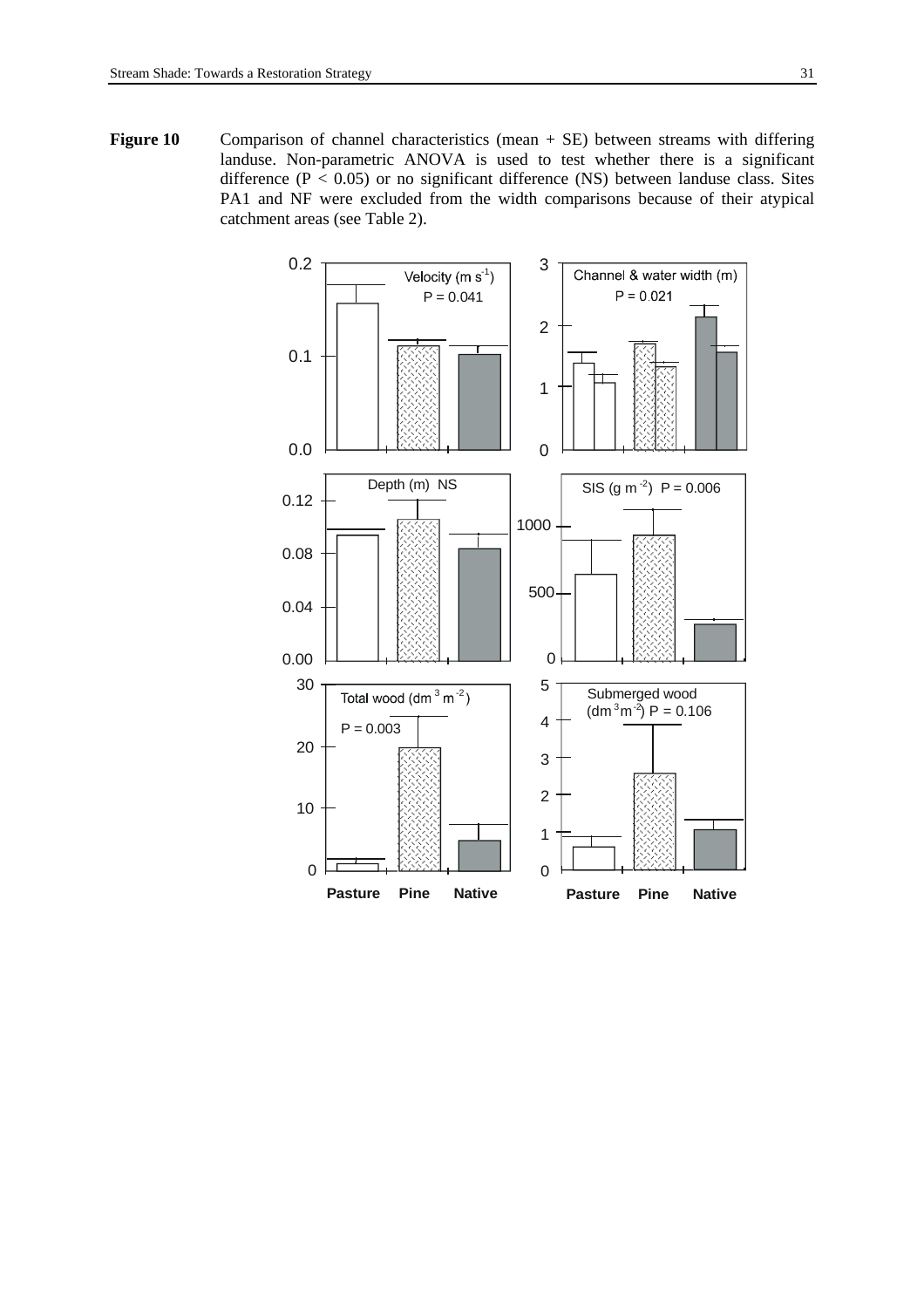The suspendable inorganic solids (SIS) content of the streambed was low in native streams, fairly high in pasture streams and slightly higher again in pine streams (Fig. 10). This is a surprising finding because one might expect a higher input of fine sediment from pasture than from pine forest. It can be explained by our observations of bank stability and channel morphology. In pine streams, over 40% of the length of banks was unstable (i.e., either bare soil or actively slumping and eroding). In addition, the pine streams contained occasional large, isolated blocks of soil which had slumped into the channel from the streambank. In pine streams, the banks lacked either tree roots (which helped stabilise the native streams) or pasture grasses (which helped stabilise the pasture streams). In pasture streams, active bank slumping and erosion affected 20–40% of the channel length. Of these the PA1 reach was worst affected with clear evidence of recent pugging and streambank collapse caused by cattle. Pasture grasses encroached into the stream channel in the open pasture reaches. Consequently many of the parafluvial areas, which in the native streams would have been bare gravel bars, were covered with grasses in the pasture streams (Plate 9). Woody debris was more abundant in pine streams than in native streams (Fig. 10) and there was very little wood in the pasture streams. Submerged wood showed a similar pattern although there was higher variability. The small amount of wood present in the pasture streams comprised remnant native tree fragments which can be expected to decay over time without being replaced.

#### **Benthic metabolism and biomass**

Pasture streams had significantly higher gross photosynthesis rates (Fig. 11) and higher periphyton biomass (Fig. 12) than the more heavily shaded pine and native forest streams. This would be expected given the higher light inputs. Benthic respiration rates, however, were not significantly different between pasture and pine streams, although there is a suggestion that they were lower in native streams. Both autotrophic periphyton communities and heterotrophic bacterial and fungal biofilm communities contribute to respiration and epilithon ash-free dry mass (AFDM). The measured P/R ratios (mean photosynthesis/mean respiration) were 0.6 (native), 1.2 (pine) and 2.8 (pasture). This indicates that community metabolism was dominated by periphyton in pasture streams, was dominated by heterotrophs in native streams, and was intermediate in pine streams. Epilithon AFDM was high in pasture streams (reflecting high periphyton biomass), low and similar in pine and native streams. Our results are consistent with many previous studies which have shown that in forest streams heterotrophic productivity (by bacterial and fungal biofilms sustained by particulate and dissolved carbon) is high. In forest streams, benthic invertebrates are likely to derive their energy needs from heterotrophic biofilm communities and/or allochthonous detritus while in pasture streams they are likely to utilise periphyton.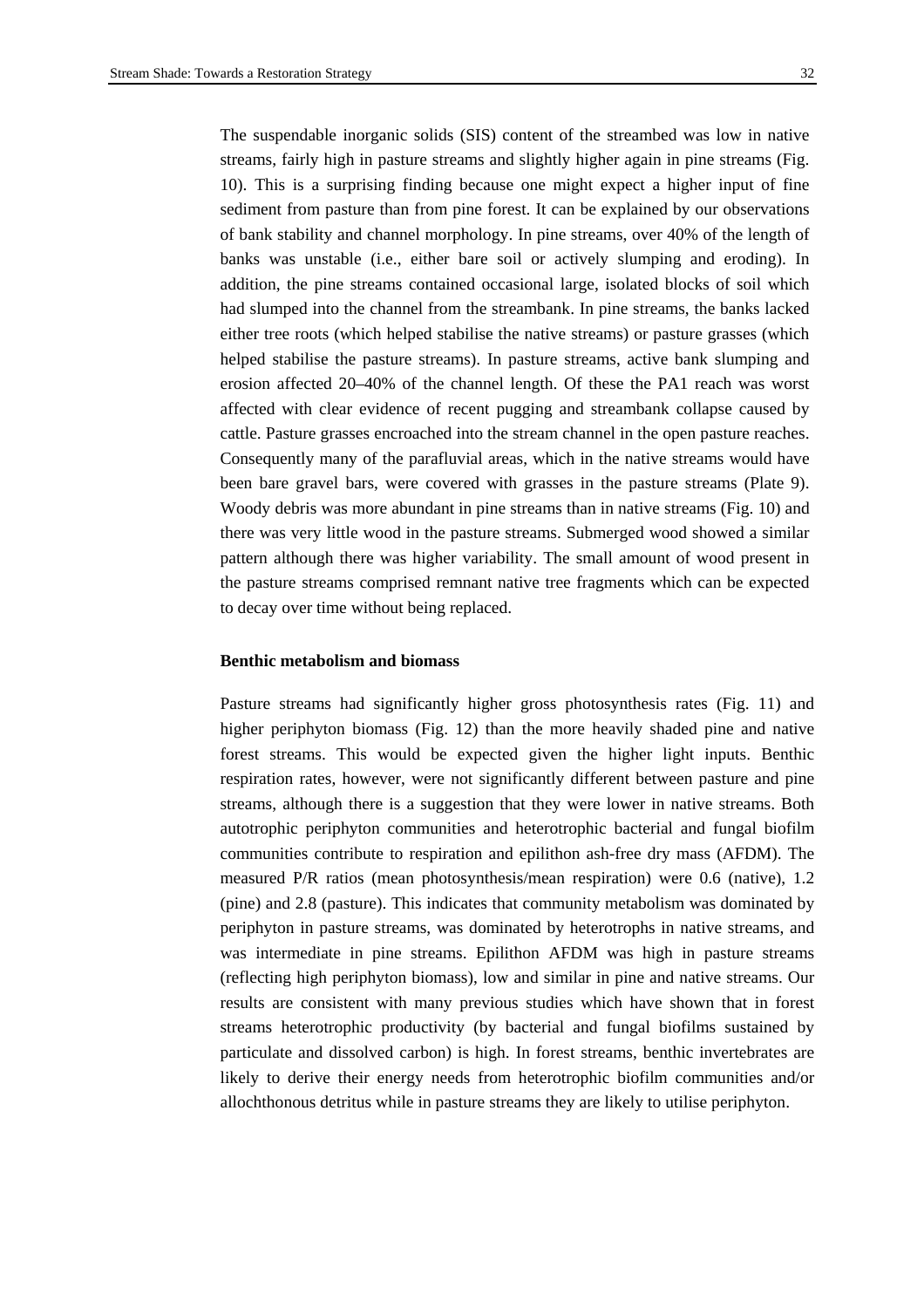**Figure 11** Comparison of benthic metabolism (mean + SE) between streams with different landuse. Non-parametric ANOVA is used to test whether there is a significant difference  $(P < 0.05)$  or no significant difference (NS) between landuse class.



# **Particulate material**

Total coarse and medium particulate organic matter (CPOM & MPOM) varied widely amongst streams and disguised any differences that might exist between landuses (Fig. 12). Leaf and bark litter were less abundant in pasture streams than forest streams. As expected, pine needles made up the bulk of the total leaf litter in the pine forest streams: when pine needles were excluded, the pine and native catchments had similar quantities of leaf litter.

# **Water temperature**

The lower shade in pasture streams resulted in daily maximum temperatures being 6–  $7^{\circ}$ C higher than in pine and native streams (Fig. 13). Daily maxima frequently exceeded 20ºC in pasture streams but only rarely exceeded 15ºC in forest streams. Daily minima, however, were similar in all streams. The daily means averaged about 15ºC in pasture streams and were about 2ºC lower in forest streams.

#### **Visual clarity**

Turbidity and visual water clarity were most degraded in the pine streams (Fig. 13), with intermediate levels in the pasture streams. These differences were consistent with the observed pattern of fine suspendable inorganic sediment in the surface of the streambeds (SIS in Fig. 10). Although turbidity was higher and clarity lower in the pine than in the pasture streams, there was no difference in suspended solids concentration (SS in Fig. 13). This suggests that suspended solids are finer, and thus more effectively light attenuating, in the pine streams.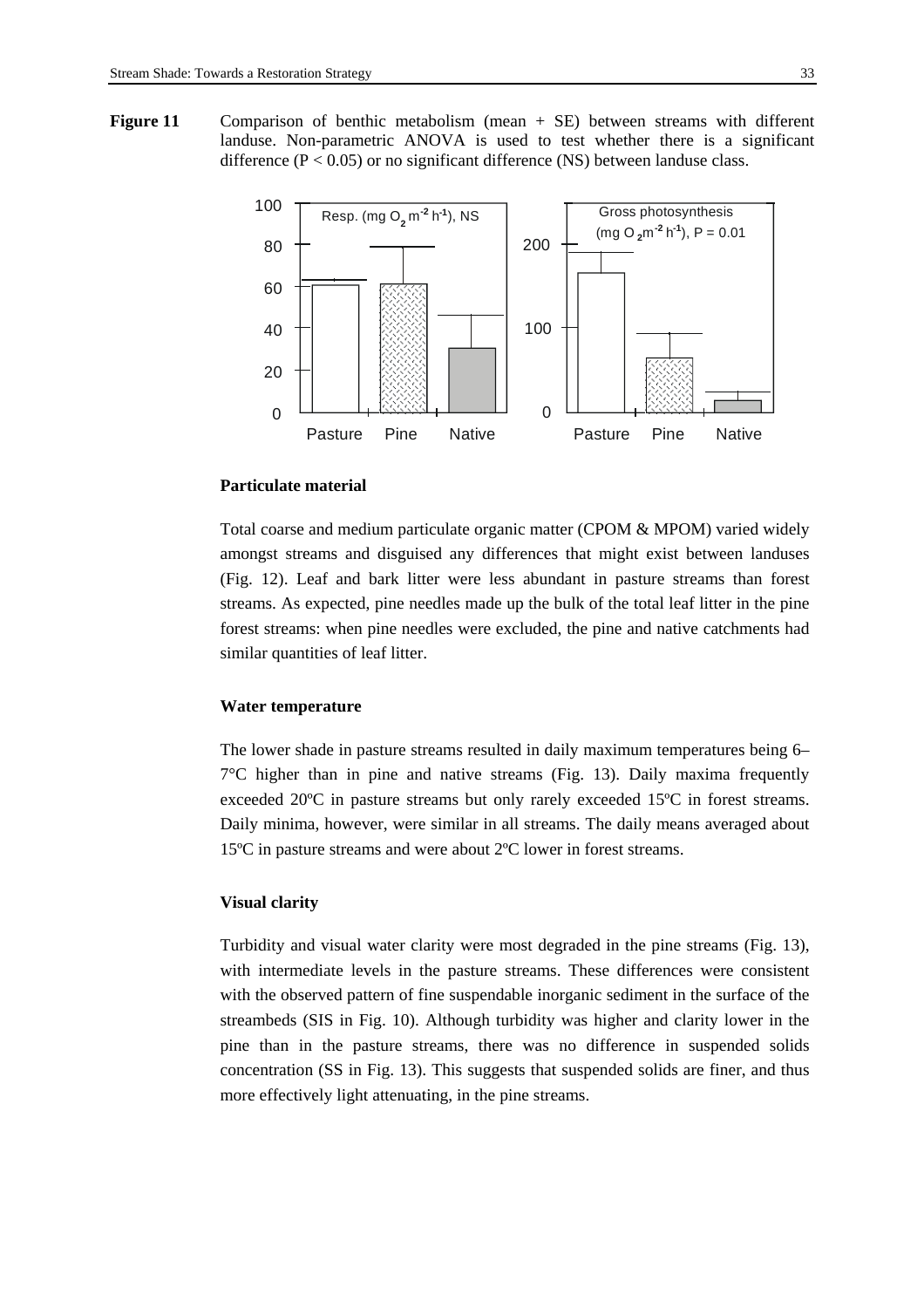Figure 12 Comparison of benthic particulate carbon densities (mean + SE) between streams with different landuse. Non-parametric ANOVA is used to test whether there is a significant difference ( $P < 0.05$ ) or no significant difference (NS) between landuse class.



# **Dissolved organic carbon**

Dissolved organic carbon (DOC) concentrations were lower in native streams than in pine and pasture streams (Fig. 13). DOC concentrations reflect the balance between inputs from the catchment, in-stream utilisation (e.g., uptake by heterotrophic biofilms) and in-stream production (e.g., leaching from periphyton and invertebrate communities). We are unable to quantify these processes separately.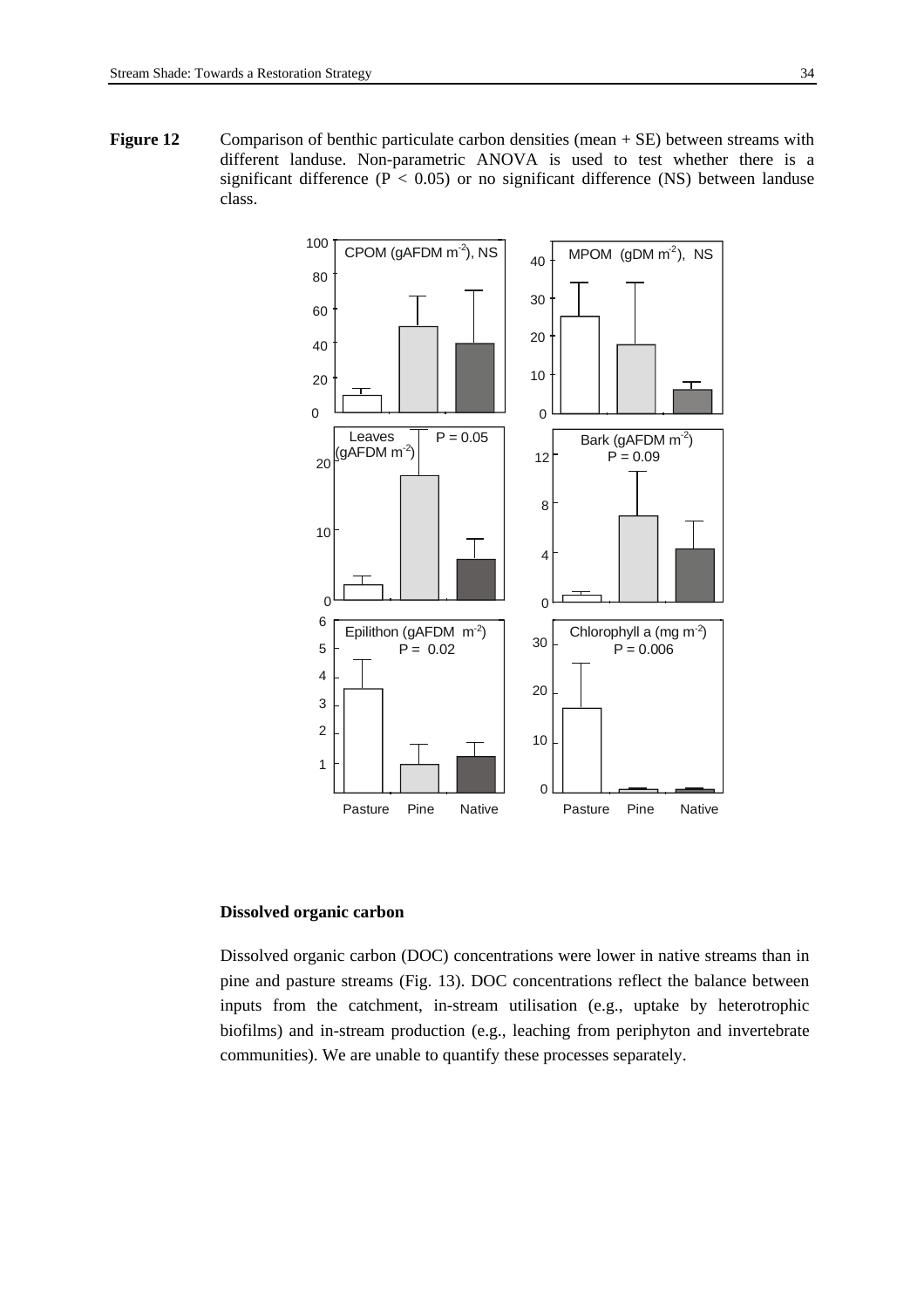**Figure 13** Comparison of water quality characteristics (mean + SE) between streams of differing landuse. Non-parametric ANOVA is used to test whether there is a significant difference  $(P < 0.05)$  or no significant difference (NS) between landuse class.



# **Nutrient concentration**

In November 1992 dissolved inorganic nitrogen (DIN) was higher in the pasture than native streams (Fig. 13). This suggests a strong landuse effect, with high DIN inputs to pasture streams. A different picture emerges from results of monitoring concentrations of nitrate (the dominant DIN species) at intervals of 1–2 weeks over the entire summer (Fig. 14). As the flows declined, nitrate concentrations declined more quickly in a pasture (PW2) than a native stream (NKL) so that, towards the end of summer, nitrate concentrations were higher in the native stream. Periphyton cover (assessed visually) in the pasture stream increased from thin diatom films in early summer to an abundant cover of a community dominated by filamentous diatoms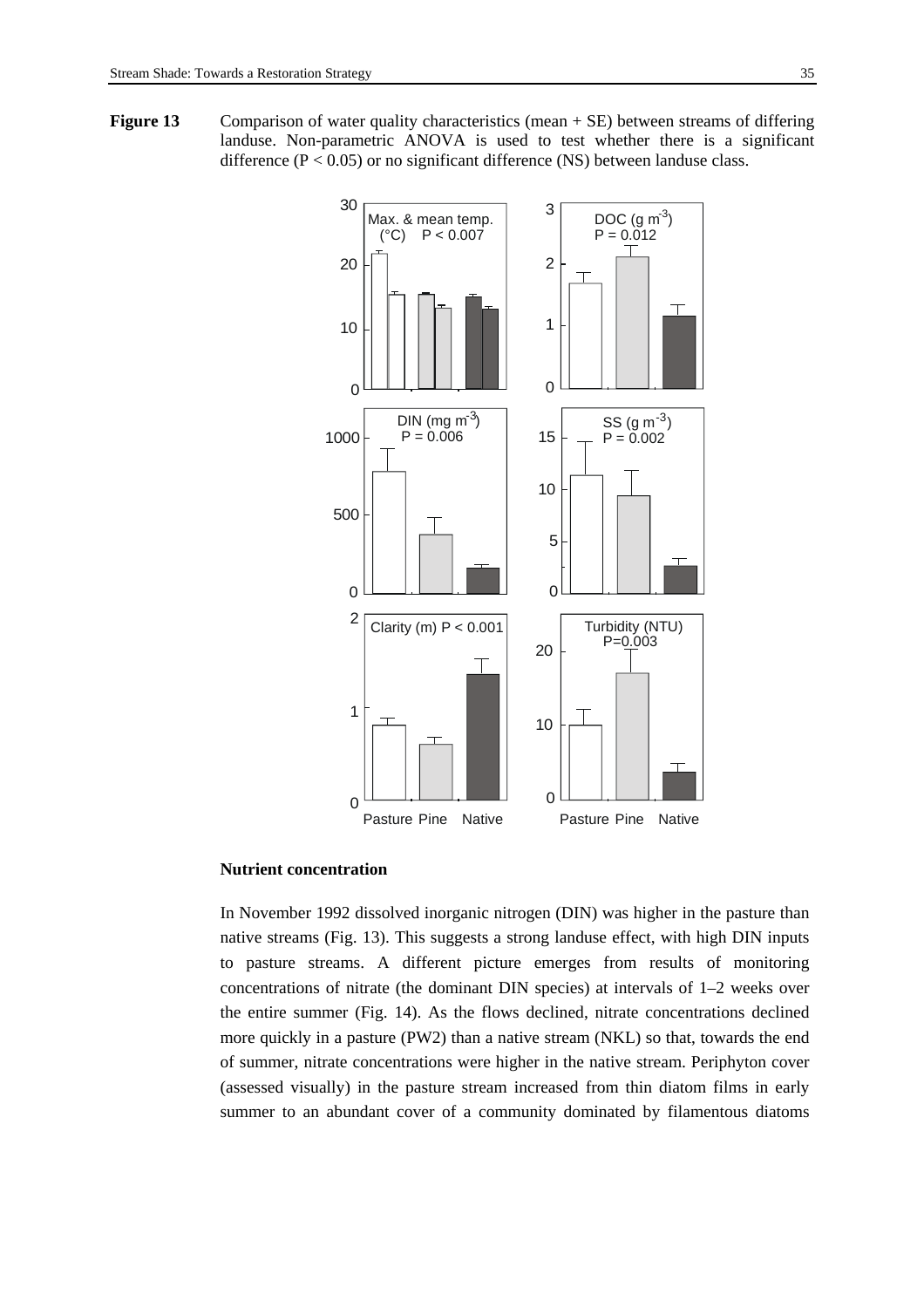(*Melosira*) and green algae (*Spirogyra*) in January. In the native stream, periphyton was barely visible throughout the summer.

Measured nitrate concentrations reflect the balance between upstream inputs, lateral inputs and in-stream processing (i.e., uptake by periphyton and recycling from detritus). It is not possible to quantify each of these from concentrations measured at a single point, but a likely explanation for the observed low streamwater nitrate concentrations in the pasture stream during summer low flows is high nitrate uptake by periphyton and/or low lateral inputs. During summer, high solar radiation, warm temperatures and low scour favour high periphyton biomass, productivity and nitrate uptake rate. In addition, during summer, soils dry out and lateral inflows enter the stream through bankside wetland zones in which denitrification rates are high (Cooper 1990).

In contrast to nitrogen, dissolved reactive phosphorus (DRP) varied widely between streams and there was no significant landuse effect. Phosphorus appeared to be available to excess throughout the year. This is thought to result from volcanic soils with high natural P content and/or superphosphate applications. This indicates that factors such as catchment geochemistry override any landuse influences on DRP in these catchments. DRP concentrations were never significantly depleted whereas, during summer low flows, DIN concentrations were reduced to the levels likely to limit periphyton growth. Apparently, low nutrient concentrations occasionally limit periphyton growth in these pasture streams (e.g., during summer low flows) and, when this occurs, nitrogen is more likely to be limiting than phosphorus.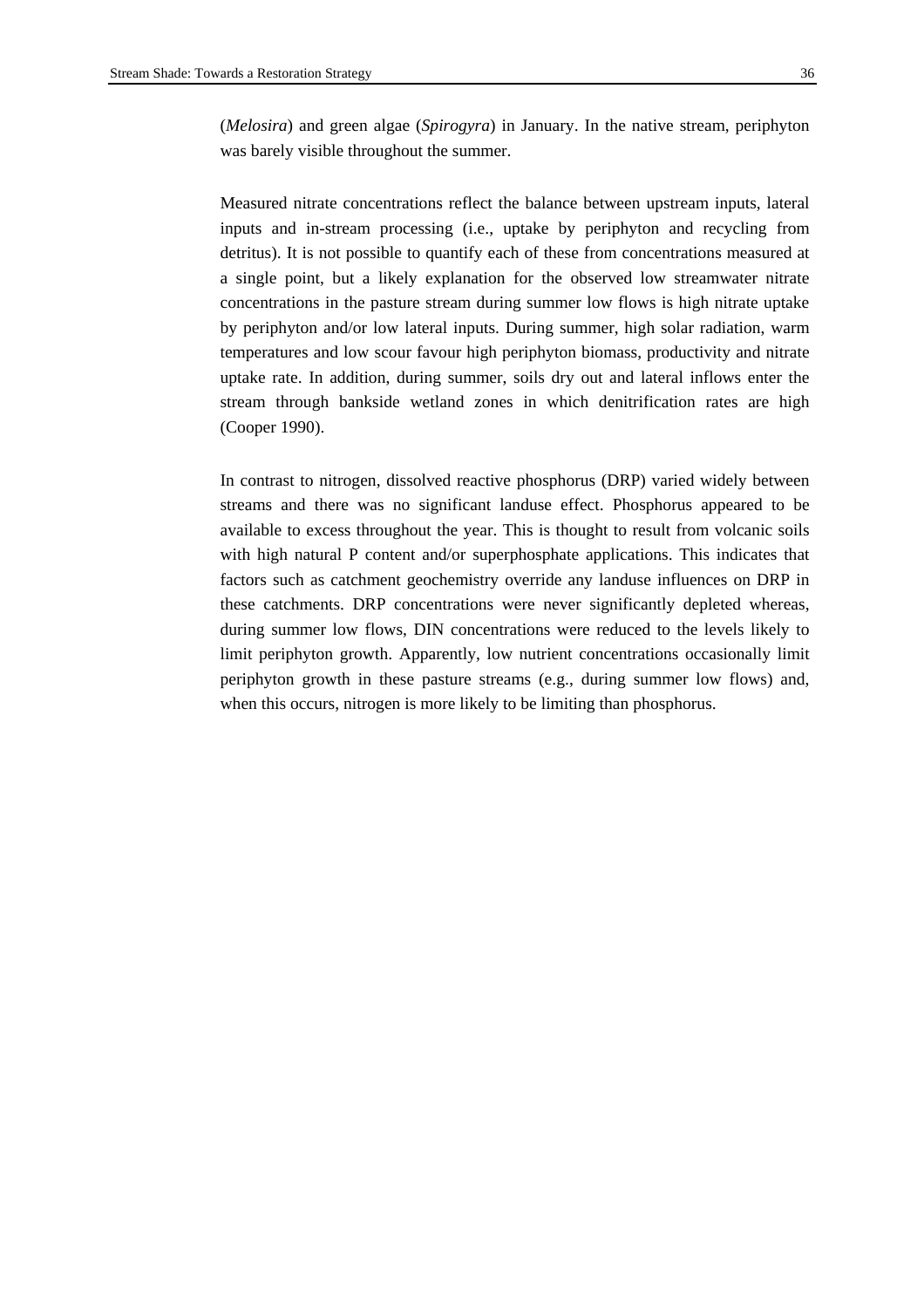**Figure 14** Changes with time of nitrate concentration in a pasture and a native forest stream and of flow in the pasture stream during spring and summer.



# **Benthic invertebrate communities**

The pine and native forest streams had fairly similar benthic invertebrate communities but several features of the benthic invertebrate community differed between the pasture and forest streams. This is shown most clearly in Fig. 15. The pasture reaches were separated strongly from the forest sites on the first axis of the ordination based on the invertebrate species densities. The ordination indicates that the pine forest sites either overlap in overall fauna composition with the native forest reaches or are intermediate between the native forest and pasture reaches. The E/N site (pine with native riparian vegetation, denoted pine/native in Fig. 15) overlapped with the native forest sites.

Three groups of grazers (the snail *Potamopyrgus,* chironomids, and the algae-piercing caddis *Oxyethira*) were more abundant in the pasture than forest streams (Fig. 16). This is consistent with the high periphyton biomass and primary productivity measured in the well-lit pasture streams (see Figs 11  $\&$  12). Oligochaetes were significantly more abundant in pasture streams, which is an indication of organic enrichment associated with high periphyton biomass.

The collector-browser mayfly *Deleatidium* was significantly more abundant in native and pine than pasture streams (Fig. 16). *Deleatidium* is widely recognised as a 'pollution-sensitive' insect, and is most abundant in cold, well-aerated, headwater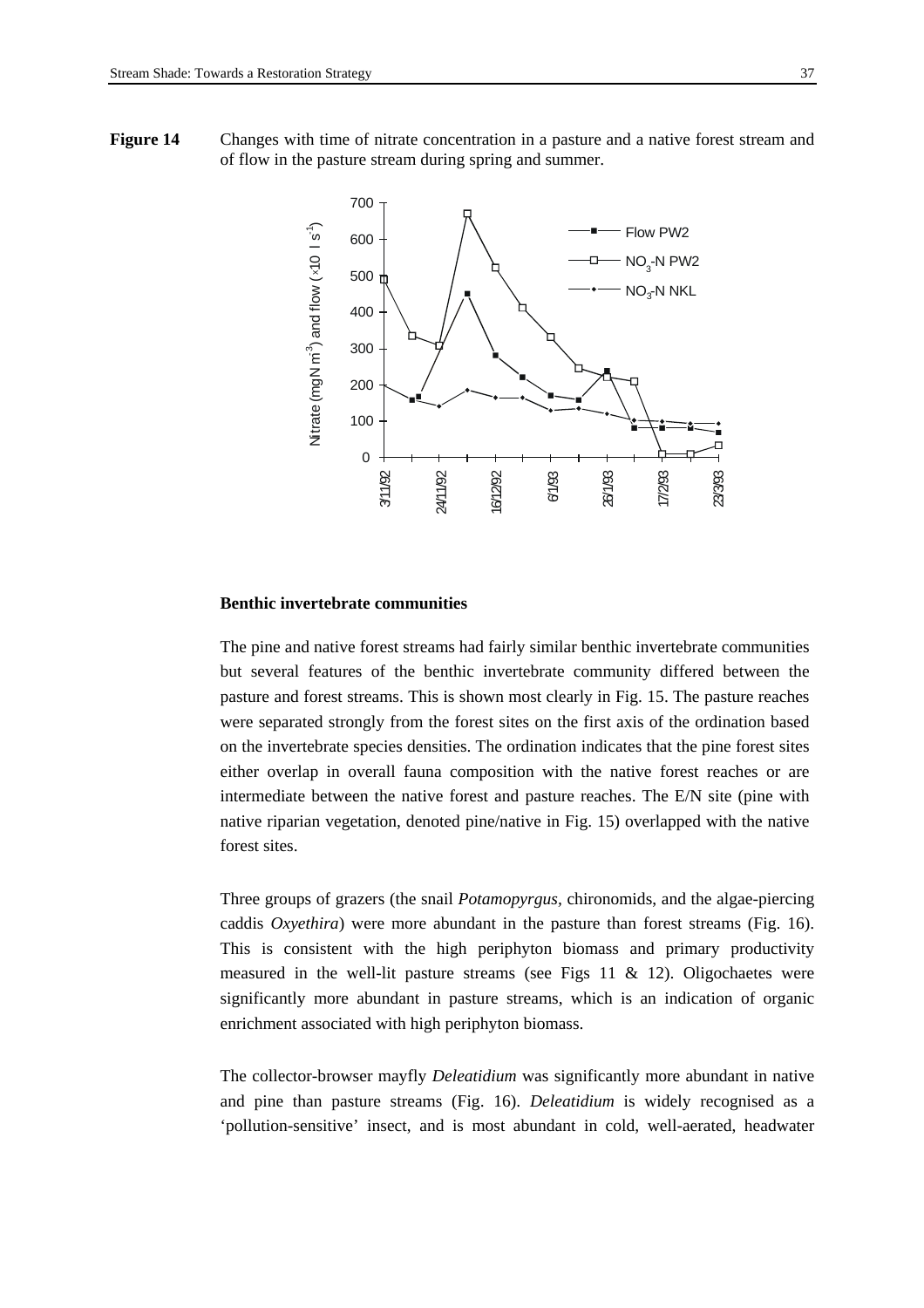streams. Its low numbers in pasture streams may be the result of lack of suitable food resources (e.g., fine particulate organic matter FPOM), adverse environmental conditions (e.g., high water temperatures, low dissolved oxygen concentrations) and/or lack of suitable habitat (e.g., because of fine sediment in the bed). In marked contrast with *Deleatidium*, neither the collector-browser mayfly *Zephlebia* nor the collector-gatherer beetle larvae *Elmidae* showed any landuse effect. Neither appeared to be adversely affected by differences in food resources between the study streams (i.e., between heterotrophic biofilms which predominate in shaded forest streams and periphyton which predominate in open pasture streams). On the other hand, neither appeared able to increase its biomass by exploiting the increased primary production in pasture streams, possibly because of sub-optimal environmental conditions (e.g., high temperature), increased predation, or unsuitable habitat.

The filter-feeding sandfly *Austrosimulium* was significantly more abundant in pasture than forest streams. This is surprising since one might expect that the high periphyton biomass (covering potential attachment sites) and high sediment loads (potentially abrasive and/or clogging) which we observed in the pasture streams would be prejudicial to such filter-feeders.

The total number of invertebrates was markedly higher (3-fold) in the pasture streams largely as a result of increases in the numbers of snails and chironomids. Invertebrate biomass was highly variable and there was no statistically significant landuse effect (Fig. 17). Landuse did not affect overall taxonomic richness, but the sensitive Ephemeropteran, Plecopteran and Trichopteran (EPT) insect orders were slightly more abundant and taxanomically richer in the native streams. The Quantitative Macroinvertebrate Community Index (QMCI) values were significantly higher in forest streams, indicating that the pasture stream communities were more tolerant of organic enrichment. Periphyton chlorophyll *a* was positively correlated with the mean densities of chironomids and oligochaetes across the sites (Spearman rank coefficients  $r = 0.71 \& 0.78$ ) and negatively correlated with EPT density ( $r = -0.85$ ) and QMCI value ( $r = -0.88$ ).

Comparison of the relative abundance of the common taxa  $($  > 5% of total at least one site) reinforces this pattern (Fig. 18). A core group of five EPT taxa dominated the pine and native forest sites, but none of these were common in the pasture streams, where the faunas were dominated by chironomid, snail and dipteran species.

The Index of Biotic Integrity analysis classified the pasture sites as moderately impaired, whereas two of the three exotic forest sites were slightly impaired relative to the native stream reference site (Table 4).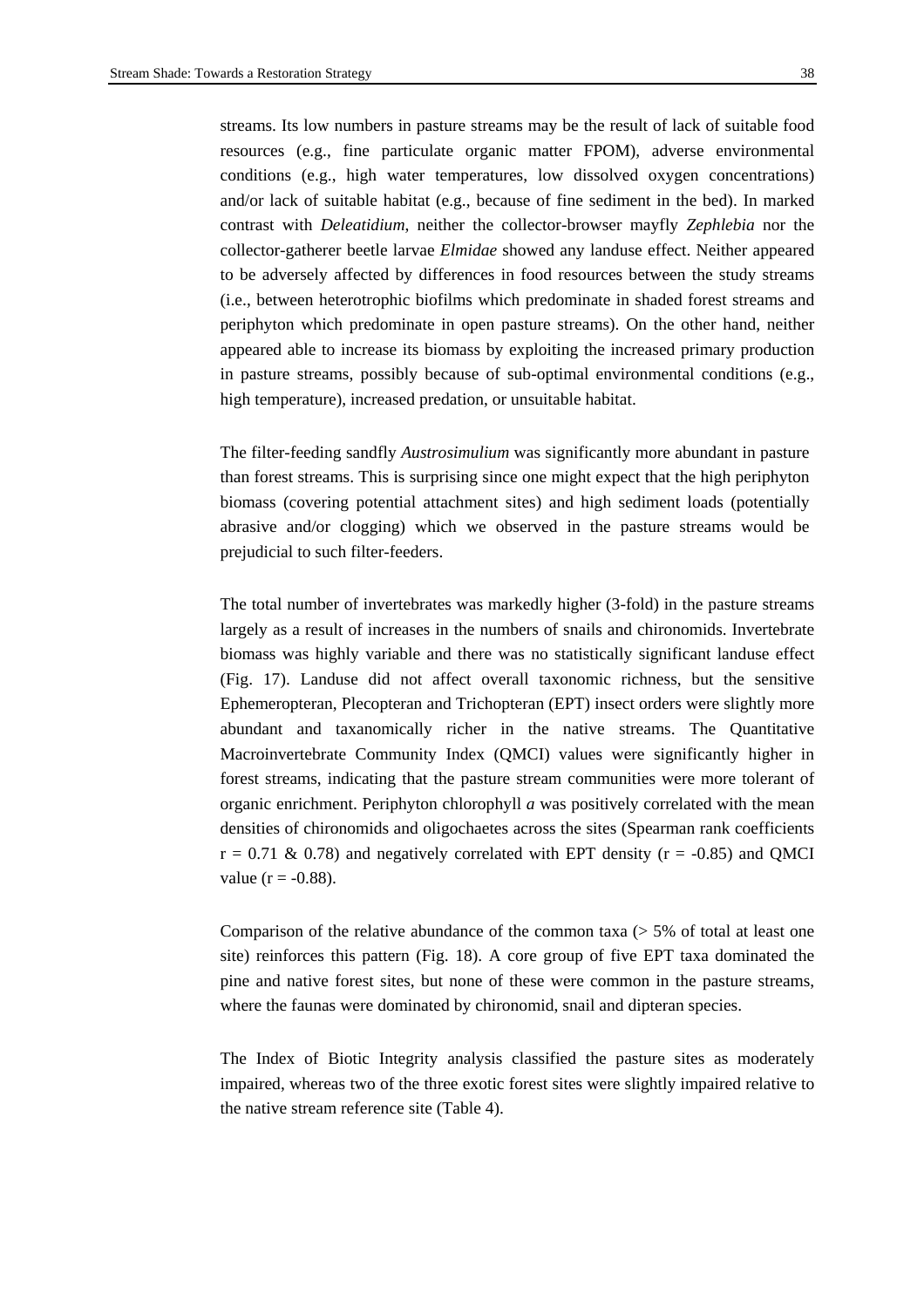Figure 15 Ordination of streams with contrasting landuse using invertebrate species densities.



Table 4 **Relative scores of study sites for seven invertebrate bioassessment 'metrics' and** overall Index of Biotic Integrity (IBI) classifications.

| <b>Site</b>     | Taxa<br>richness | QMCI | <b>EPT</b> | % EPT<br>density | %<br>domin. | comm.<br>loss<br>index | %<br>shredder | <b>IBI</b> | <b>IBI impairment</b><br>class |
|-----------------|------------------|------|------------|------------------|-------------|------------------------|---------------|------------|--------------------------------|
| EM <sub>1</sub> | 21               | 8.47 | 11         | 94.8             | 44.9        | 0.86                   | 0.3           | 20         | slight                         |
| EM <sub>2</sub> | 31               | 8.59 | 16         | 93.0             | 29.1        | 0.45                   | 3.7           | 38         | nonimpaired                    |
| <b>EZ</b>       | 22               | 7.34 | 11         | 82.0             | 32.3        | 0.50                   | 1.8           | 32         | nonimpaired                    |
| EN              | 21               | 8.14 | 15         | 93.4             | 36.0        | 0.71                   | 0.0           | 24         | slight                         |
| <b>NF</b>       | 28               | 7.96 | 18         | 89.6             | 41.5        | 0.32                   | 2.6           | 34         | nonimpaired                    |
| <b>NKL</b>      | 26               | 7.95 | 14         | 84.3             | 40.2        | 0.38                   | 5.3           | 32         | nonimpaired                    |
| NW <sub>1</sub> | 30               | 7.79 | 19         | 84.8             | 56.7        | 0.00                   | 2.3           | 34         | nonimpaired                    |
| PA <sub>1</sub> | 30               | 4.75 | 13         | 16.5             | 46.8        | 0.60                   | 2.0           | 16         | moderate                       |
| PT <sub>2</sub> | 25               | 3.44 | 10         | 22.7             | 24.1        | 0.68                   | 0.6           | 16         | moderate                       |
| PW <sub>2</sub> | 31               | 2.83 | 14         | 6.22             | 39.5        | 0.64                   | 0.7           | 14         | moderate                       |
| PW <sub>3</sub> | 28               | 2.51 | 12         | 7.35             | 63.8        | 0.71                   | 0.1           | 10         | moderate                       |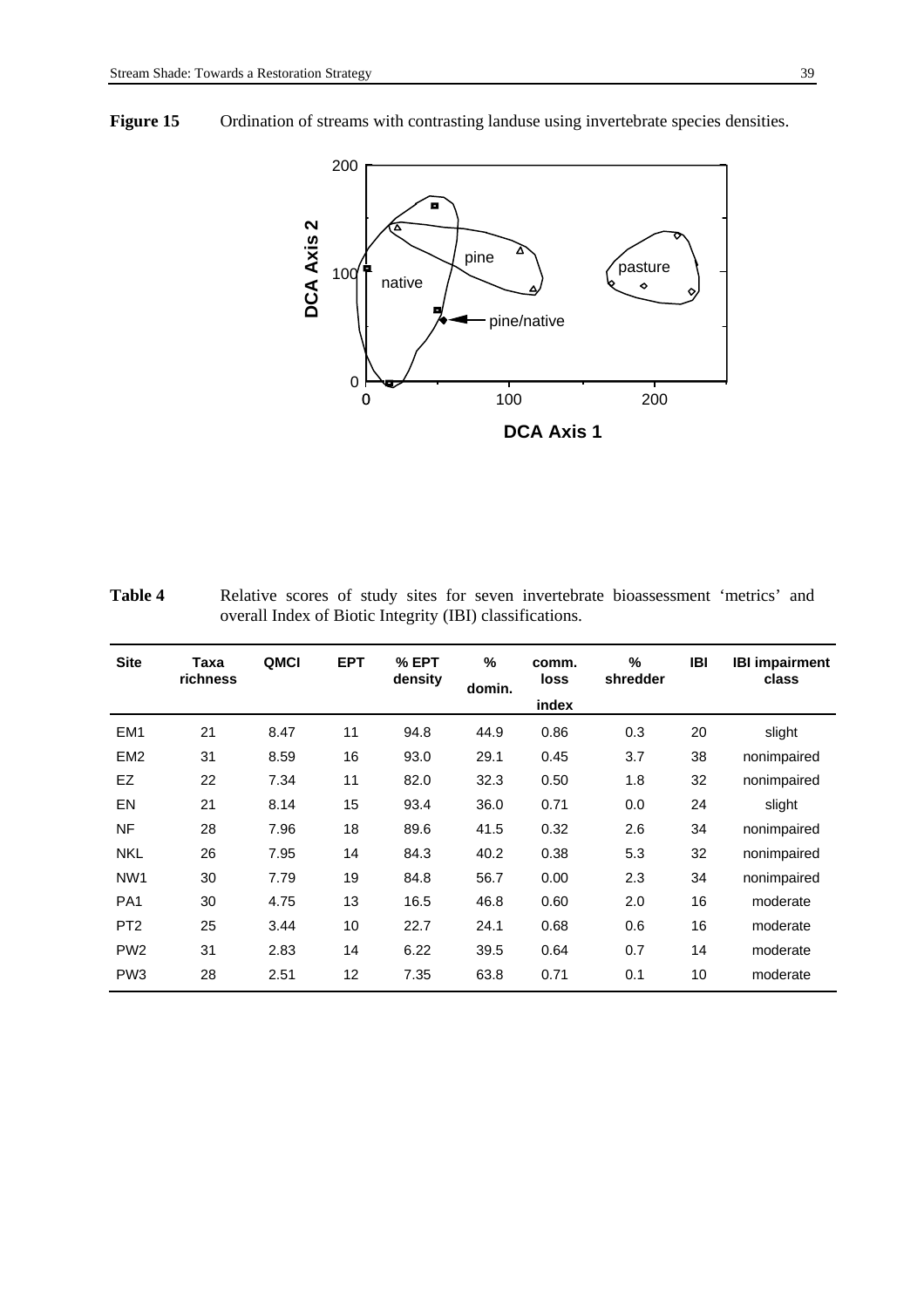Figure 16 Landuse effects on common invertebrate taxa of different feeding groups. Bars and whiskers represent numbers of individuals  $m^{-2}$  (mean + SE) Land uses joined by an underline did not differ significantly ( $P > 0.05$ , Scheefe post-hoc tests on log transformed data). Feeding group codes:  $CB =$  collector-browser;  $CG =$  collector gatherer;  $F =$  filterer; G = grazer; and Pi = algal piercer. Site E/N was excluded.

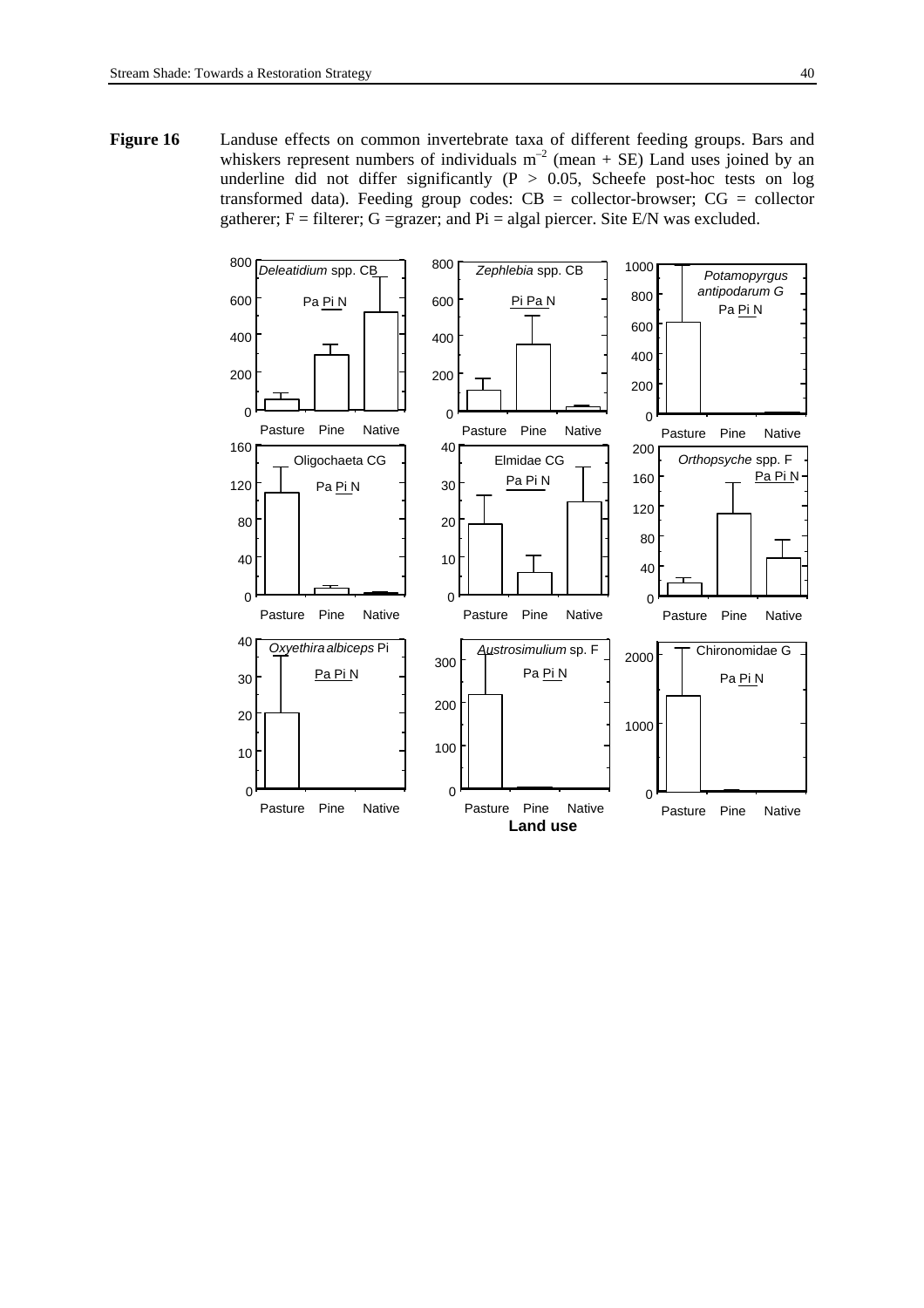Figure 17 Comparison of benthic invertebrate community characteristics (mean + SE) between stream with different landuse. Non-parametric ANOVA is used to test whether there is a significant difference ( $P > 0$ ) or no significant difference (NS) between landuse class. Site E/N was excluded.

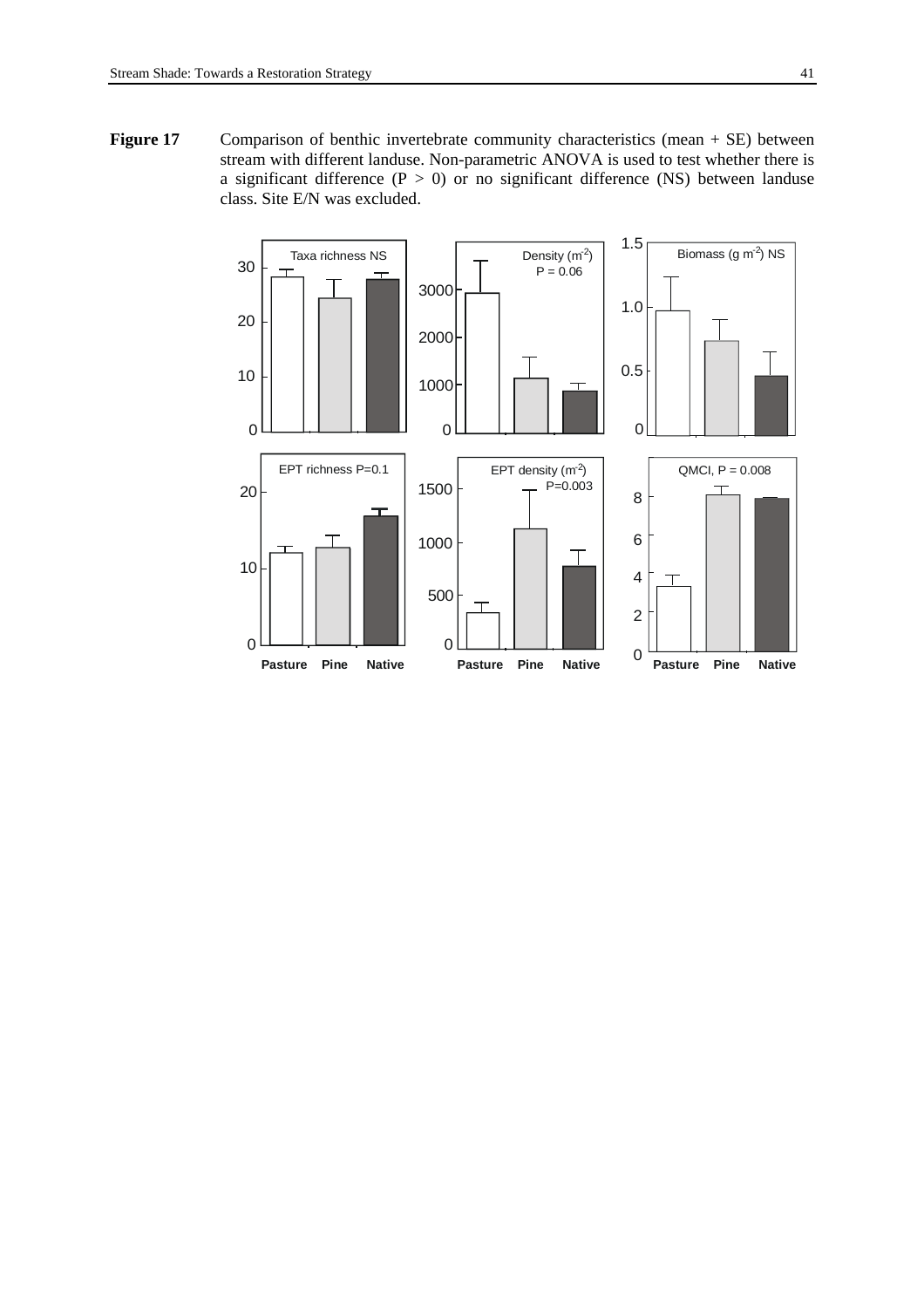**Figure 18** Landuse effects on relative abundance of common taxa. Pine-native refers to site E/Z where native riparian vegetation occurs for c. 500 m upstream of the study site in a predominantly pine catchment.





#### **2.4 Discussion**

# **Experimental design**

In this study we investigated differences between streams with different landuses in order to better understand the changes that take place in a given stream when the landuse is changed. This approach furnishes results more quickly than long-term studies through time of individual catchments which are undergoing change. There is the disadvantage that we only studied these streams under the conditions prevailing in November 1992 and we must assume that the differences observed are the result of landuse and not other factors. We have tried to minimise these problems in our study design by: matching the sites as closely as possible for key features (such as catchment size, slope, geology and soils), measuring a wide range of habitat features to provide information on the processes involved in the changes observed, and confining the study to adjacent sites and replicating the landuse treatments. We are reasonably confident that the differences observed can be attributed to their different landuses.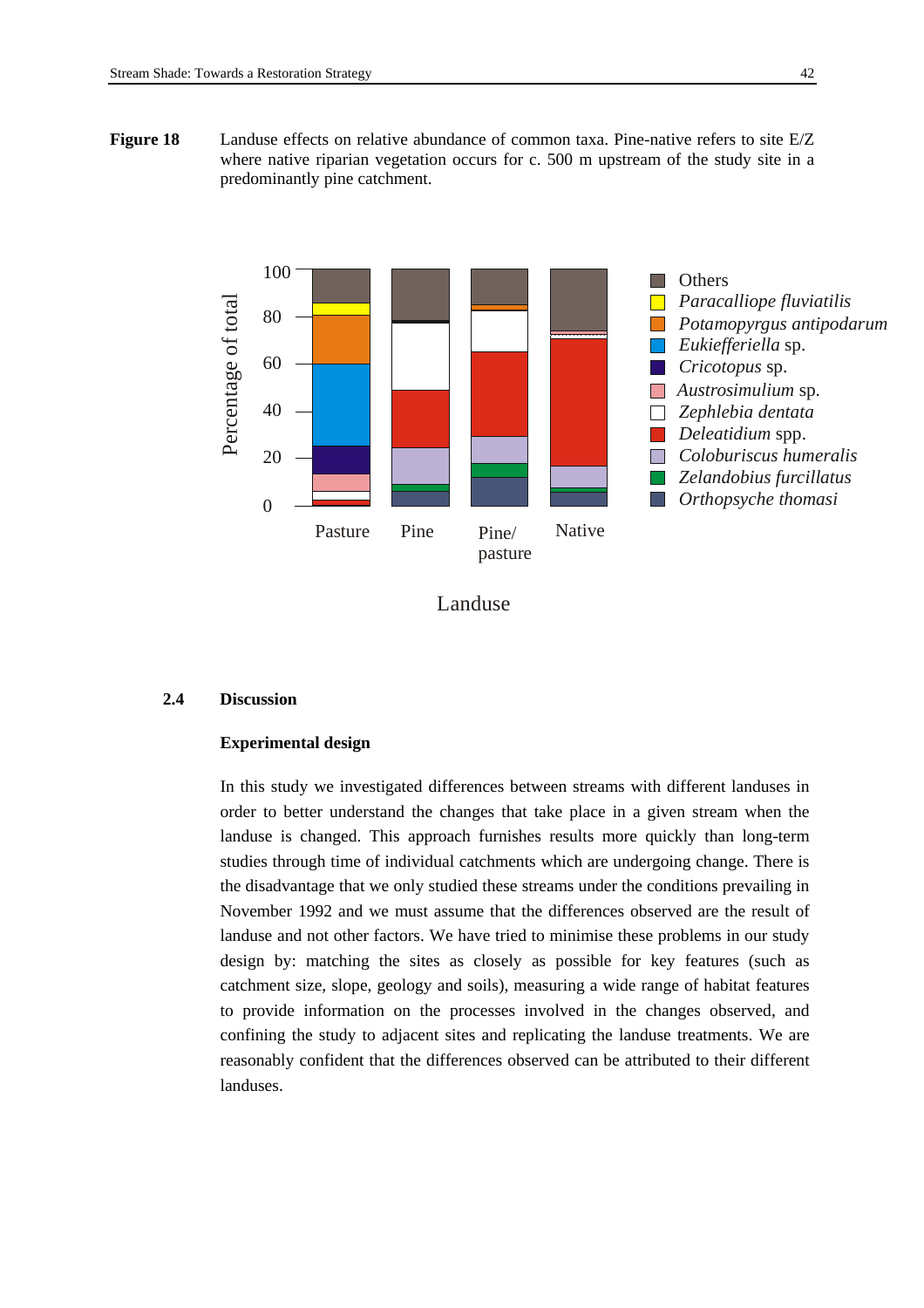#### **Shade levels**

As expected, forest streams were heavily shaded (95–98% reduction of incoming diffuse radiation). Pasture streams were more open but still had surprisingly high levels of shade (average 71%). More detailed shade surveys in these same pasture streams (see Section 1) gave similar high levels of shade (53–96% shade).

# **Sediments**

The pasture streams studied were clearly impacted by fine sediment with high suspendable sediment in the bed (Fig. 10), high water column suspended solids concentration and high turbidity (Fig. 13). One source of sediment was easily identifiable: pasture streams were characterised by steep banks, many of which were actively eroding and slumping into the stream, especially at bends. Peak flood flows are generally higher in pasture than forest streams and this results in erosion damage to banks at bends. A second potential source of sediment is overland flow, which we suspect is important in these pasture streams. Overland flow occurs more frequently in pasture than forest catchments. It has the potential both to erode catchment soils (especially in areas where pasture has been damaged by stock or roading) and to transport the eroded sediment to the stream.

The native forest streams studied were less impacted by fine sediment than either the pine forest or the pasture streams (Figs 10 and 13). Bank erosion was less apparent in forest than pasture streams: the forest streams studied tended to be wide and shallow with low banks stabilised by numerous tree roots and ferns. High rainfall interception and long catchment concentration times in forested catchments generally result in lower peak flood flows and a lower likelihood of bank erosion than in pasture streams. In addition, forest soils tend to be porous because of a high litter content and little compaction. Such soils are likely to absorb rainfall more rapidly, thereby reducing the likelihood of overland flow with its associated potential to erode soils and transport sediment into the stream.

The pine forest streams studied were clearly impacted by sediment: suspendable sediment in the bed (Fig. 10) and turbidity (Fig. 13) were higher in pine than pasture streams. This is, at first sight, a surprising finding because one would expect sediment delivery to pine forest streams from the catchment to be small because of high rainfall interception, porous soils, and low overland flow. The likely explanation lies in the effects of riparian shade on bankside vegetation and bank stability. Fifteen years after reafforestation, shade levels in the pine streams were close to those in the native streams. In the pine streams there was very little groundcover along the streambanks, presumably because the pasture grasses, present prior to re-afforestation, were shaded out when the pine canopy closed over the stream channel. There was evidence that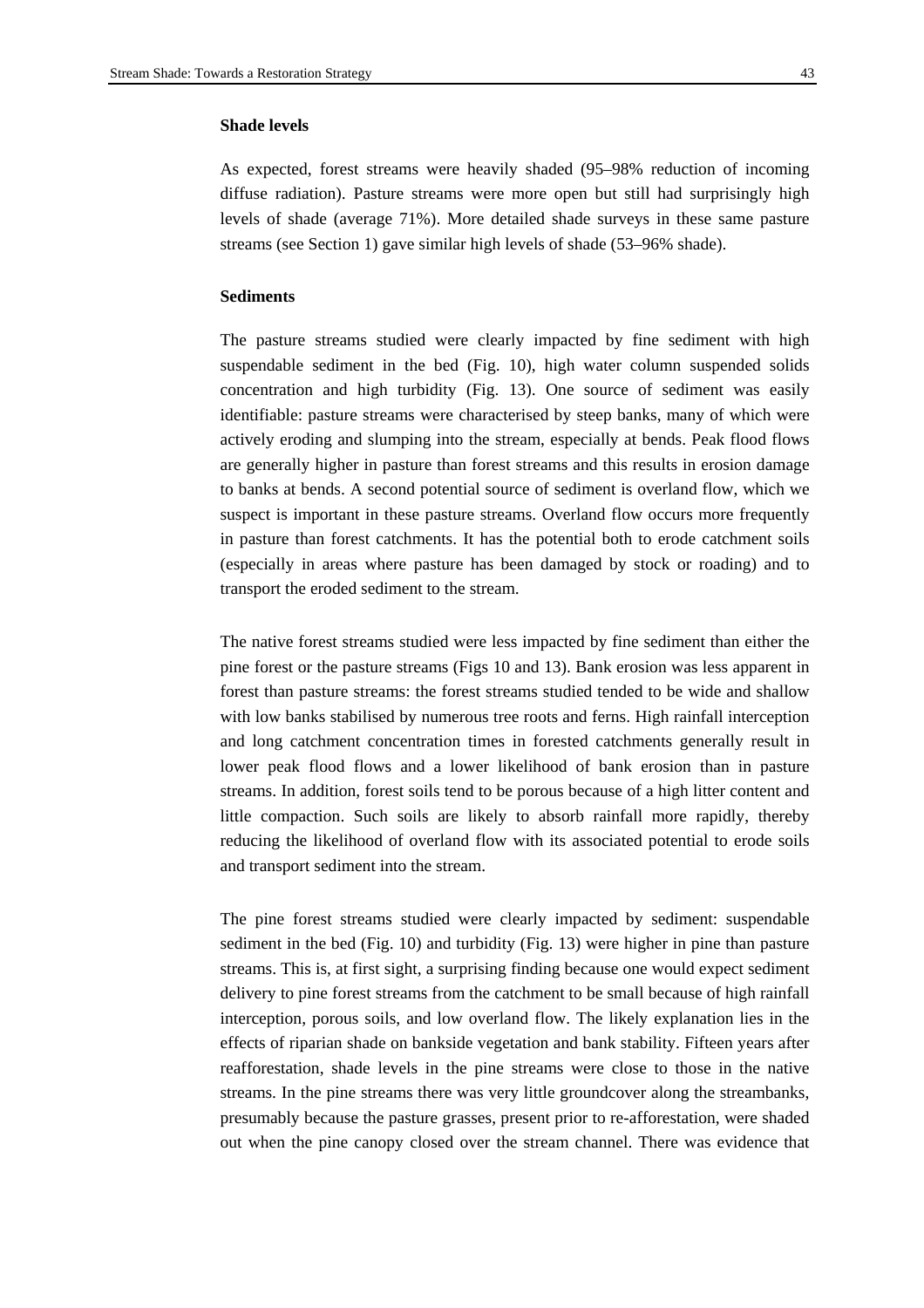the pine streams were actively widening: over 40% of the stream banks were eroding, turbidities were high, and channel widths were intermediate between those in native and pasture streams. This suggests that the pine stream channels were in transition from the narrow, deep channels characteristic of pasture streams to the wide, shallow channels typical of native forest streams.

Channel narrowing in response to deforestation has been reported in White Clay Creek, Pennsylvania (Sweeney 1993), and in streams in Victoria, Australia (Campbell 1993). Sweeney (1993) found that low-order forest streams were 2.5 times wider in forested than deforested streams and  $4<sup>th</sup>$ -order streams were 35% wider in forested than meadow sections. Channel narrowing appears to be caused by the encroachment of pasture grasses into the stream channel. Forest stream channels are typically wide, with numerous gravel bars which are only inundated at high flow. Dense riparian shade prevents plants from becoming established on these gravel bars at low flow. When the forest is replaced by pasture, the high light regime allows pasture grasses to colonise these exposed bars. This vegetation then traps sediment both from within the stream and eroded from the catchment and as a result the stream becomes narrow and the banks steep. The mass movement of soil from the hillslopes (i.e., soil creep, slumping and landslides) may also contribute to channel narrowing.

#### **Water temperature**

Riparian shade reduces the radiation inputs, which in turn influence water temperature. The landuse comparisons (this Section), and the thermal budget and computer model studies (Section 4) indicate that daily maximum temperatures in summer are typically 5–7ºC (occasionally 10ºC) higher in pasture than forest streams. A temperature increase of 5ºC decreases the dissolved oxygen saturation concentration by about 10% and increases the respiration rates of biofilm, periphyton and invertebrate communities, typically by 25%. One would expect this to cause at most a small reduction in the water column dissolved oxygen concentration (of the order 1  $\rm g$  m<sup>-3</sup>). Where oxygen concentrations may become significantly depleted is in the stream bed. If periphyton and/or silt accumulation reduces the benthic mass transfer rate (i.e., the flow rate of oxygenated water from the water column to the bed sediments) then the sediments will become deoxygenated. High water temperatures accelerate deoxygenation, but low benthic mass transfer rates (caused by increased periphyton biomass and fine sediment input) are probably more important. Thus high temperature and bed siltation may act synergistically to increase oxygen stress. Low sediment oxygen concentrations may adversely affect sensitive benthic invertebrate species.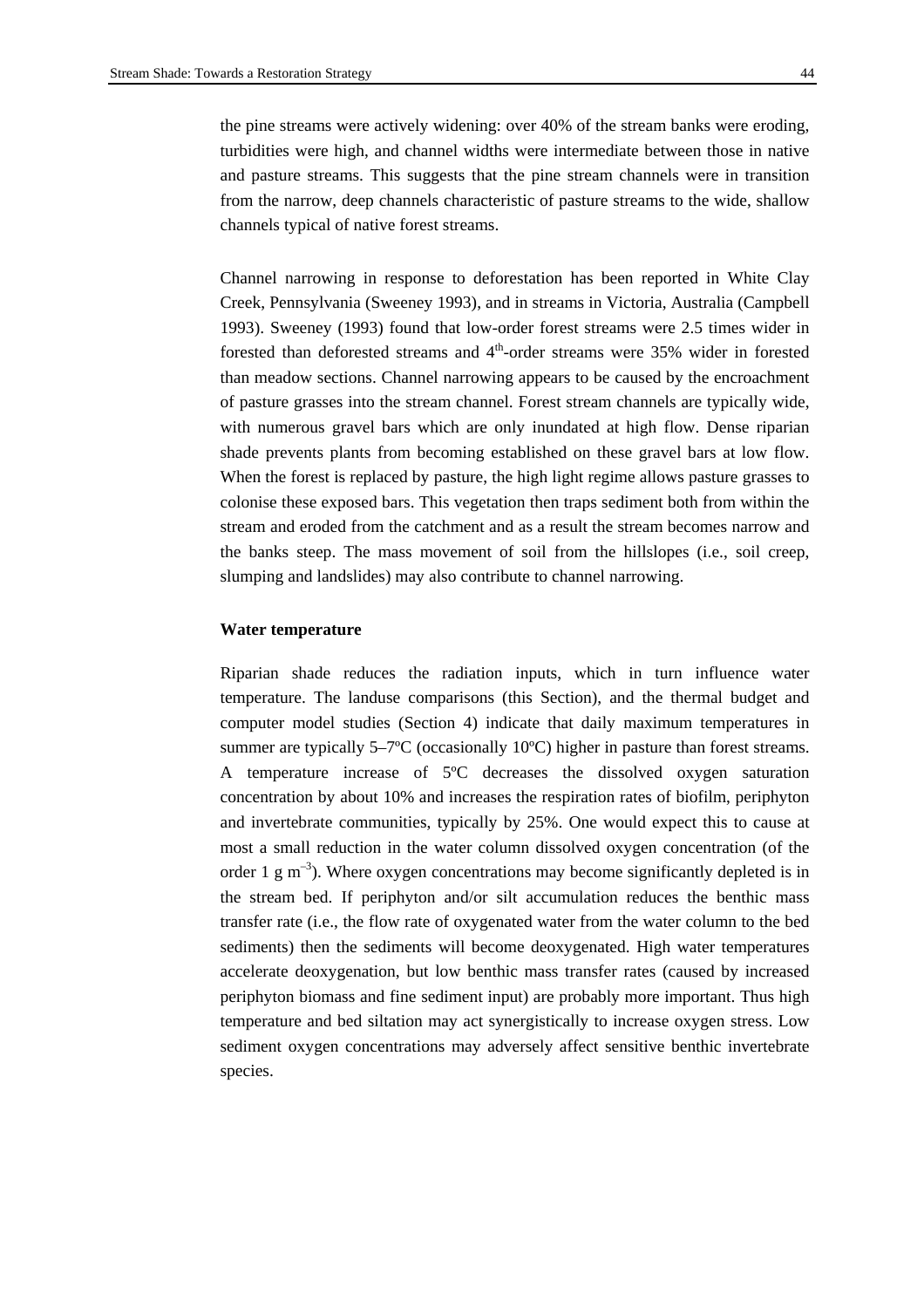Field observations and laboratory temperature tolerance studies indicate that New Zealand Plecoptera are particularly sensitive to elevated temperatures. Quinn & Hickey (1990) found that stonefly abundance declined markedly in New Zealand rivers once maximum summer temperatures exceeded 19ºC. In a laboratory study, Quinn *et al.* (1994b) found that the lethal temperature for invertebrates (i.e., the temperature at which 50% of test animals acclimated at 15ºC died during a 96-hour test) varied from 22.6–26.8ºC (*Deleatidum* spp., the most sensitive species tested) to 32.4–32.6ºC (*Potamopyrgus antipodarum, Pycnocentrodes aureola* and *Hydora* spp., the three least sensitive species tested). Typically in fish studies the 'acceptable' temperature (for long-term survival) is set 3ºC lower than the critical thermal maximum (the temperature at which adverse effects are measured) (Simons 1986). Assuming the same 'safety margin' for invertebrates gives a thermal tolerance of about 20ºC for sensitive species, similar to the figure of 19ºC derived from field data correlation studies (Quinn & Hickey 1990). Thus, taking a conservative approach, the thermal tolerance for sensitive invertebrates appears to be about 20ºC. In pasture streams, the daily mean temperature during November 1992 (typically about 15ºC) was consistently below this thermal tolerance range, but the daily maxima (typically about 20ºC) frequently overlapped it. Measured daily maximum temperatures in the partially shaded pasture stream PKL rarely exceeded 20ºC in December 1993 and April 1995 although model predictions suggest daily means and maxima approaching 20ºC and 25ºC respectively under more extreme meteorological conditions (see Fig. 40). Under low flow and extreme meteorological conditions, high water temperatures in pasture streams can thermally stress sensitive invertebrates. Elevated temperatures alone may explain the absence of such organisms from pasture streams, although we cannot rule out other factors such as high silt loads and low sediment oxygen concentrations.

#### **Primary production**

In our landuse comparisons, both photosynthesis rates and periphyton biomasses were higher in pasture than forest streams. This is clearly the result of increased PAR input. Increased primary production can be viewed as beneficial in that it increases the supply of carbon to the food web. On the other hand, high periphyton biomass can adversely affect stream aesthetics, increase diurnal dissolved oxygen and pH variations, reduce benthic mass transfer rates, and reduce oxygen concentrations in the bed.

Increased primary production need not necessarily result in increased periphyton biomass. McIntire (1973) found that, when logging reduced shade in small Oregon streams, periphyton productivity increased significantly, but snail numbers also increased and heavy grazing pressure prevented periphyton proliferation. In our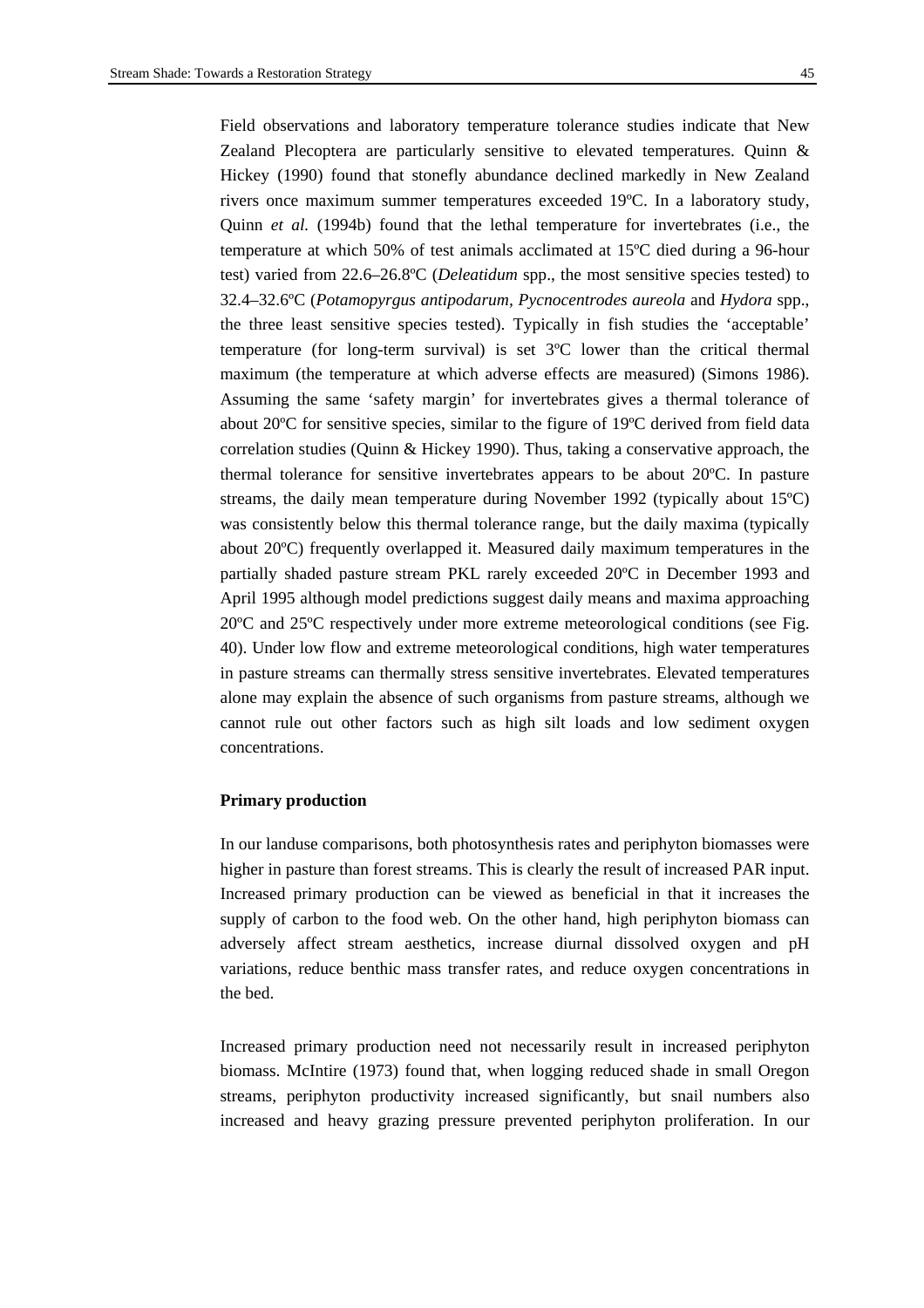landuse comparison there was clear evidence that increased primary productivity stimulated grazer numbers (notably snails and chironomids). We can infer, however, that the increase in grazing pressure associated with this increase in grazer numbers did not keep pace with the increased periphyton productivity because we also saw an increase in periphyton biomass. Apparently, in our study streams, grazer numbers were limited by some other factor (e.g., growth rate, predation, flood disturbance, a shortage of suitable habitat, high sediment loads or unfavourable high temperatures).

The periphyton biomasses measured in November during the landuse comparisons are 'snapshots', and we would expect to see variations throughout the year. The open pasture streams have a high periphyton growth rate and, if there is a low-flow period when grazing pressure is low (e.g., because of high water temperatures) and loss processes are low (e.g., low shear velocity and abrasion), then there is the potential for periphyton proliferation in the pasture streams with its attendant problems. We did not monitor frequently enough during summer low flows to identify differences in 'nuisance' level blooms between landuse. We did observe, however, prolific growths of filamentous green algae in pasture stream PW2 during late summer. We conclude that periphyton can attain biomasses which are visually significant in the pasture streams studied, but that such 'nuisance' proliferations are sporadic. Three factors could contribute to nuisance blooms during summer low flows: the release of periphyton from 'top-down' grazing control by invertebrates (perhaps as a result of high temperatures), a reduction in periphyton loss rate (reduced scouring during long baseflow periods), or a temperature-related increase in periphyton growth rate. It is not clear from our landuse comparison which of these processes predominates.

#### **Invertebrates**

The strong positive correlation between epilithic chlorophyll *a* and chironomid density, and the negative correlations between chlorophyll *a*, QMCI and EPT densities, indicate that the effect of shade on periphyton has flow-on effects for the benthic invertebrates. The landuse comparison showed a significantly higher density of oligochaetes in pasture than forest streams. It is not clear whether these detritus feeders were stimulated by autochthonous carbon production (originating from the periphyton communities) or by allochthonous carbon (which collects passively in the periphyton mats). Grazers including chironomids and snails were significantly more abundant in pasture than forest streams and this was almost certainly the result of higher autochthonous production in the open pasture streams (McIntire 1973). Oligochaetes, snails and chironomids are known to be tolerant of organic enrichment and probably of low dissolved oxygen concentrations in periphyton mats and the streambed (Stark 1985). The increase in snail, chironomid and oligochaete numbers results in pasture streams having a slightly higher biomass, and significantly higher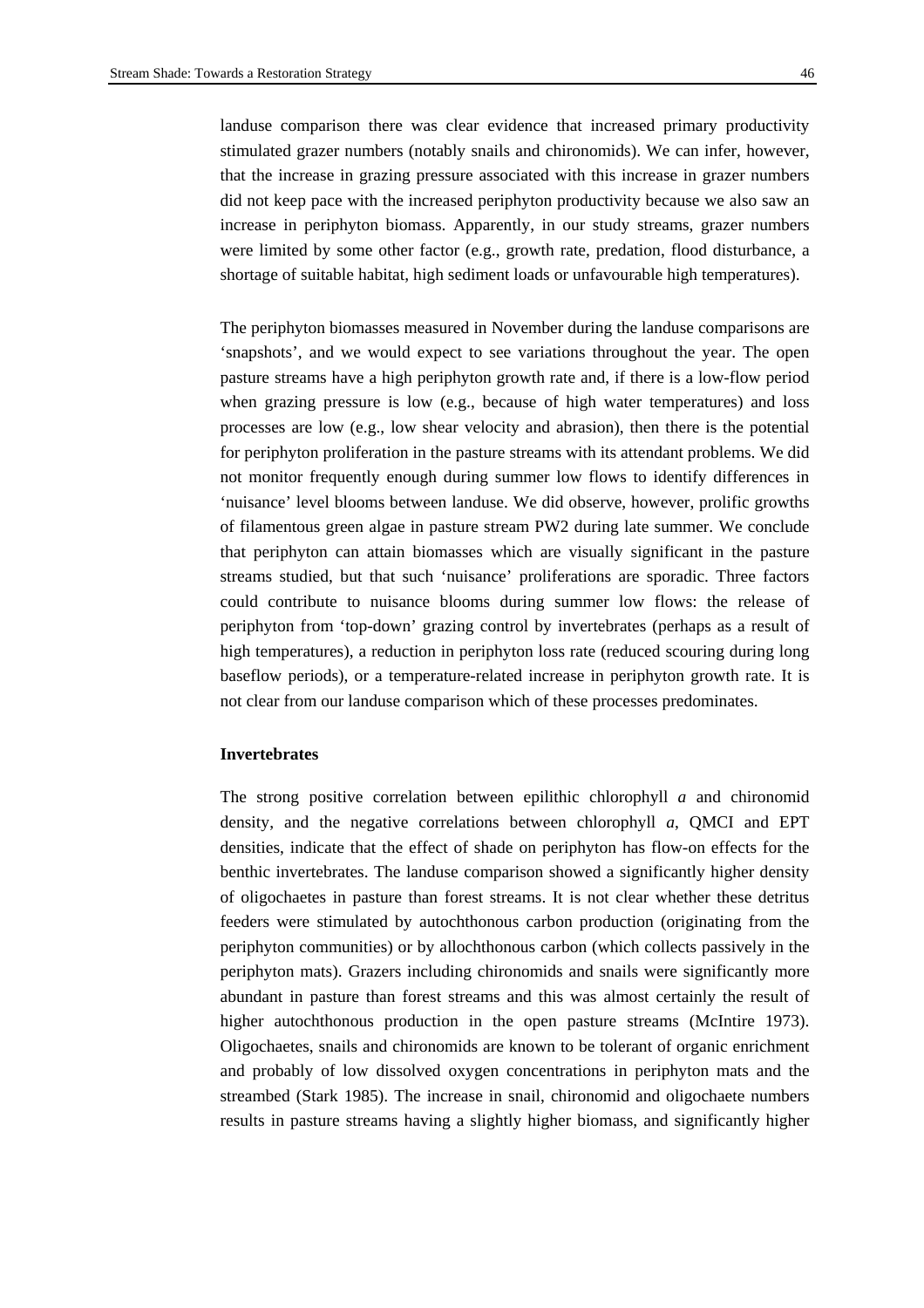total numbers, of invertebrates than forest streams. This can be regarded as beneficial in that there is a greater food supply for predators (e.g., koura, eels and native fish). Several other surveys of New Zealand streams have noted similar correlations between benthic invertebrates and epilithic algae (Quinn & Hickey 1990; Quinn *et al*. 1992).

Some grazers and collector-browsers utilise heterotrophic biofilms, either in addition to, or in preference to, periphyton (Rounick & Winterbourn 1983a). Heterotrophic biofilms are not affected directly by shade, although in pasture streams they must compete for space with periphyton and may be subject to increased grazing pressure if increased periphyton production leads to increased grazer numbers. In the landuse comparison we did not quantify heterotrophic biofilm biomass, productivity or their role as a food source for benthic invertebrates. The fact that respiration rates were comparable, but photosynthesis rates lower, in forest than pasture streams (Fig. 11), however, suggests that heterotrophic metabolism was significant in these streams.

#### **Nutrients**

During November, DIN concentrations were markedly higher in pasture than native streams, which indicates higher nitrogen input from pasture than native forest. This probably reflects: greater nitrogen fixation by the legumes (clover) in the pasture, increased nitrate leaching from animal urine and dung in the pasture, and greater nitrogen recycling efficiency under forest than pasture (Gandar 1983; Cooper 1986; Keeney 1986). The intermediate nitrate concentrations between pasture and native streams in the pine catchments suggest that nitrate losses may be declining with time since afforestation. It is important to remember, however, that in-stream nutrient concentrations are the net result of inputs and in-stream transformations above the point of measurement. As the groundwater level drops during summer, lateral inputs will be confined to permanent seeps and riparian wetlands where denitrification is likely to be greatest (Cooper 1990). In the pasture streams, uptake by plants (periphyton and macrophytes) will also contribute to lower nitrate concentrations (Triska *et al*. 1983, Cooper & Cooke 1984, Cooper & Thompson 1988, Cooper 1990, Kim *et al*. 1992). Plant uptake has a greater effect on stream nitrate concentrations when depths are low and residence times are large. In-stream uptake by periphyton was almost certainly responsible for the marked reduction of DIN concentration observed during summer low flows in pasture stream PW2 (Fig. 14). During this time, DIN concentrations fell to the levels likely to restrict plant growth rates (Stockner & Shortreed 1978, Griffith & Perry 1993, Grimm 1988, Lohman *et al*. 1991). By comparison, high DIN concentrations in forest streams throughout the year reflect the fact that periphyton growth rate, and hence nutrient demand, is low because of light limitation. DRP concentrations were consistently above the levels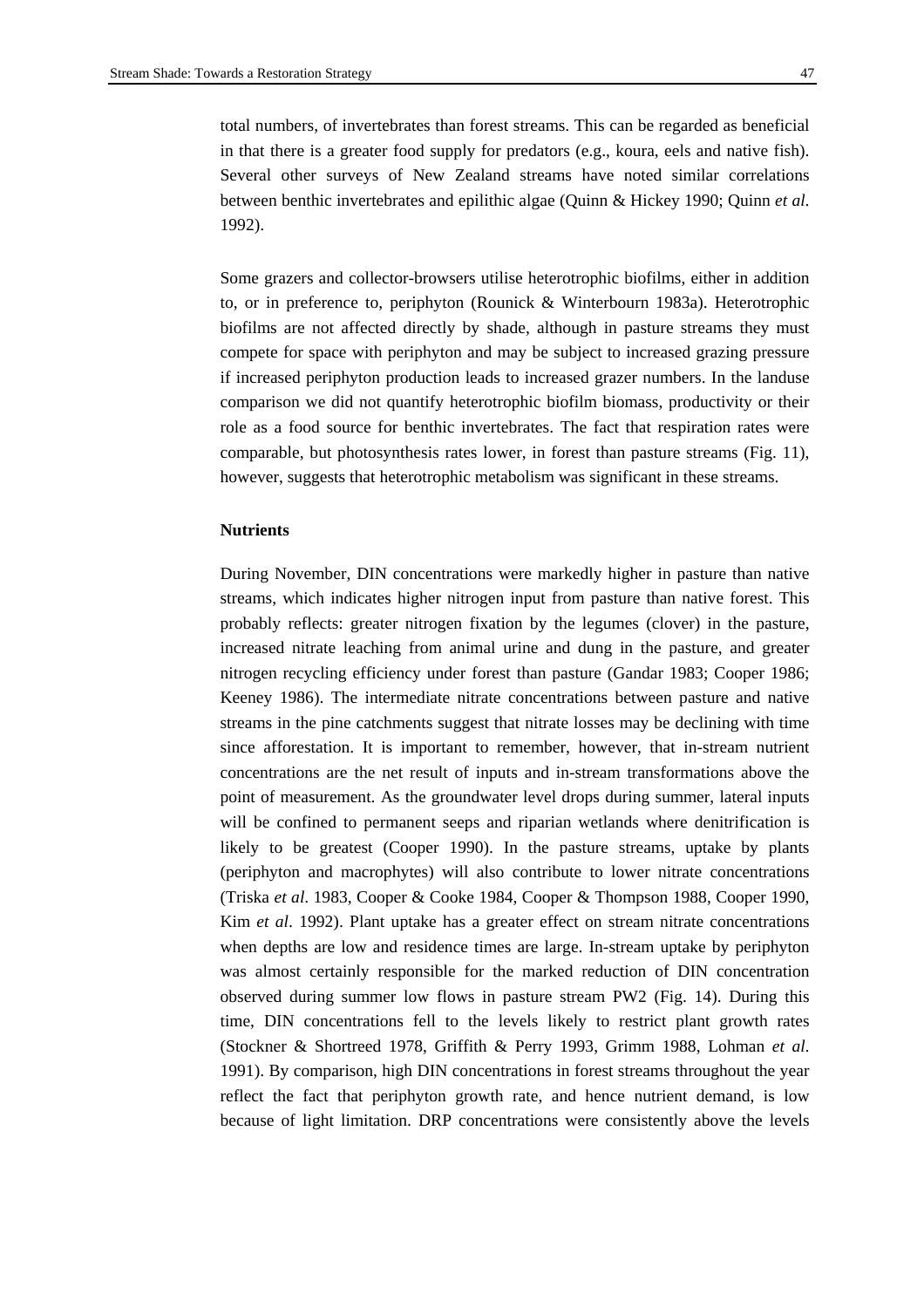likely to restrict plant growth in both pasture and native streams, and showed no significant depletion during summer low flow in the pasture stream PW2.

#### **Particulate carbon**

Differences in vegetation (particularly riparian vegetation) between landuses also have the potential to influence ecosystem function by altering the supply and type of coarse particulate organic matter (CPOM) entering the stream ecosystem. CPOM provides food directly for shredders and indirectly (after shredding, mechanical grinding and microbial conditioning) for collectors of fine particulate organic matter (FPOM) (Cummins *et al*. 1989, Cummins 1992). CPOM levels were slightly higher in the pine and native forest streams than the pasture streams although, because of high variability between streams, the difference between landuses was not statistically significant (Fig. 12). This same pattern was found in small streams of Waiau River catchment in North Canterbury (Harding & Winterbourn 1995). A major storm (c. 150 mm rainfall) 3–4 weeks before our November surveys may have reduced the benthic CPOM levels. Flow disturbance patterns have been identified as an important factor influencing both CPOM and invertebrate shredder abundance in New Zealand streams (Rounick & Winterbourn 1983b, Quinn *et al*. 1993). The effects of riparian CPOM inputs on stream ecosystems are expected to be greatest in regions where flow variability is low (e.g., Central volcanic plateau of North Island) (Jowett & Duncan 1990). We found that shredding invertebrates were relatively scarce in our study streams, and this may be because streambed CPOM levels were low during our surveys following washout. Further surveys over a wider range of flows are required to better quantify shredder numbers, and the importance of riparian vegetation of a source of CPOM.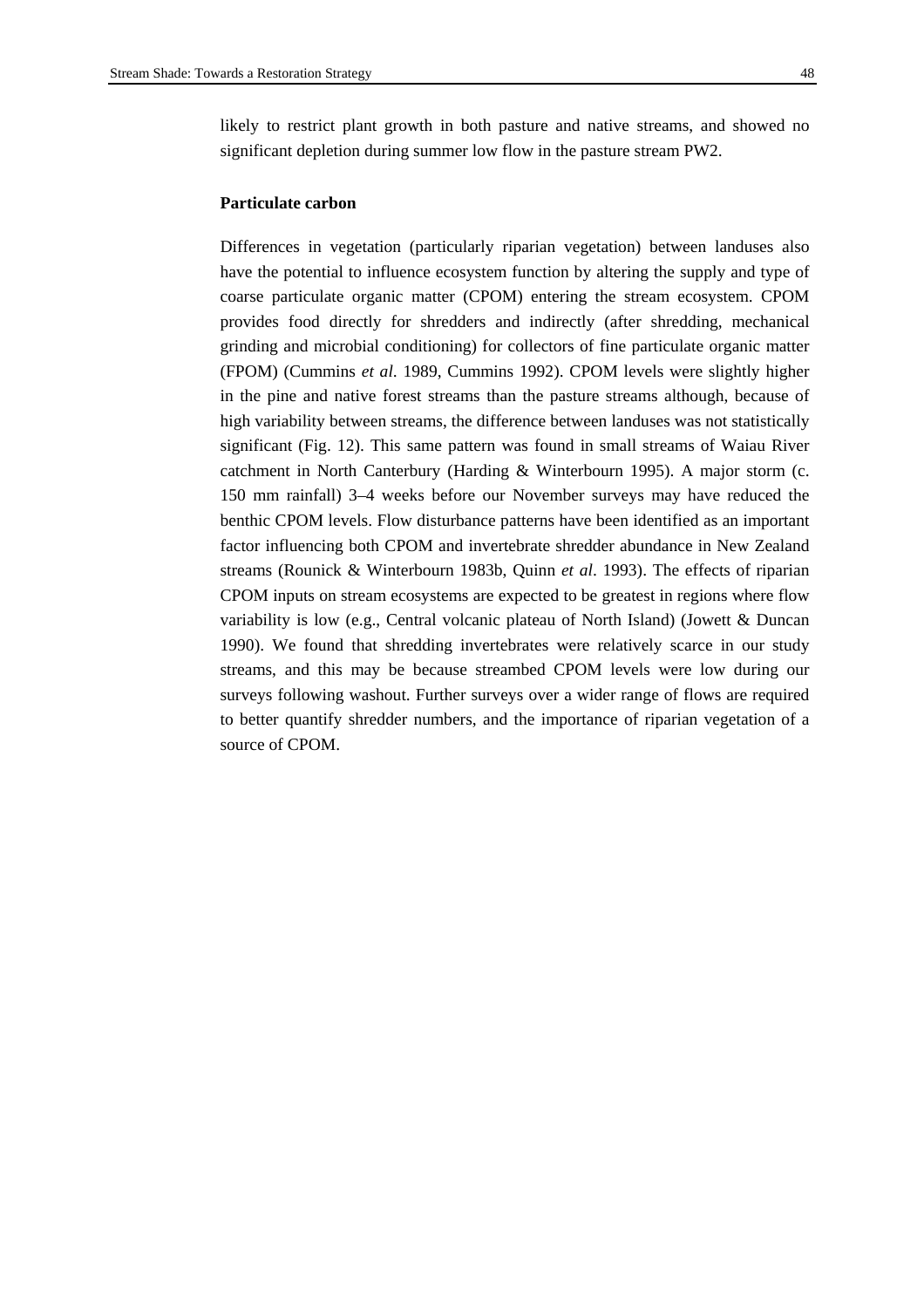# **2.5 Summary**

- 1. Forested streams were very heavily shaded (95–98%). Pasture streams were more open but were still significantly shaded by streambanks and bankside vegetation (50–70%) shade.
- 2. Pasture streams had significantly higher daily maximum temperatures (by 6– 7ºC) and daily mean temperatures (by 2–3ºC) than forest streams. November temperatures were typically 15ºC (daily mean) and 20ºC (daily maximum) in pasture streams but modelling suggests they could reach 20ºC (mean) and 25ºC (maximum) under extreme flow and meteorological conditions.
- 3. Pasture streams channels were narrower, more deeply incised and swifter than forest streams channels. Channel narrowing appears to result from pasture encroachment into the stream under a high light regime although the mass movement of soils may also contribute.
- 4. Channels appeared to be actively widening in pine forest streams (reafforested 15 years ago) resulting in bank erosion, high turbidity and a high percentage of fine sediment in the bed.
- 5. There was little woody debris in pasture streams.
- 6. Primary productivity, chlorophyll and epilithon biomass were significantly higher in pasture than forest streams. Respiration rates were comparable between streams, indicating that heterotrophic community metabolism was significant in shaded forest streams.
- 7. Phosphorus appeared to be available to excess throughout the year. This is thought to result from volcanic soils with high natural P content and/or superphosphate application practices. Nitrogen inputs to pasture streams appeared to be higher than to native forest streams. For much of the year DIN was present in excess in both pasture and forest streams. In-stream processing of nitrogen was more noticeable in pasture streams and nitrogen appeared to limit periphyton growth in pasture streams during summer low flows.
- 8. Invertebrate communities were significantly different between pasture and forest streams but similar in pine forest and native forest streams. Grazers (notably snails and chironomids) were more abundant in pasture than forest streams, presumably because of increased periphyton productivity. Oligochaetes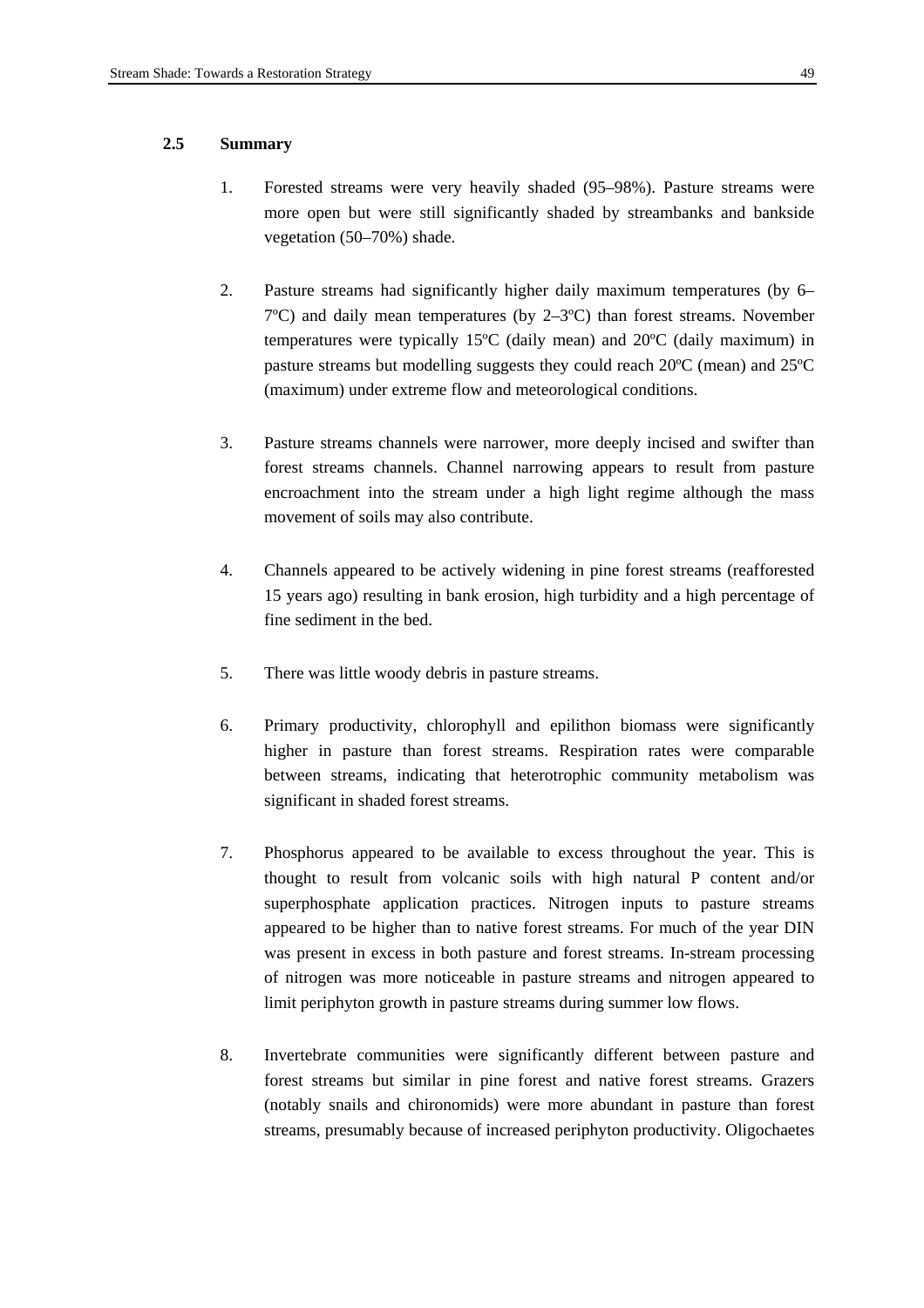were more abundant in pasture streams either because they are tolerant of, or are stimulated by, organic enrichment.

- 9. Some collector-browsers/gatherers were equally abundant in pasture and forest streams. This suggests that they can switch between food sources and use either heterotrophic biofilms (in shaded streams) or autotrophic periphyton (in open, pasture streams). They appear unable to exploit the higher primary production in open pasture streams, possibly because they are limited by other factors (e.g., predation, high temperature or high sediment loads).
- 10. Taking a conservative approach, we estimate that the thermal tolerance for sensitive invertebrates is about 20ºC.
- 11. Some mayflies and stoneflies were less abundant in pasture than forest streams. This probably reflects thermal stress although other factors (e.g., high sediment inputs and/or low sediment dissolved oxygen concentrations) may also be involved.
- 12. Although we did not set out to study 'nuisance' periphyton growths, we did observe conspicuous growths of filamentous green algae during summer low flow in small, headwater pasture streams. We conclude that periphyton can attain biomasses which are visually significant in the pasture streams studied, but that such 'nuisance' proliferations are sporadic.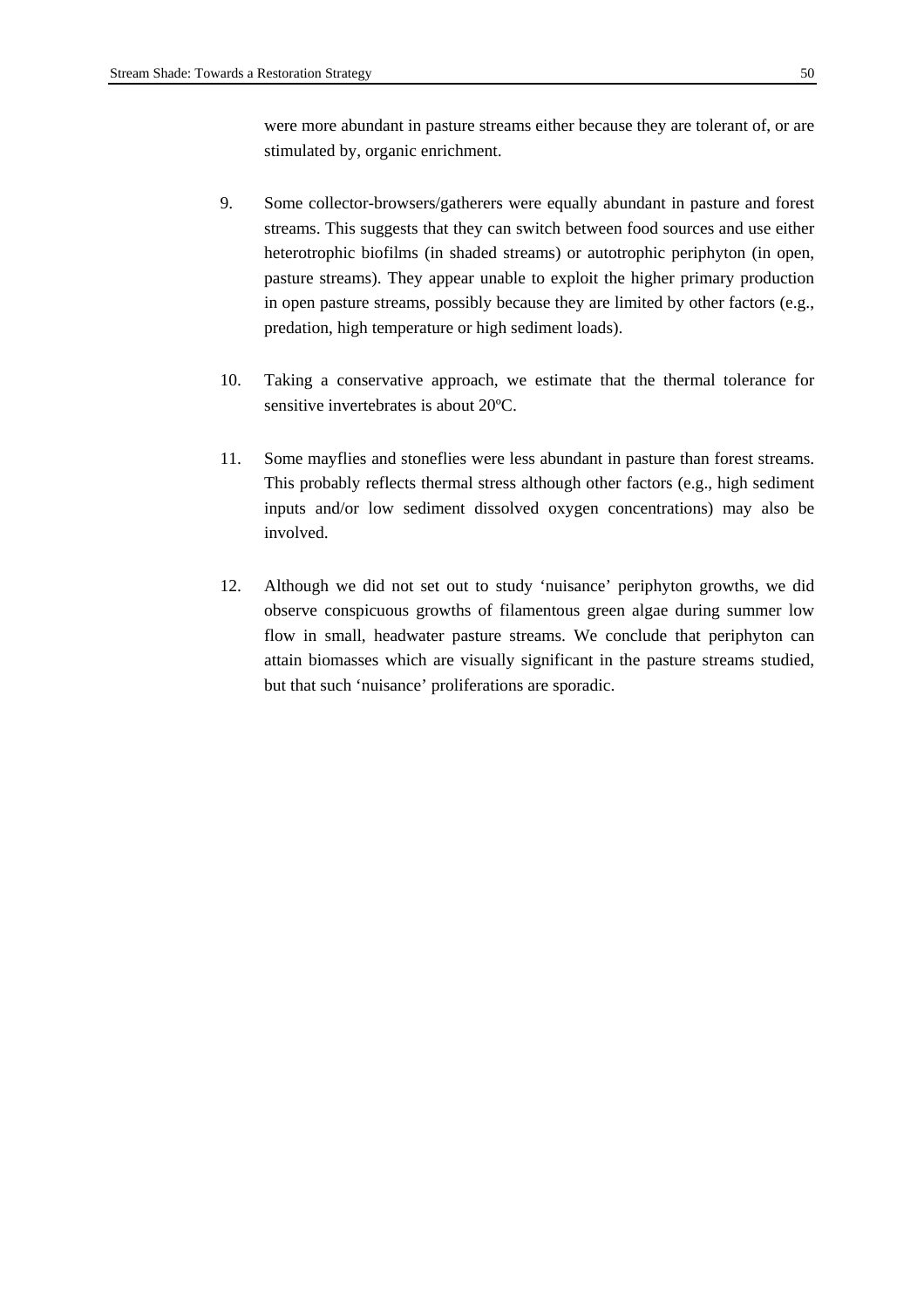# **3. EFFECTS OF SHADE ON NITROGEN LEVELS, PERIPHYTON, AND INVERTEBRATES**

# **3.1 Introduction**

The comparison of stream reaches in catchments draining contrasting land uses (Section 2) indicates that riparian shade has important influences on several aspects of hill-country streams, including instream primary production, nutrient dynamics, periphyton biomass, and benthic invertebrate communities. It is not possible from that comparison, however, to isolate the direct effects of shade from other potentially important variables (e.g., temperature, velocity, nutrient inputs) because landuse has multiple influences on stream habitat and water quality. To improve our understanding of the direct effects of shade on stream ecosystems, we manipulated the light exposure of replicated streamside channels and measured the effects of four different shade levels on periphyton biomass and productivity, nutrient concentration (principally nitrogen), and benthic invertebrate abundance and type. The insights gained will help guide riparian management decisions relating to the use of shade control for improving instream habitat conditions in pasture streams in the absence of other broader catchment management actions.

Periphyton is important in streams because: it can cause diurnal fluctuations in stream dissolved oxygen and pH, excessive growth can be unsightly and can block water supply intakes, photosynthetic activity provides fixed carbon to the base of the stream food chain, it traps particulate carbon and inert sediment, it provides habitat for benthic invertebrates, it affects flows into and out of the streambed, and its uptake of nutrients can significantly alter the nitrogen and phosphorus dynamics of streams and delivery of these nutrients to downstream ecosystems. A fundamental conceptual model of riverine systems, the river continuum concept (Vannote *et al.* 1980), has instream primary productivity making only a small contribution to the total energy flow of forested streams because of riparian shading. Upon catchment development to pasture, this riparian shading is greatly reduced (see Section 1), and we might expect an increase in periphyton productivity and biomass. The response to increased light may not be as simple as we expect because periphyton productivity may be limited by some other factor (e.g., nutrient or temperature) and because biomass accumulation may be limited by yet another factor (e.g., grazing by invertebrates or removal by high flows). The effect of removing or restoring riparian shade on periphyton biomass and productivity will depend on how the changed light exposure influences the balance of processes affecting periphyton. Current quantitative understandings in this area are limited. In order to provide better advice on what might happen to streams when removing riparian trees or implementing a riparian planting strategy we sought to determine the effect of shading level on: periphyton biomass and species composition, community metabolism (photosynthesis and respiration), and nitrogen uptake.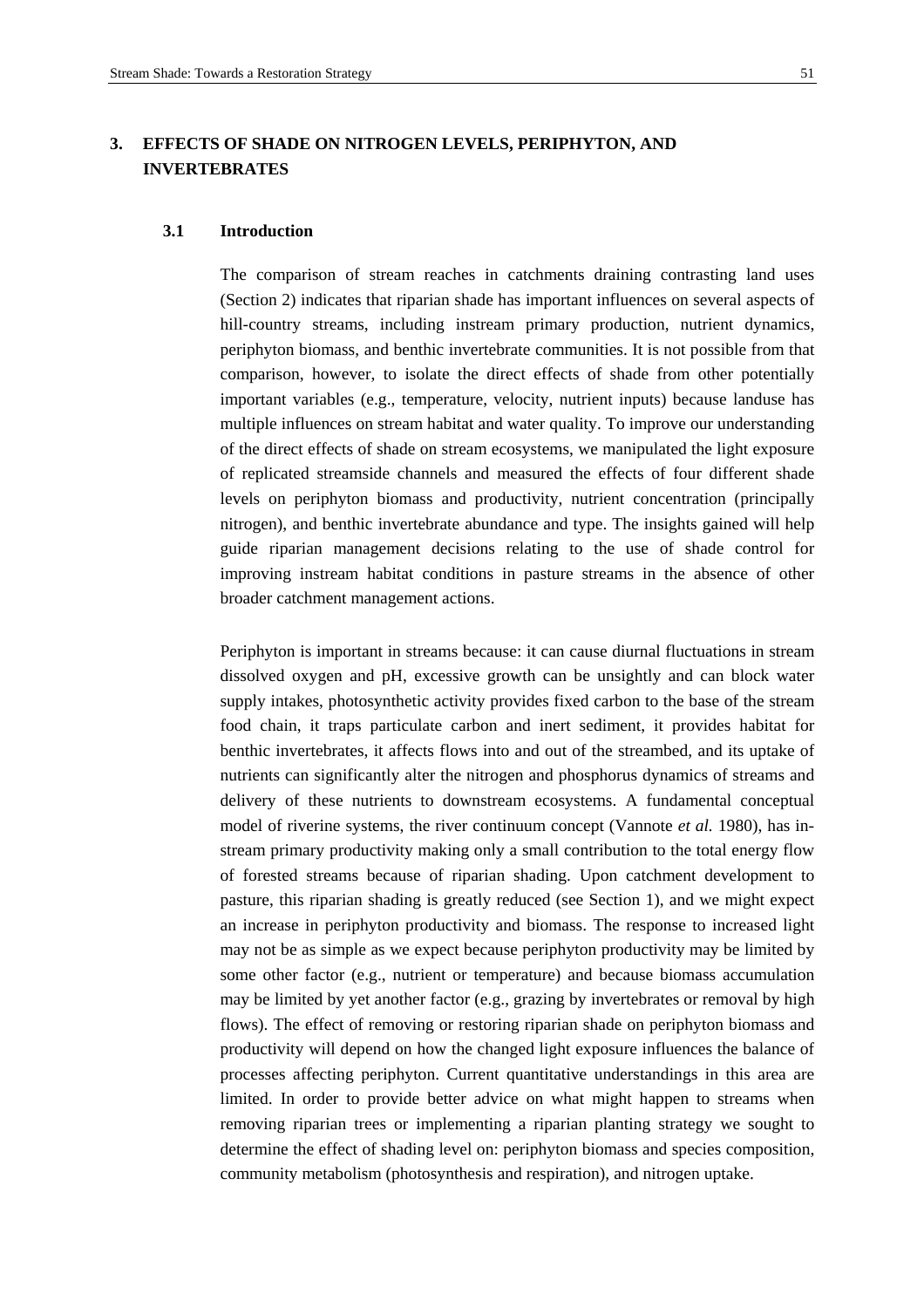Benthic invertebrates are important in streams because: they consume periphyton and heterotrophic biofilms, they consume coarse and fine particulate carbon (detritus), they recycle nutrients, they provide food for higher organisms (e.g., koura, eels), they are general indicators of ecosystem health, and they are integrators of stream water quality. Some invertebrates are intolerant of high organic loadings, eutrophication and high temperatures and are found only in cold, swift, stony and well-oxygenated headwater streams. Others are more tolerant of organic enrichment and predominate in slow, warm, silty, lowland streams. We might expect changes in stream conditions caused by shading to influence invertebrate populations.

We hypothesised that:

- 1. heavy shade would reduce the growth and biomass of autotrophs (periphyton), which in turn would reduce invertebrate abundance and alter community composition,
- 2. partial shade would result in greater autotrophic production and invertebrate abundance (particularly of grazers) than dense shade,
- 3. filter-feeding invertebrates would be favoured by the cleaner stone surfaces present under high shade.

Our experiment was carried out in twelve streamside channels to allow replication of treatments, avoid disruption of the experiment by floods, and provide good control of shade, current velocity, substrate, and initial conditions whilst still retaining the stream water quality, temperature, and drift of colonists from up stream. The streamside channel experiment mimics the effect of shading a short section of a pasture stream (e.g., under isolated riparian trees or small woodlots).

#### **3.2 Methods**

#### **Channel design**

Twelve parallel channels (0.2 m wide, 0.05 m deep, 2.4 m long) (see Plate 10) were constructed adjacent to the pasture branch of the Mangaotama Stream, just down stream of the NIWA flow and water quality monitoring site PW5 (NZMS1 S14 928777) at AgResearch's Whatawhata Hill-country Research Centre. Stream water is supplied by gravity at 16 l  $s^{-1}$  via a 200 mm PVC pipe from an intake immediately below the flow recorder weir at a 4 m high waterfall 80 m up stream of the channels. To release air bubbles that otherwise accumulate in the supply pipe and reduce water flow, a 'snorkel' (3 m long, 20 mm diameter PVC tube) was installed half way along the intake pipe. The stream intake box was set on a ledge in the waterfall and covered with a metal grid (2 cm spaces) to exclude woody debris and large sediments. The pipe fed via a flow control valve to a headerbox (0.4 m x 1.3 m x 1.0 m) fitted with an angled baffle-board, made of plywood drilled with 40 mm diameter holes, to distribute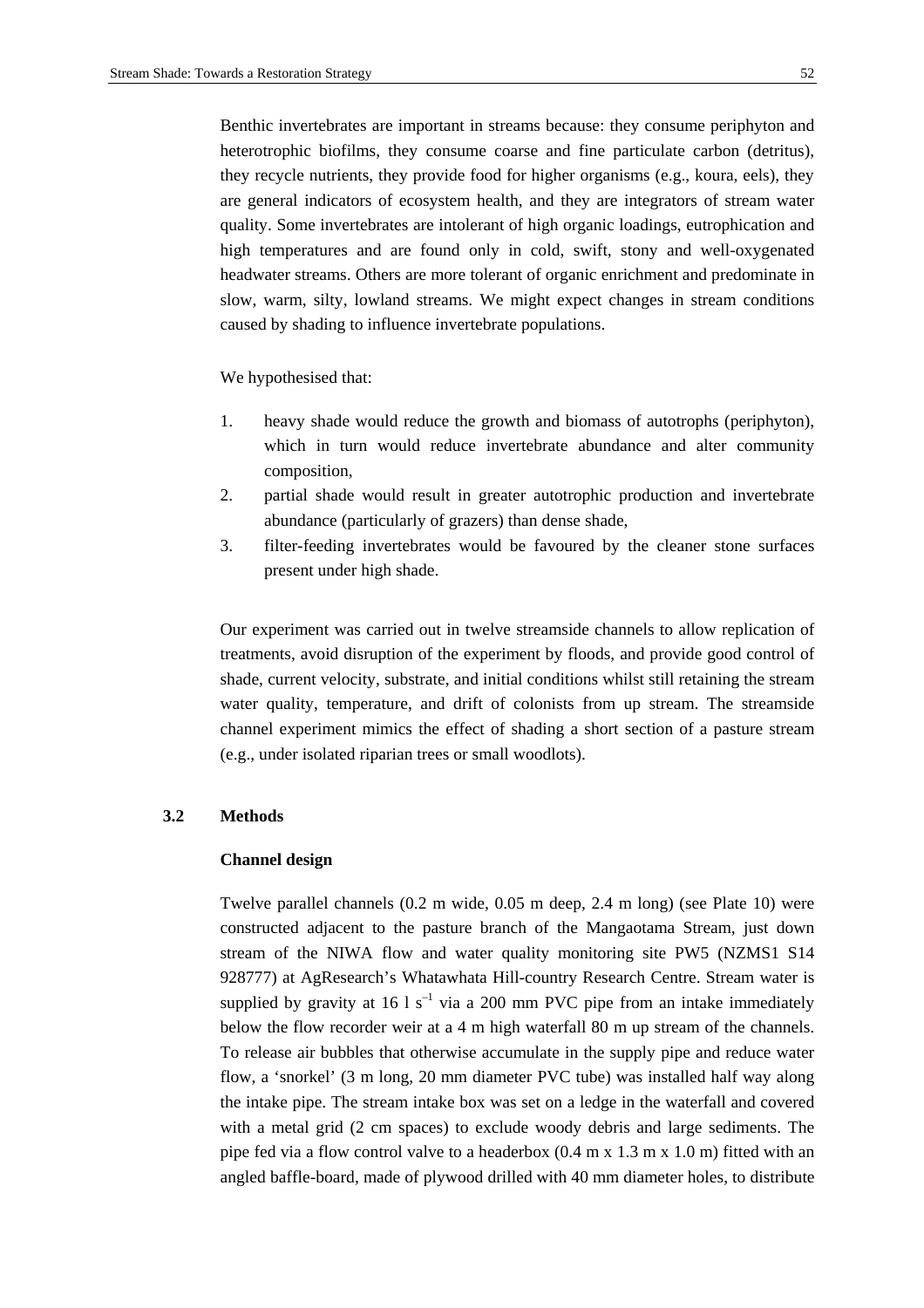delivery to the channels was controlled by adjusting the channel slope and the height of gate valves at the header box end. Water depths were adjusted using flaps at the downstream end of each channel. Neither the intakes nor outlets of the channels were screened, so the flux of sediment, coarse particulate organic matter (CPOM) and invertebrates was unimpeded.

Just prior to the experiment the channels were lined with natural stream gravel. Benthic invertebrates collected from runs and riffles using Surber samplers  $(0.1 \text{ m}^2,$ 250 µm mesh) were introduced to the channels to provide a pool of initial colonists. To reduce drift losses, water flow through the channels was halted when the invertebrates were added. This initial input of invertebrates was supplemented by natural stream drift throughout the experiment.

The experiment began on 12 October 1993 and ran through the spring and summer, ending 142 days later on 4 March 1994. Different grades of black shade-cloth were attached to wooden frames that fitted over individual channels. The shading of the different cloths were measured using a PAR line sensor (LiCor Li-195A). Four treatments were randomly allocated amongst the 12 channels (i.e., 3 replicates per treatment) corresponding roughly to heavily grazed pasture (0% shade), low density riparian plantings (60%), dense riparian plantings (90%), and dense forest (98%) (Section 1).

## **Periphyton**

Thirty numbered clay tiles (5 cm x 10 cm x 0.7 cm) were placed at regular intervals along each channel on the surface of the gravels with their long axes across the channels. A single tile was selected at random from each channel at approximately weekly intervals and removed for periphyton sampling. All tile surfaces were scrubbed with a stiff nylon brush and scraped with a scalpel blade. The larger macroinvertebrates were removed with forceps and returned to the channel without being counted. Smaller chironomids were removed from the periphyton mat in the laboratory and counted, but not returned to the channels. The periphyton suspension was thoroughly mixed (by blending if necessary) and subsamples were taken for filtration and analysis of dry weight, chlorophyll *a* (90% acetone extraction with phaeophytin correction, APHA 1989), and particulate carbon and nitrogen (Anon. 1994). The cleaned tiles were returned to the channels to maintain a constant surface area for invertebrate colonisation, but were not resampled as part of the main experiment.

Periphyton were sampled for species identification and pigment analysis on one occasion during summer. Subsamples of scrapings from tiles collected on 10 February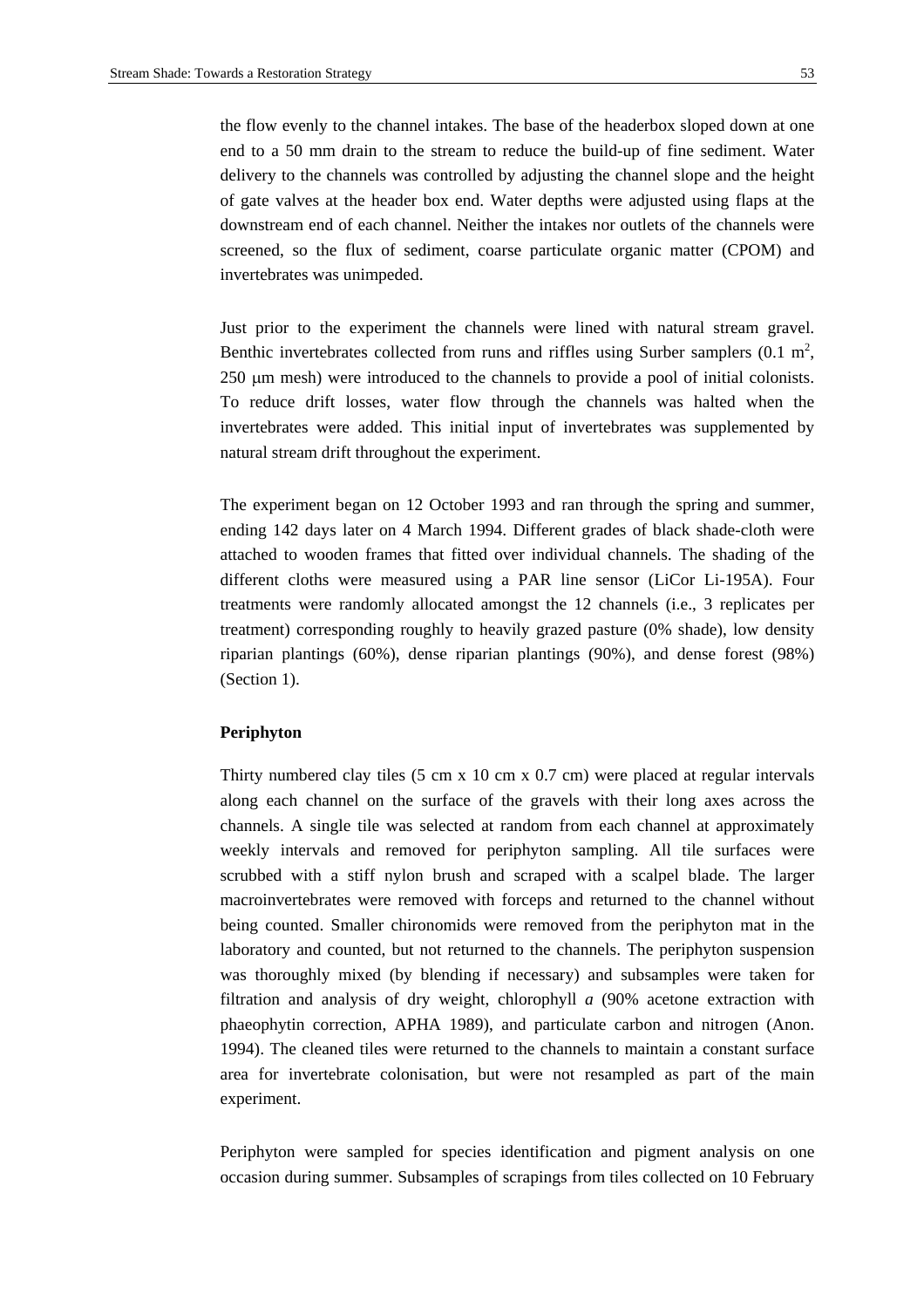were bulked according to treatment and preserved in Lugol's iodine. Algae were subsequently identified and counted using standard settling and microscope techniques. On 28 February an additional subsample from one tile in each channel was filtered and analysed for pigment composition using high-pressure liquid chromatography (Downes *et al.* 1993). PAR (photosynthetically active radiation) and water temperature were recorded at 15-minute intervals (except during breakdowns). A recording PAR sensor was placed on the roof of a pump house adjacent to the artificial channels. A recording thermistor was secured in the header box of the channels. Stream water was sampled weekly at the channel intake and analysed for  $NH_4-N$ ,  $NO_3-N$  and DRP by autoanalysis methods.

#### **Epilithon community metabolism**

On three occasions during the experiment, the effect of shade treatment on community metabolism was measured on sampled tiles prior to analysis for chlorophyll. The tiles were individually transported to the laboratory in small water-filled containers and placed in a small recirculating respirometer filled with streamwater (Fig. 19) Care was taken to minimise the disturbance to the periphyton during this process. An oxygen probe was fitted in the flow return tube of the respirometer to measure changes in the concentration of oxygen in the chamber water over time resulting from periphyton respiration and/or photosynthesis. Output from the oxygen probe was passed through a ten-times voltage expander to a chart recorder so that a full-scale deflection on the chart recorder was equal to a 1  $\text{g m}^{-3}$  change in oxygen concentration. The experiment was run outdoors with the respirometers placed in a cooling water bath and maintained at a constant temperature (15ºC) using a refrigeration unit.

Each tile was incubated in darkness (when the rate of decrease of dissolved oxygen represented respiration) and also under the shade treatment from which it was gathered (when increasing oxygen concentrations represented net photosynthesis). The rate of gross photosynthesis was taken as the sum of the absolute values of the rate of net photosynthesis (oxygen production) and respiration (oxygen consumption). Photosynthetic carbon fixation rates were calculated by assuming a 1:1 molar ratio between oxygen produced and carbon fixed. Incubation times were 15–30 minutes which was sufficiently long to obtain a reliable estimate of rate of change of dissolved oxygen concentration.

To examine the relationship between irradiance and photosynthesis, at the end of the mesocosm experiment each of the sampled tiles was incubated under total darkness and under a range of light levels. After measuring epilithon community metabolism, nitrogen uptake rate was measured. A 1 ml aliquot of <sup>15</sup>N-KNO<sub>3</sub> solution (containing 1) mg of <sup>15</sup>N) was injected through a septum into the respirometer as a nitrogen tracer. This increased the concentration of  $NO<sub>3</sub>-N$  in the recirculating water by 2–5 times that of the original streamwater and well above that thought to limit algal uptake rate (50–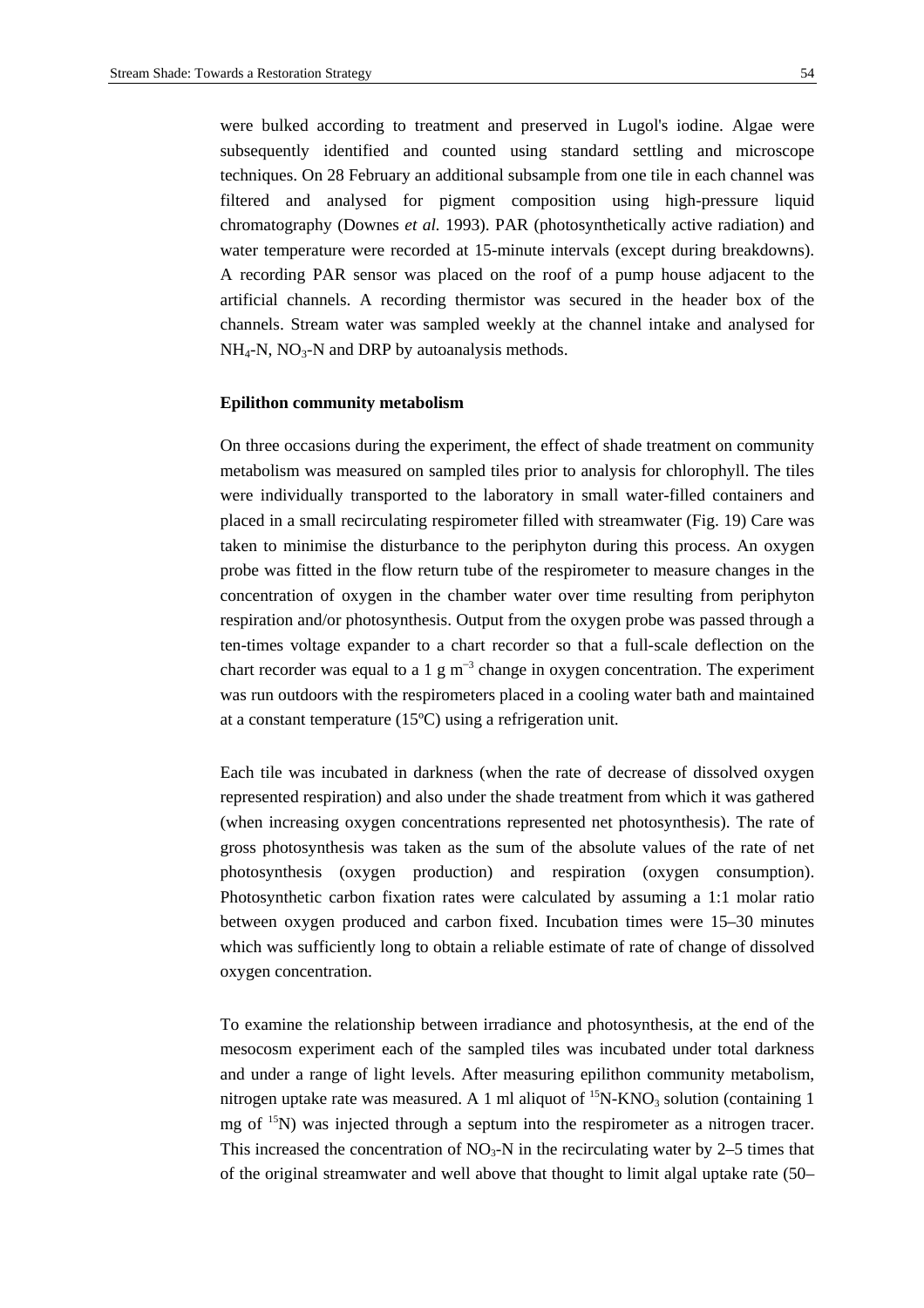150 mg  $\mathrm{m}^{-3}$ ). After incubation for 20–60 minutes, samples of respirometer water were taken and analysed for  $NO<sub>3</sub>-N$  concentration. Subsamples of periphyton from the tiles were ground and analysed for <sup>15</sup>N using a Carlo Erba NA 1500 elemental analyser coupled to a Europa Scientific tracer mass spectrometer. Although algae can show isotope discrimination during uptake of  $NO_3-N$  (e.g., Montoya & McCarthy 1995), such discrimination would be an insignificant error in this experiment and was ignored when calculating total  $NO<sub>3</sub>$ -N uptake.

# **Benthic invertebrates**

#### *Main experiment*

To test for pre-treatment differences between the channels, benthic invertebrates were sampled at 0.4 m, 1.2 m and 2.0 m from the upstream end of each channel using Surber samplers  $(0.225 \text{ m}^2, 250 \text{ \mu m mesh})$  on 11 October, just prior to shade treatment. Samples were live-sorted, identified to the lowest level practicable in the field using hand lenses (10 x magnification), and counted before being returned to the channels from which they were collected. Post-treatment effects on the communities within the gravels (as opposed to those on the tiles) were evaluated by repeating this sampling at the end of the experiment on 4 March. Samples were preserved in 10% formalin and processed in the laboratory.

The effects of the shade treatments on benthic invertebrates throughout the main experiment were monitored by sampling seven randomly selected tiles (total  $350 \text{ cm}^2$ ) planar surface area) from each channel on six occasions during the experiment (days 9, 23, 37, 64, 100 and 142). The tiles were uplifted into a small hand-net (250 µm mesh), and the larger animals (excluding chironomids) from all seven tiles were composited in a tray, identified and counted in the field, and then returned to their channel. Invertebrates firmly attached to tiles were counted without removal. Chironomids were abundant in some treatments, and difficult to identify and count in the field. Consequently, these were sorted and counted in the laboratory from the single tile per channel from which periphyton was sampled.

#### *Recolonisation experiment*

The effects of the shade treatment on invertebrate recolonisation during mid-summer were investigated by resampling (on 28 February 1995) tiles from which periphyton and invertebrate had been removed 18, 25, 32, 39, 46 and 53 days previously. Invertebrates on individual tiles were sorted, identified and counted in the field and the tiles replaced. Species of uncertain identity were preserved in alcohol and identified in the laboratory.

#### *Statistical analysis*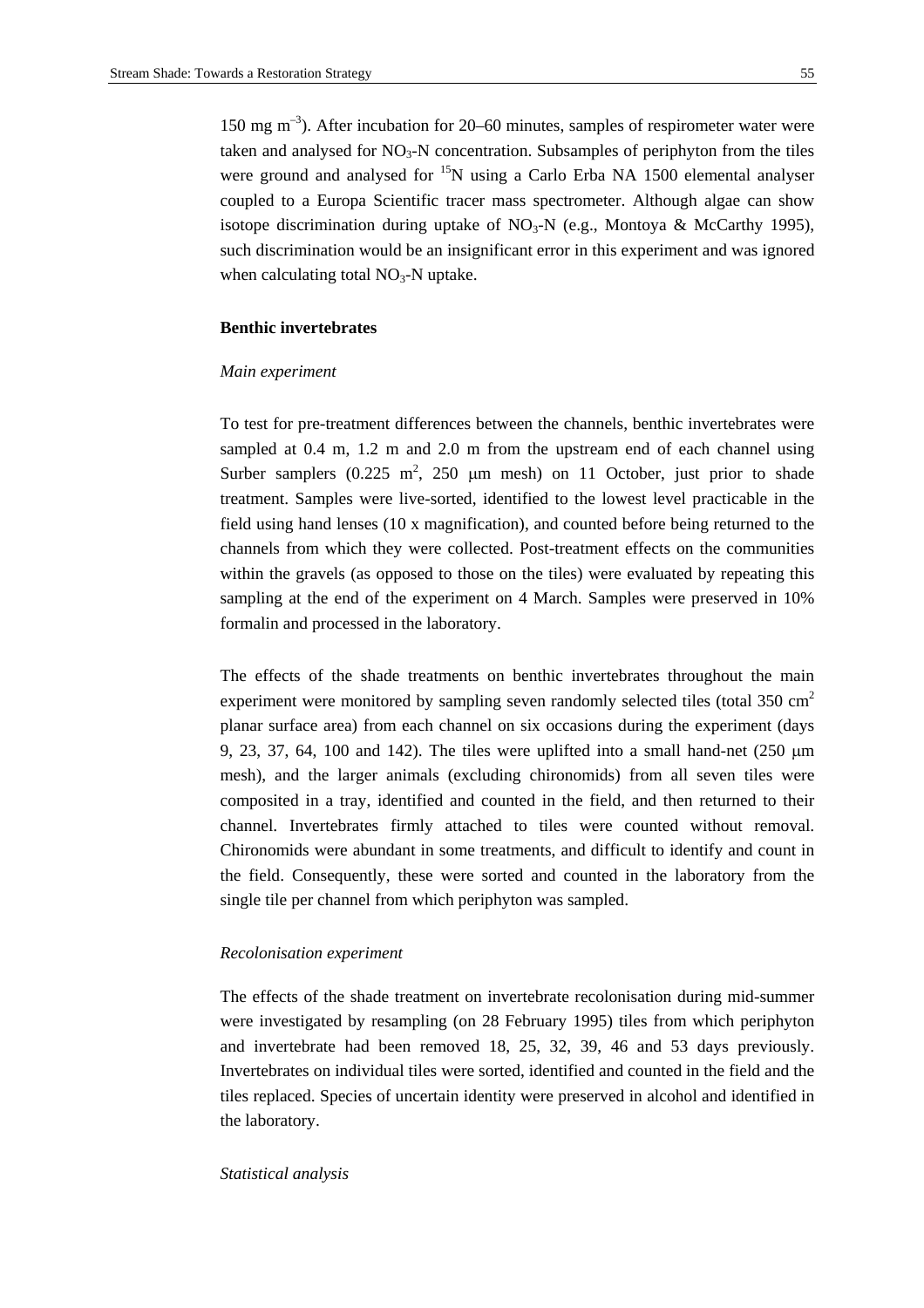Differences between shade treatments of invertebrate communities inhabiting the gravels were investigated using one-way analysis of variance (ANOVA) of logtransformed measurements made at the beginning and end of the experiment, with post-hoc Scheffe multiple inference (Day & Quinn 1989). Differences between shade treatments of invertebrate communities on the tiles were analysed using a nested ANOVA of log-transformed measurements made at intervals throughout the experiment (Zar 1984).

**Figure 19**Diagram of apparatus used to measure periphyton photosynthesis and respiration.

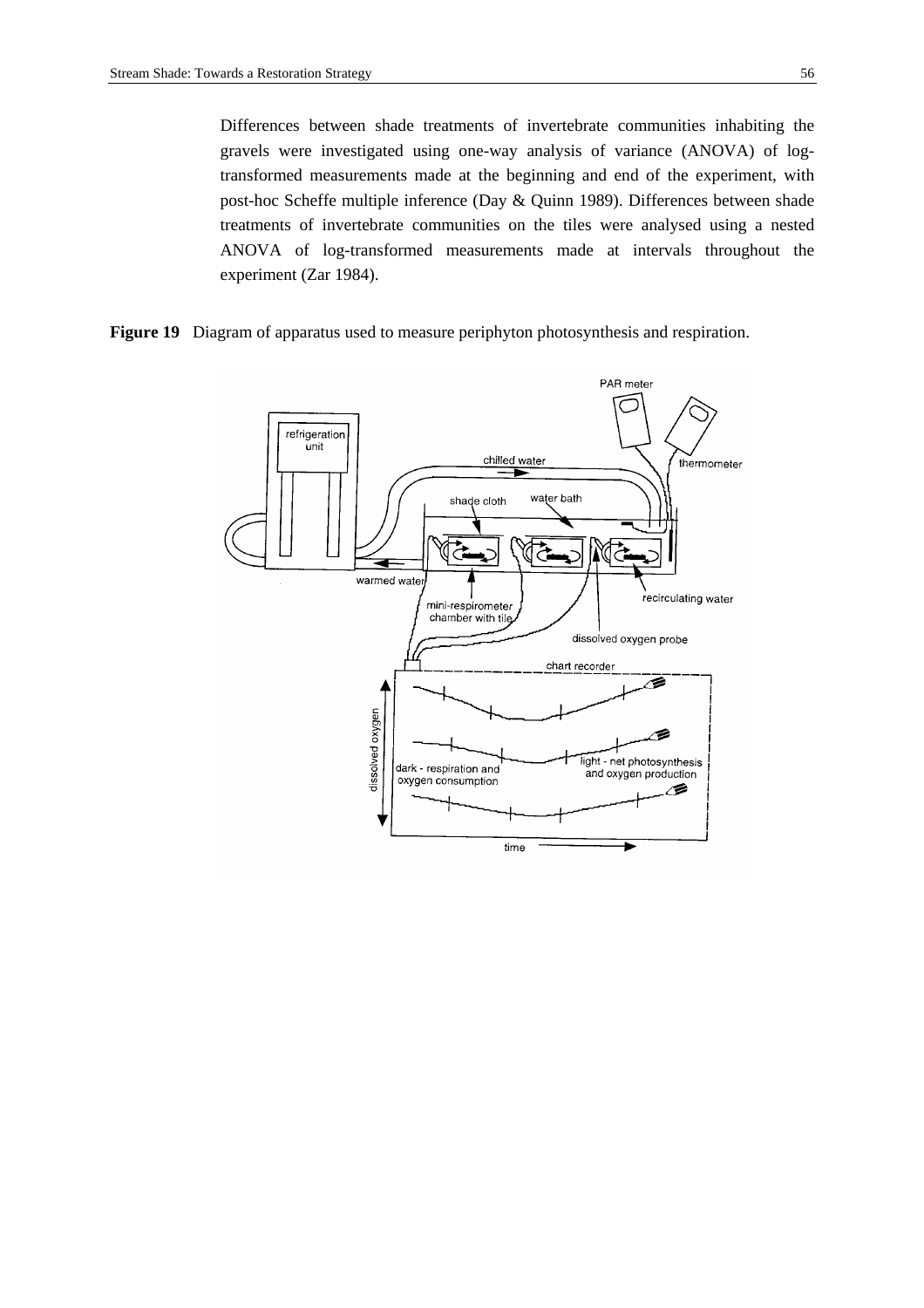**Figure 20** Light, temperature and nutrient concentrations during the channel experiments (October 1993 and March 1994).

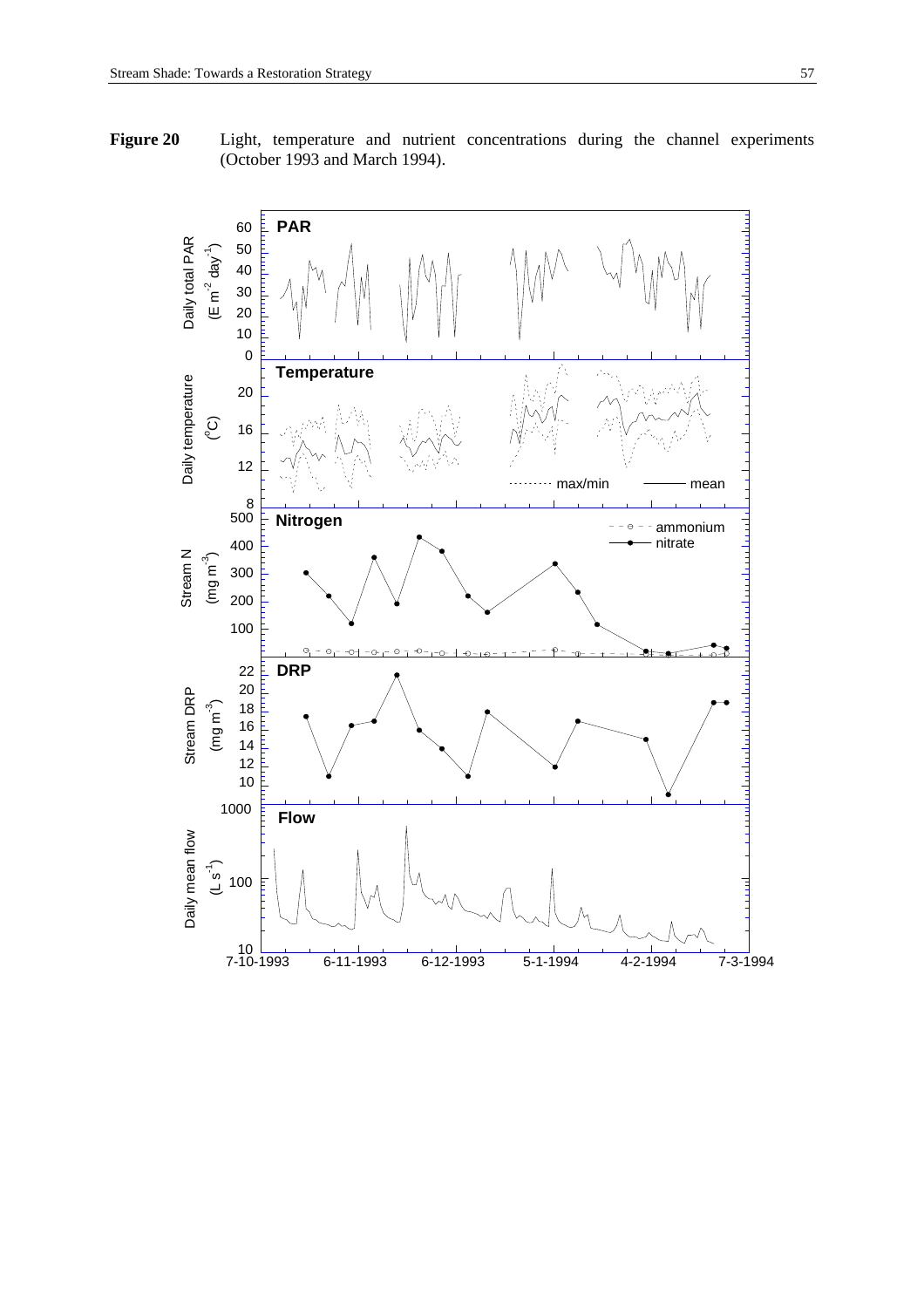# **3.3 Results**

# **Light, temperature and nutrients**

Figure 20 shows time series of PAR, water temperature and nutrient concentration between October 1993 and March 1994. Gaps in PAR and temperature correspond to data logger breakdowns. Solar radiation reaching the site ranged from 8 einsteins  $m^{-2}$  $d^{-1}$  on days of heavy cloud to over 50 einsteins  $m^{-2}$  d<sup>-1</sup> on clear days. During the course of the experiment, stream temperatures increased from daily means of 12–16ºC in October-November to 16–20ºC in January-February. Minimum temperatures occurred near dawn (around 0600 hours) and maximum temperatures in late afternoon (around 1500 hours).

Stream dissolved nutrient concentrations fluctuated during the experiment, with DRP varying between 9 and 22 mg m<sup>-3</sup> (mean 16 mg m<sup>-3</sup>) and nitrate (NO<sub>3</sub>-N) varying between 11 and 443 mg m<sup>-3</sup> (mean 205 mg m<sup>-3</sup>). Ammonium (NH<sub>4</sub>-N) was always a minor portion of the total dissolved inorganic nitrogen, which was largely  $NO<sub>3</sub>-N$ . While the DRP fluctuations showed no consistent temporal pattern,  $NO<sub>3</sub>-N$  showed a marked decline during January to reach very low levels through February (Fig. 20). This decline in streamwater  $NO_3$ -N concentration through the summer of 1993–94 was similar to that observed in the summer of 1992–93 and correlated with high periphyton biomass (see Fig. 14, in Section 2).

#### **Periphyton biomass and composition**

Under low light conditions (90% and 98% shade), algal biomass remained low throughout the experiment (Chl.  $a < 17$  mg m<sup>-2</sup>), with a low coefficient of variation between replicate channels (Fig. 21). The 0% and 60% shade treatments showed occasional high algal biomass (Chl.  $a > 40$  mg m<sup>-2</sup>) and a high coefficient of variation between replicates (see Plate 11). Observations of the channels confirmed these findings: all tiles under heavy shade showed a thin, dark black-green film, whereas in the less shaded channels there was distinct patchiness, with green filaments on some tiles but not others. These patterns were not so apparent in the particulate carbon data (see Fig. 21B) and this may reflect the settling and trapping of incoming detritus on to the tiles. The role of this incoming carbon, compared with algal carbon fixation, is discussed below.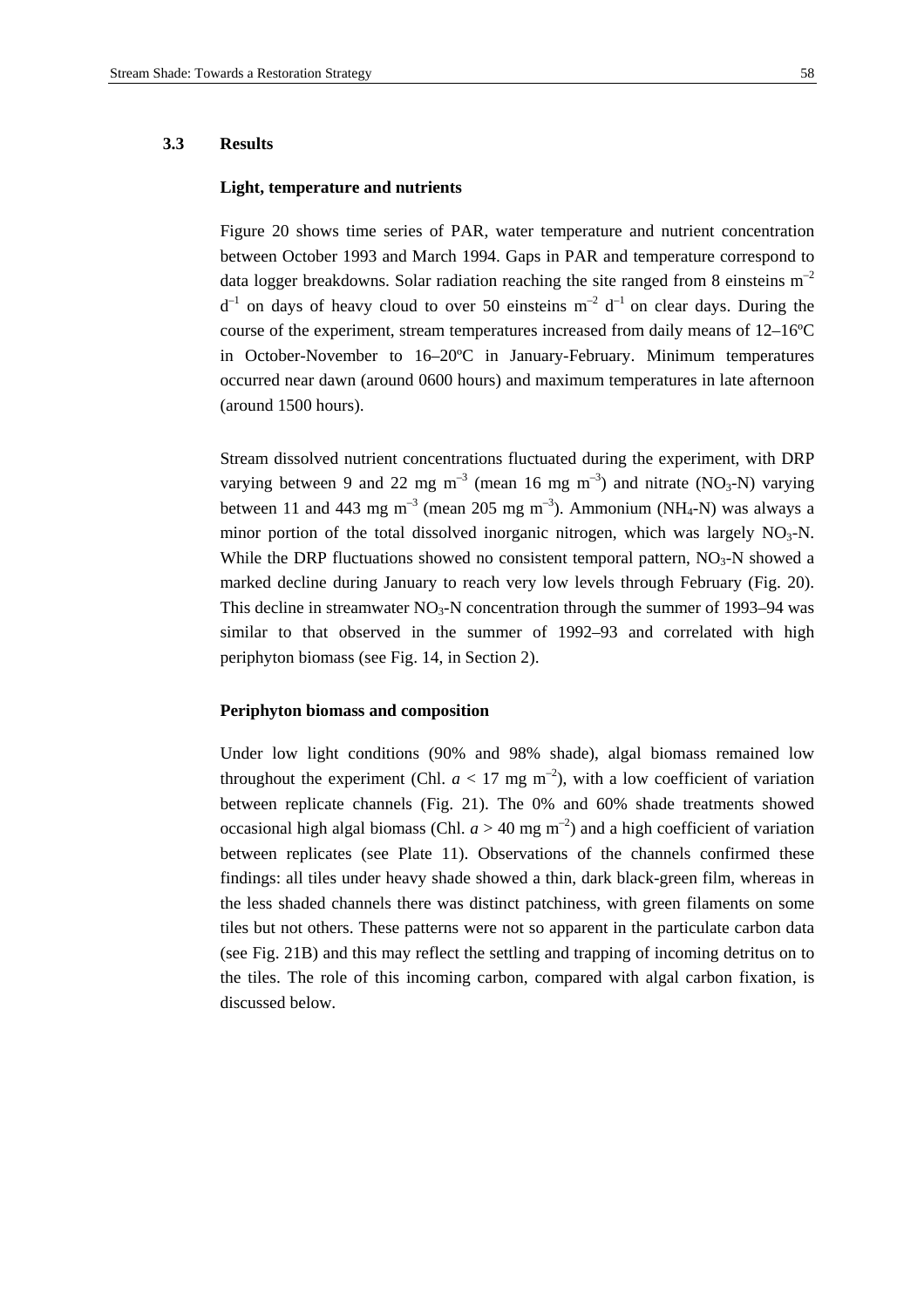**Figure 21** Periphyton biomass (A) and particulate carbon (B) during the channel experiments (October 1993 and March 1994).



On the one occasion when the algal composition was examined, diatoms dominated the periphyton in all treatments, but taxonomic composition was influenced by shade (Table 5). The open channel flora (0% shade) was dominated by the *Navicula* and *Melosira*; the 60% and 90% shade treatments were dominated by *Rhiocosphenia* and *Cocconeis*; and the 98% shade treatment by *Navicula* and *Cocconeis*. The open channel flora was more diverse, with 17 taxa compared with 10–12 taxa in the shaded channels. The unicellular greens *Nitzschia, Gyrosigma* and *Pinnularia* were only found in the unshaded channels, and the filamentous green *Spirogyra* was only found in the unshaded and 60% shade treatments. The taxa list of the 0% shade treatment was significantly different from those of the other three treatments (Cochran Q test, P  $< 0.01$ ).

# **Algal pigments**

HPLC analyses showed the major photosynthetic pigments in all treatments to be chlorophyll *a* (46–69% of total pigment) and chlorophyll *b* (12–21%) (Table 6). Major accessory pigments were beta-carotene (3–15%) and fucoxanthin (4–14%), with betacarotene highest in the unshaded channel (0% treatment) and lowest under heavy shade (98% treatment). The relative abundance of pigments was not influenced by shading (Spearman's rank correlations > 0.9 for all paired tests).